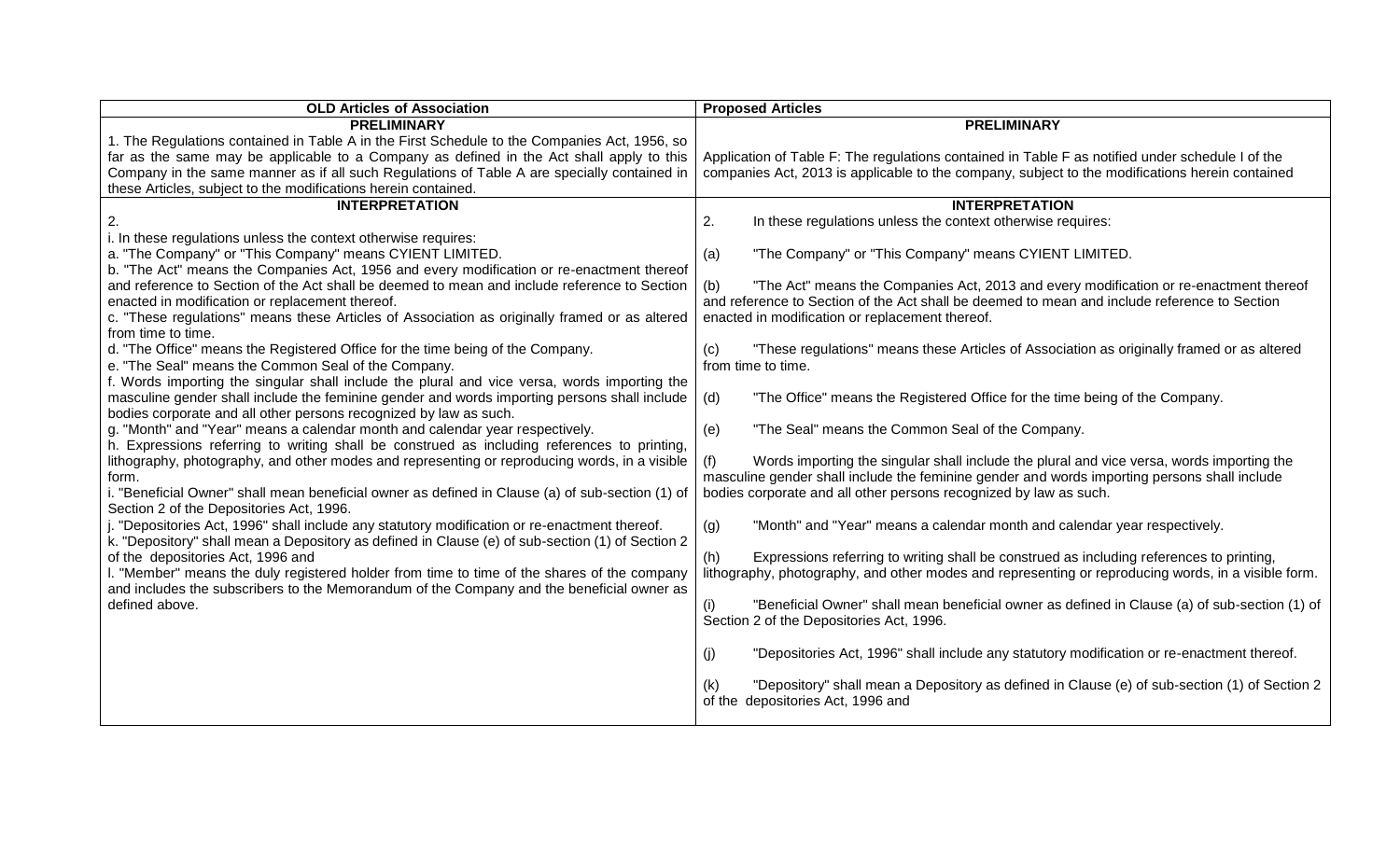|                                                                                                                                                                                                                                                                                                                                                                                                                                                                                                                                                                                                                                                                                                                                                                                                                                                                                                                                                                                                                                                                                                                                                                                                                                                                                                                                                                                                                                                                                                                                                                                                                                                     | "Member" means the duly registered holder from time to time of the shares of the company<br>(1)<br>and includes the subscribers to the Memorandum of the Company and the beneficial owner as defined<br>above.                                                                                                                                                                                                                                                                                                                                                                                                                                                                                                                                                                                                                                                                                                                                                                                                                                                                                                                                                                                                                                                                                                                                                                                                                                                             |
|-----------------------------------------------------------------------------------------------------------------------------------------------------------------------------------------------------------------------------------------------------------------------------------------------------------------------------------------------------------------------------------------------------------------------------------------------------------------------------------------------------------------------------------------------------------------------------------------------------------------------------------------------------------------------------------------------------------------------------------------------------------------------------------------------------------------------------------------------------------------------------------------------------------------------------------------------------------------------------------------------------------------------------------------------------------------------------------------------------------------------------------------------------------------------------------------------------------------------------------------------------------------------------------------------------------------------------------------------------------------------------------------------------------------------------------------------------------------------------------------------------------------------------------------------------------------------------------------------------------------------------------------------------|----------------------------------------------------------------------------------------------------------------------------------------------------------------------------------------------------------------------------------------------------------------------------------------------------------------------------------------------------------------------------------------------------------------------------------------------------------------------------------------------------------------------------------------------------------------------------------------------------------------------------------------------------------------------------------------------------------------------------------------------------------------------------------------------------------------------------------------------------------------------------------------------------------------------------------------------------------------------------------------------------------------------------------------------------------------------------------------------------------------------------------------------------------------------------------------------------------------------------------------------------------------------------------------------------------------------------------------------------------------------------------------------------------------------------------------------------------------------------|
| <b>COMPANY TO BE LIMITED COMPANY</b><br>3. The Company shall not give, whether directly or indirectly, and whether by means of a loan,<br>guarantee, the provisions of security or otherwise any financial assistance for the purpose of or<br>in connection with the purchase of or subscription made or to be made by any person of or for<br>any shares in the company.                                                                                                                                                                                                                                                                                                                                                                                                                                                                                                                                                                                                                                                                                                                                                                                                                                                                                                                                                                                                                                                                                                                                                                                                                                                                          | <b>COMPANY TO BE LIMITED COMPANY</b><br>The Company shall not give, whether directly or indirectly, and whether by means of a loan,<br>3.<br>guarantee, the provisions of security or otherwise any financial assistance for the purpose of or in<br>connection with the purchase of or subscription made or to be made by any person of or for any<br>shares in the company.                                                                                                                                                                                                                                                                                                                                                                                                                                                                                                                                                                                                                                                                                                                                                                                                                                                                                                                                                                                                                                                                                              |
| <b>SHARE CAPITAL &amp; SHARES</b><br>4. (a) The Authorised share capital of the company shall be as stated in Clause V of the<br>Memorandum of Association of the Company.<br>(b) The Company shall have power to divide the shares of Capital (original, increased, reduced<br>or converted) into several classes and to attach thereto respectively such qualified or special<br>rights, privileges or conditions in such manner provided by the regulations of the Company as<br>originally framed or as altered from time to time by special resolution. The Company shall be<br>entitled to issue special instruments including warrants / options, and to attach thereto such<br>qualified or special rights, privileges or conditions in such manner provided by the regulations<br>or as altered from time to time by special resolution.                                                                                                                                                                                                                                                                                                                                                                                                                                                                                                                                                                                                                                                                                                                                                                                                   | SHARE CAPITAL AND VARIATION OF RIGHTS<br>4. (a) The Authorised share capital of the company shall be as stated in Clause V of the<br>Memorandum of Association of the Company.<br>(b) The Company shall have power to divide the shares of Capital (original, increased, reduced or<br>converted) into several classes and to attach thereto respectively such qualified or special rights,<br>privileges or conditions in such manner provided by the regulations of the Company as originally<br>framed or as altered from time to time by special resolution. The Company shall be entitled to issue<br>special instruments including warrants / options, and to attach thereto such qualified or special<br>rights, privileges or conditions in such manner provided by the regulations or as altered from time to<br>time by special resolution.                                                                                                                                                                                                                                                                                                                                                                                                                                                                                                                                                                                                                      |
| 5. Subject to the provisions of section 80 of the Act, the Company shall have power to issue<br>preference shares carrying a right to redemption out of profits or out of the proceeds of a fresh<br>issue of shares made for the purpose of such redemption or liable to be so redeemed at the<br>option of the company. 6. Except as provided in Section 77 of the Act, no part of the funds of<br>the Company shall be employed in the purchase of the Company's own shares. Provided that<br>an option or right to call of shares shall not be given to any person(s) except with the sanction<br>of the company in General Meeting.<br>7. Subject to the provisions of these articles, the shares shall be under the control of the Board<br>who may allot or otherwise dispose of the same to such persons on such terms and conditions<br>and at such time as the Board thinks fit but subject always to articles thereof.<br>8. Save as herein otherwise provided, the Company shall be entitled to treat the person whose<br>name appears on the Register of Members as the holder of any share or whose name appears<br>as the beneficial owner of shares in the records of the Depository, as the absolute owner thereof<br>and accordingly shall not, except as ordered by a Court of competent jurisdiction or as by law<br>required, be bound to recognize any claim or claims or right to or interest in such share on the<br>part of any other person whether or not it shall have express or implied notice thereof. No notice<br>of any trust, express, implied or constructive shall be entered in the Register of Members or of | Subject to the provisions of section 55 of the Act, the Company shall have power to issue<br>5.<br>preference shares carrying a right to redemption out of profits or out of the proceeds of a fresh<br>issue of shares made for the purpose of such redemption or liable to be so redeemed at the<br>option of the company.<br>Subject to the provisions of the Act and these Articles, the shares in the capital of the company<br>6.<br>shall be under the control of the Directors who may issue, allot or otherwise dispose of the same<br>or any of them to such persons, in such proportion and on such terms and conditions and either<br>at a premium or at par and at such time as they may from time to time think fit.<br>7. Save as herein otherwise provided, the Company shall be entitled to treat the person whose<br>name appears on the Register of Members as the holder of any share or whose name appears<br>as the beneficial owner of shares in the records of the Depository, as the absolute owner thereof<br>and accordingly shall not, except as ordered by a Court of competent jurisdiction or as by law<br>required, be bound to recognize any claim or claims or right to or interest in such share on the<br>part of any other person whether or not it shall have express or implied notice thereof. No notice<br>of any trust, express, implied or constructive shall be entered in the Register of Members or of<br>Debenture holders. |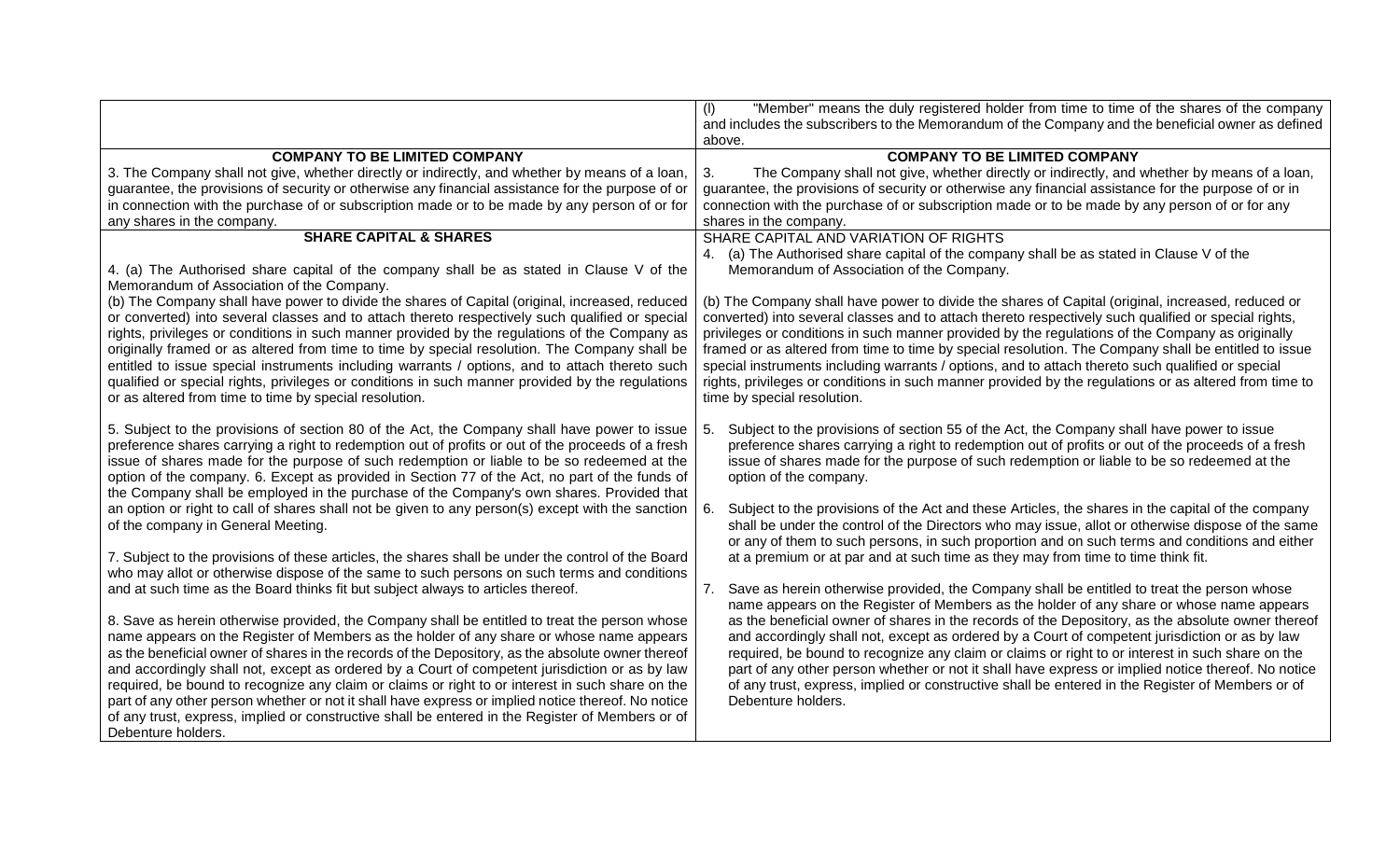| 9. Share Certificates shall be issued in marketable lots provided however, that no share<br>certificate(s) shall be issued in respect of the shares held in Depository. Sub-division /<br>consolidation into marketable lots shall be done free of charge. The shares in the capital shall<br>be numbered progressively according to their denominations provided however, that the<br>provisions relating to progressive numbering shall not apply to the shares of the company which<br>are in dematerialized form.                                                                                                                                                                                                            | The Company shall cause to be kept a Register and Index of Members / Debentureholders in<br>8.<br>accordance with all applicable provisions of the Companies Act, 1956 and the Depositories Act,<br>1996 with details of shares held in material and dematerialized forms in any media as may be<br>permitted by law including in any form of electronic media. The Company shall be entitled to<br>keep in any state or Country outside India a branch Register of Members resident in that state or<br>country. The Company shall keep a book to be called "Register of Transfers" and therein shall<br>be fairly and distinctively entered particulars of every transfer or transmission of any share held<br>in material form. |
|----------------------------------------------------------------------------------------------------------------------------------------------------------------------------------------------------------------------------------------------------------------------------------------------------------------------------------------------------------------------------------------------------------------------------------------------------------------------------------------------------------------------------------------------------------------------------------------------------------------------------------------------------------------------------------------------------------------------------------|------------------------------------------------------------------------------------------------------------------------------------------------------------------------------------------------------------------------------------------------------------------------------------------------------------------------------------------------------------------------------------------------------------------------------------------------------------------------------------------------------------------------------------------------------------------------------------------------------------------------------------------------------------------------------------------------------------------------------------|
| 10. The Company shall cause to be kept a Register and Index of Members / Debentureholders<br>in accordance with all applicable provisions of the Companies Act, 1956 and the Depositories<br>Act, 1996 with details of shares held in material and dematerialized forms in any media as may<br>be permitted by law including in any form of electronic media. The Company shall be entitled to<br>keep in any state or Country outside India a branch Register of Members resident in that state<br>or country. The Company shall keep a book to be called "Register of Transfers" and therein<br>shall be fairly and distinctively entered particulars of every transfer or transmission of any share<br>held in material form. | (i) Every person whose name is entered as a member in the register of members shall be<br>9.<br>entitled to receive within two months after incorporation, in case of subscribers to the<br>memorandum or after allotment or within one month after the application for the registration of<br>transfer or transmission or within such other period as the conditions of issue shall be provided, -<br>(a) One certificate for all his shares without payment of any charges; or<br>(b) Several certificates, each for one or more of his shares, upon payment of twenty rupees for                                                                                                                                                |
| 10A. The Company shall be entitled to dematerialize its existing shares, debentures and other<br>securities, rematerialize its shares, debentures and other securities held in the Depositories and<br>/ or to issue its fresh shares, debentures and other securities, in a dematerialized form pursuant<br>to the Depositories Act, 1996 and the rules framed there under, if any.<br>10B. In the case of transfer or transmission of shares or other marketable securities where the                                                                                                                                                                                                                                          | each certificate after the first.<br>(ii) Every certificate shall be under the seal and shall specify the shares to which it relates and the<br>amount paid-up thereon.<br>(iii) In respect of any share or shares held jointly by several persons, the company shall not be<br>bound to issue more than one certificate, and delivery of a certificate for a share to one of several<br>joint holders shall be sufficient delivery to all such holders                                                                                                                                                                                                                                                                            |
| Company has not issued any certificates and where such shares or securities are being held in<br>and electronic and fungible form in a Depository, the provisions of the Depositories Act, 1996<br>shall apply.                                                                                                                                                                                                                                                                                                                                                                                                                                                                                                                  | 10. (i) If any share certificate be worn out, defaced, mutilated or torn or if there be no further space<br>on the back for endorsement of transfer, then upon production and surrender thereof to the<br>company, a new certificate may be issued in lieu thereof, and if any certificate is lost or                                                                                                                                                                                                                                                                                                                                                                                                                              |
| 11. A) Further issue of shares:<br>1. Where at the time after the expiry of two years from the formation of the company or at any<br>time after the expiry of one year from the allotment of shares in the company made for the first                                                                                                                                                                                                                                                                                                                                                                                                                                                                                            | destroyed then upon proof thereof to the satisfaction of the company and on execution of such<br>indemnity as the company deem adequate, a new certificate in lieu thereof shall be given. Every<br>certificate under this Article shall be issued on payment of twenty rupees for each certificate.                                                                                                                                                                                                                                                                                                                                                                                                                               |
| time after its formation, whichever is earlier, it is proposed to increase the subscribed capital of<br>the company by allotment of further shares either out of the unissued capital or out of the<br>increased share capital then.<br>a) Such further shares shall be offered to the persons who at the date of the offer, are holders                                                                                                                                                                                                                                                                                                                                                                                         | (ii) The provisions of Articles (2) and (3) shall mutatis mutandis apply to debentures of the company.<br>11. The Company shall be entitled to dematerialize its existing shares, debentures and other<br>securities, rematerialize its shares, debentures and other securities held in the Depositories and                                                                                                                                                                                                                                                                                                                                                                                                                       |
| of the equity shares of the company, in proportion, as near as the circumstances admit, to the<br>capital paid up on those shares at the date.<br>b) Such offer shall be made by a notice specifying the number of shares offered and limiting a                                                                                                                                                                                                                                                                                                                                                                                                                                                                                 | / or to issue its fresh shares, debentures and other securities, in a dematerialized form pursuant<br>to the Depositories Act, 1996 and the rules framed there under, if any.                                                                                                                                                                                                                                                                                                                                                                                                                                                                                                                                                      |
| time not less than thirty days from the date of offer and the offer if not accepted, will be deemed<br>to have been declined.                                                                                                                                                                                                                                                                                                                                                                                                                                                                                                                                                                                                    | 12. In the case of transfer or transmission of shares or other marketable securities where the<br>Company has not issued any certificates and where such shares or securities are being held in                                                                                                                                                                                                                                                                                                                                                                                                                                                                                                                                    |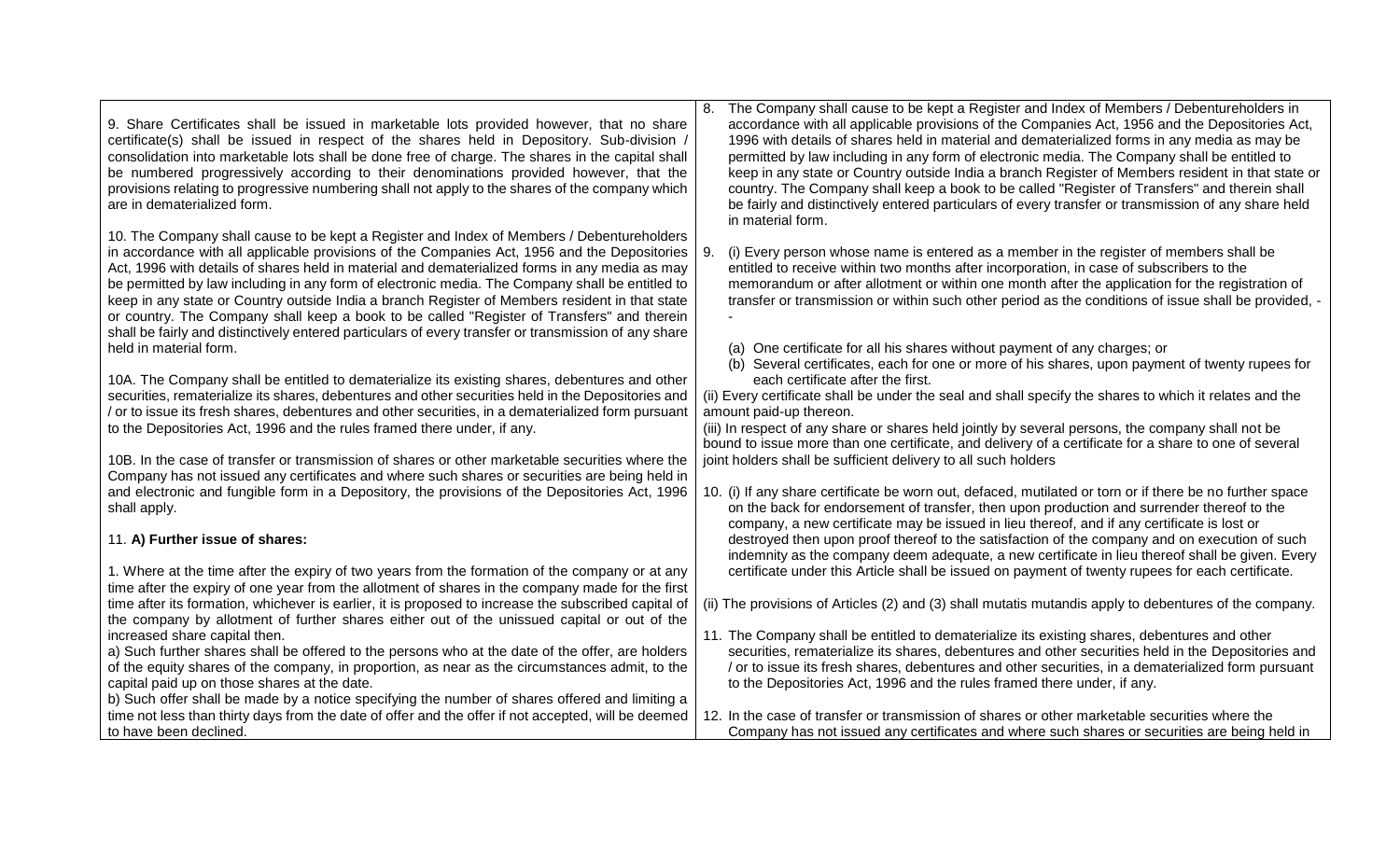| c) The offer aforesaid shall be deemed to include a right exercisable by the person concerned<br>to renounce the shares offered to them in favour of any other person and the notice referred to<br>in sub clause (b) hereof shall contain a statement of this right. Provided that the Director may<br>decline, without assigning any reason to allot any shares to any person in whose favour any<br>member may renounce the shares offered to him.<br>d) After expiry of the time specified in the aforesaid notice or on receipt of earlier intimation from<br>the person to whom such notice is given that he declines to accept the shares offered, the Board<br>of Directors may dispose off them in such manner and to such person(s) as they may think, in<br>their sole discretion, fit.                                                                                             | and electronic and fungible form in a Depository, the provisions of the Depositories Act, 1996<br>shall apply.<br>13. Except as required by law, no person shall be recognised by the company as holding any share<br>upon any trust, and the company shall not be bound by, or be compelled in any way to recognise<br>(even when having notice thereof) any equitable, contingent, future or partial interest in any<br>share, or any interest in any fractional part of a share, or (except only as by these regulations or<br>by law otherwise provided) any other rights in respect of any share except an absolute right to<br>the entirety thereof in the registered holder.                                      |
|------------------------------------------------------------------------------------------------------------------------------------------------------------------------------------------------------------------------------------------------------------------------------------------------------------------------------------------------------------------------------------------------------------------------------------------------------------------------------------------------------------------------------------------------------------------------------------------------------------------------------------------------------------------------------------------------------------------------------------------------------------------------------------------------------------------------------------------------------------------------------------------------|--------------------------------------------------------------------------------------------------------------------------------------------------------------------------------------------------------------------------------------------------------------------------------------------------------------------------------------------------------------------------------------------------------------------------------------------------------------------------------------------------------------------------------------------------------------------------------------------------------------------------------------------------------------------------------------------------------------------------|
| 2. Notwithstanding anything contained in sub-clause (1) thereof, the further shares aforesaid<br>may be offered to any persons Whether or not those persons include the persons referred to in<br>clause (a) sub-clause (1) thereof<br>in any manner whatsoever.                                                                                                                                                                                                                                                                                                                                                                                                                                                                                                                                                                                                                               | 14. (i) The company may exercise the powers of paying commissions conferred by sub-section (6) of<br>section 40, provided that the rate per cent or the amount of the commission paid or agreed to be<br>paid shall be disclosed in the manner required by that sectizon and rules made thereunder.                                                                                                                                                                                                                                                                                                                                                                                                                      |
| a. If a special resolution to that effect is passed by the company in General Meeting.                                                                                                                                                                                                                                                                                                                                                                                                                                                                                                                                                                                                                                                                                                                                                                                                         | (ii) The rate or amount of the commission shall not exceed the rate or amount prescribed in rules<br>made under sub-section (6) of section 40.                                                                                                                                                                                                                                                                                                                                                                                                                                                                                                                                                                           |
| b. Where no such special resolution is passed, if the votes cast (whether on a show of hands or<br>on a poll as the case may be) in favour of the proposal contained in the resolution moved in the<br>general meeting (including the casting of vote, if any, of the Chairman) by the members who,<br>being entitled to do so, vote in person, or where proxies are allowed, by proxy, exceed the votes,<br>if any cast against the proposal by members, so entitled and voting and the Central Government<br>is satisfied, on an application made by the Board of Directors in this behalf that the proposal is<br>most beneficial to the Company.<br>3. Nothing in sub-clause (c) of (1) hereof shall be deemed:<br>a) To extend the time within which the offer should be accepted; or<br>b) To authorize any person to exercise the right of renunciation for a second time on the ground | (iii) The commission may be satisfied by the payment of cash or the allotment of fully or partly paid<br>shares or partly in the one way and partly in the other.<br>15. (i) If at any time the share capital is divided into different classes of shares, the rights attached to<br>any class (unless otherwise provided by the terms of issue of the shares of that class) may,<br>subject to the provisions of section 48, and whether or not the company is being wound up, be<br>varied with the consent in writing of the holders of three-fourths of the issued shares of that<br>class, or with the sanction of a special resolution passed at a separate meeting of the holders of<br>the shares of that class. |
| that the person in whose favour the renunciation was first made has declined to take the shares<br>comprised in the renunciation.                                                                                                                                                                                                                                                                                                                                                                                                                                                                                                                                                                                                                                                                                                                                                              | (ii) To every such separate meeting, the provisions of these regulations relating to general meetings<br>shall mutatis mutandis apply, but so that the necessary quorum shall be at least two persons holding<br>at least one-third of the issued shares of the class in question.                                                                                                                                                                                                                                                                                                                                                                                                                                       |
| 4. Nothing in this Article shall apply to the increase of the subscribed capital of the Company<br>caused by the exercise of an option attached to the debenture issued or loans raised by the<br>Company.<br>(i) To convert such debentures or loans into shares in the company; or<br>(ii) To subscribe for shares in the company (whether such option is conferred in these Articles<br>or otherwise). PROVIDED THAT the terms of issue of such debentures or the terms of such                                                                                                                                                                                                                                                                                                                                                                                                             | 16. The rights conferred upon the holders of the shares of any class issued with preferred or other<br>rights shall not, unless otherwise expressly provided by the terms of issue of the shares of that<br>class, be deemed to be varied by the creation or issue of further shares ranking pari passu<br>therewith.                                                                                                                                                                                                                                                                                                                                                                                                    |
| loans include a term providing for such option and such term:<br>a) Either has been approved by the Central Government before the issue of the debentures or<br>the raising of the loans or is in conformity with Rules, if any made by that Government in this<br>behalf; and                                                                                                                                                                                                                                                                                                                                                                                                                                                                                                                                                                                                                 | 17. Subject to the provisions of section 55, any preference shares may, with the sanction of an<br>ordinary resolution, be issued on the terms that they are to be redeemed on such terms and in<br>such manner as the company before the issue of the shares may, by special resolution,<br>determine.                                                                                                                                                                                                                                                                                                                                                                                                                  |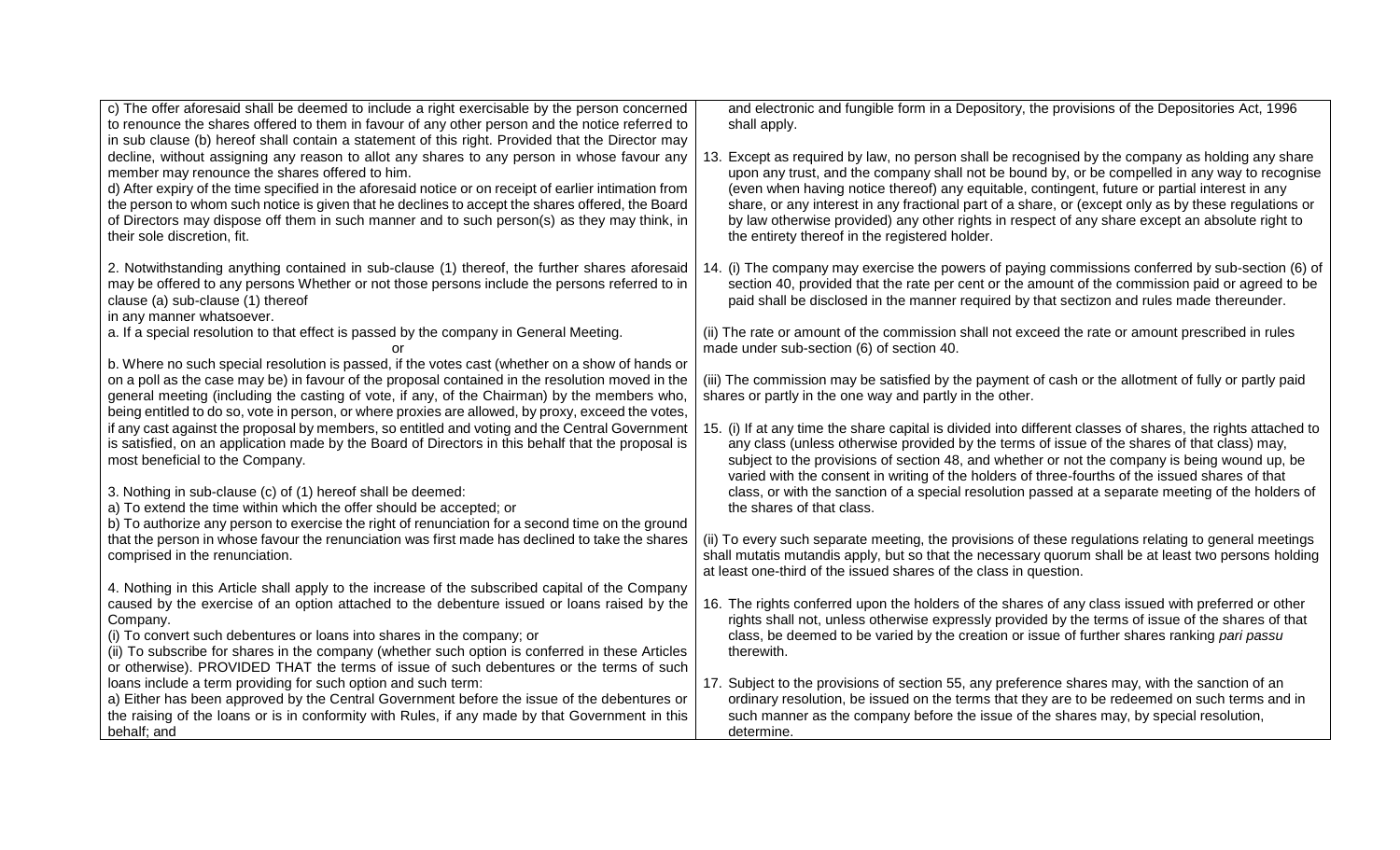b) In the case of debentures or loans or other than debentures issued to or loans obtained from Government or any institution specified by the Central Government in this behalf, has also been approved by a special resolution passed by the company in General Meeting before the issue of the debentures or raising of the loans.

## (B) Shares at the disposal of the directors:

Subject to the provisions of Section 81 of the Act and these Articles, the shares in the capital of the company for the time being shall be under the control of the Directors who may issue, allot or otherwise dispose of the same or any of them to such persons, in such proportion and on such terms and conditions and either at a premium or at par or (subject to the compliance with the provision of Section 79 of the Act) at a discount and at such time as they may from time to time think fit and with the sanction of the company in the General Meeting to give to any person or persons the option or right to call for any shares either at par or premium during such time and for such consideration as the Directors think fit, and may issue and allot shares in the capital of the company on payment in full or part of any property sold and transferred or for any services rendered to the company in the conduct of its business and any shares which may so be allotted may be issued as fully paid up shares and if so, issued, shall be deemed to be fully paid shares. Provided that option or right to call of shares shall not be given to any person or persons without the sanction of the company in the General Meeting.

## (C) Limitation of time for issue of certificates:

Every member shall be entitled, without payment to one or more certificates in marketable lots, for all the shares of each class or denomination registered in his name or if the Directors so approve (upon paying such fee as the Directors may from time to time determine) to several certificates, each for one or more of such shares and the company shall complete and have ready for delivery such certificates within three months from the date of allotment, unless the conditions of issue thereof otherwise provide, or within one month of the receipt of application of registration of transfer, transmission, sub-division, consolidation or renewal of any of its shares, as the case may be. Every certificate of shares shall be under the seal of the company and shall specify the number and distinctive numbers of shares in respect of which it is issued and amount paid-up thereon and shall be in such form as the directors may prescribe or approve, provided that in respect of a share or shares held jointly by several persons, the company shall not be borne to issue more than one certificate and delivery of a certificate of shares to one of several joint holders shall be sufficient delivery to all such holders.

(D) Issue of new certificate in place of one defaced, lost or destroyed:

If any certificate be worn out, defaced, mutilated or torn or if there be no further space on the back thereof for endorsement of transfer, then upon production and surrender thereof to the Company, a new certificate may be issued in lieu thereof, and if any certificate lost or destroyed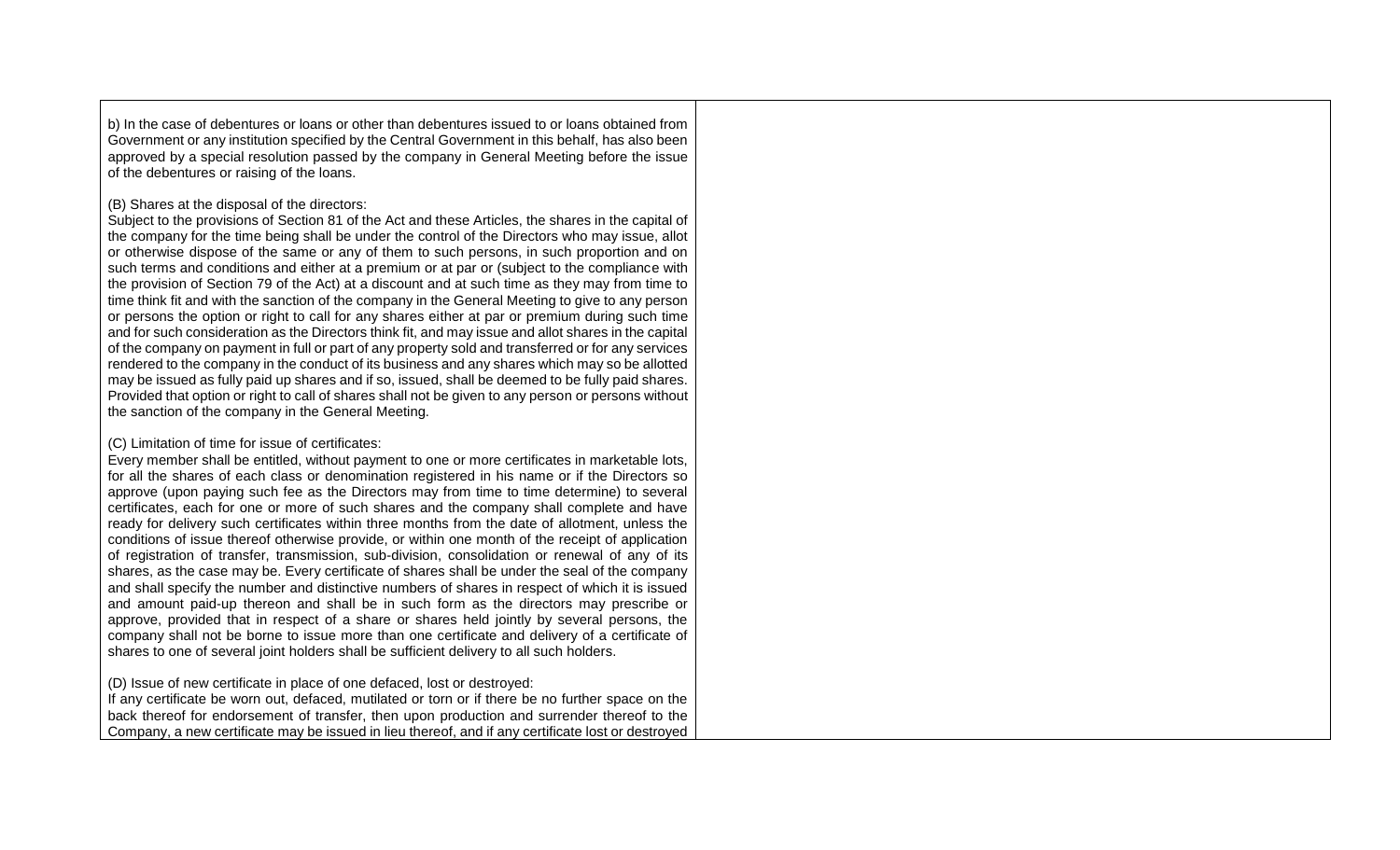| then upon proof thereof to the satisfaction of the company and on execution of such indemnity<br>as the company deem adequate, being given, and a new certificate in lieu thereof shall be given<br>to the party entitled to such lost or destroyed certificate.<br>Every certificate under the Article shall be issued without payment of fees if the Directors so<br>decide, or on payment of such fees (not exceeding Rs.2/- for each certificate) as the Directors<br>shall prescribe. Provided that no fee shall be charged for issue of new certificates in replacement<br>of those which are old, defaced or worn out or where there is no further space on the back<br>thereof for endorsement of transfer.<br>Provided that notwithstanding what is stated above, the Directors shall comply with such Rules<br>or Regulation or requirements of any Stock Exchange or the Rules made under the Act or the<br>rules made under Securities Contracts (Regulation) Act, 1956 or any other Act, or rules<br>applicable in this behalf. The provisions of this Article shall mutatis mutandis apply to debentures<br>of the Company |                                                                                                                                                                                                                                                                                                                                                                                       |
|------------------------------------------------------------------------------------------------------------------------------------------------------------------------------------------------------------------------------------------------------------------------------------------------------------------------------------------------------------------------------------------------------------------------------------------------------------------------------------------------------------------------------------------------------------------------------------------------------------------------------------------------------------------------------------------------------------------------------------------------------------------------------------------------------------------------------------------------------------------------------------------------------------------------------------------------------------------------------------------------------------------------------------------------------------------------------------------------------------------------------------------|---------------------------------------------------------------------------------------------------------------------------------------------------------------------------------------------------------------------------------------------------------------------------------------------------------------------------------------------------------------------------------------|
|                                                                                                                                                                                                                                                                                                                                                                                                                                                                                                                                                                                                                                                                                                                                                                                                                                                                                                                                                                                                                                                                                                                                          | <b>ALTERATION OF CAPITAL</b>                                                                                                                                                                                                                                                                                                                                                          |
| <b>ALTERATION OF CAPITAL</b><br>12. i. Subject to the provisions of the Companies Act, 1956 the Company shall have power to<br>alter the condition of its Memorandum as follows, that is to say, it may:                                                                                                                                                                                                                                                                                                                                                                                                                                                                                                                                                                                                                                                                                                                                                                                                                                                                                                                                 | 18. The company may, from time to time, by ordinary resolution increase the share capital by such<br>sum, to be divided into shares of such amount, as may be specified in the resolution.                                                                                                                                                                                            |
| a. Increase its share capital by such amounts as it thinks expedient by the creation of new<br>shares.                                                                                                                                                                                                                                                                                                                                                                                                                                                                                                                                                                                                                                                                                                                                                                                                                                                                                                                                                                                                                                   | 19. Subject to the provisions of section 61, the company may, by ordinary resolution, --                                                                                                                                                                                                                                                                                              |
| b. Consolidate and divide all or any of its share capital into shares of larger amount than its<br>existing shares.                                                                                                                                                                                                                                                                                                                                                                                                                                                                                                                                                                                                                                                                                                                                                                                                                                                                                                                                                                                                                      | (a) consolidate and divide all or any of its share capital into shares of larger amount than its<br>existing shares;                                                                                                                                                                                                                                                                  |
| c. Convert all or any of its paid up shares into stock and reconvert that stock into fully paid up<br>shares of any denominations.                                                                                                                                                                                                                                                                                                                                                                                                                                                                                                                                                                                                                                                                                                                                                                                                                                                                                                                                                                                                       | (b) convert all or any of its fully paid-up shares into stock, and reconvert that stock into fully paid-<br>up shares of any denomination;                                                                                                                                                                                                                                            |
| d. Sub-divide its shares or any of them, into shares of smaller amount than is fixed by the<br>Memorandum, so however, that in the subdivision the proportion between the amount paid and                                                                                                                                                                                                                                                                                                                                                                                                                                                                                                                                                                                                                                                                                                                                                                                                                                                                                                                                                | (c) sub-divide its existing shares or any of them into shares of smaller amount than is fixed by the<br>memorandum;                                                                                                                                                                                                                                                                   |
| the amount, if any, unpaid on each reduced share shall be the same as it was in the case of the<br>share from which the reduced share is derived.<br>e. Cancel shares which at the date of the passing of the resolution in that behalf, have not been                                                                                                                                                                                                                                                                                                                                                                                                                                                                                                                                                                                                                                                                                                                                                                                                                                                                                   | (d) cancel any shares which, at the date of the passing of the resolution, have not been taken or<br>agreed to be taken by any person.                                                                                                                                                                                                                                                |
| taken or agreed to be taken by any person and diminish the amount of its share capital by the                                                                                                                                                                                                                                                                                                                                                                                                                                                                                                                                                                                                                                                                                                                                                                                                                                                                                                                                                                                                                                            | 20. Where shares are converted into stock, --                                                                                                                                                                                                                                                                                                                                         |
| amount of the shares so cancelled provided however the cancellation of shares in pursuance of<br>this power shall not be deemed to be a reduction of share capital within the meaning of the<br>Companies Act, 1956.                                                                                                                                                                                                                                                                                                                                                                                                                                                                                                                                                                                                                                                                                                                                                                                                                                                                                                                     | (a) the holders of stock may transfer the same or any part thereof in the same manner as, and<br>subject to the same regulations under which, the shares from which the stock arose might<br>before the conversion have been transferred, or as near thereto as circumstances admit:<br>Provided that the Board may, from time to time, fix the minimum amount of stock transferable, |
| ii. The power conferred by this regulation shall be exercised by the Company in general meeting.                                                                                                                                                                                                                                                                                                                                                                                                                                                                                                                                                                                                                                                                                                                                                                                                                                                                                                                                                                                                                                         | so, however, that such minimum shall not exceed the nominal amount of the shares from<br>which the stock arose.                                                                                                                                                                                                                                                                       |
|                                                                                                                                                                                                                                                                                                                                                                                                                                                                                                                                                                                                                                                                                                                                                                                                                                                                                                                                                                                                                                                                                                                                          | (b) the holders of stock shall, according to the amount of stock held by them, have the same<br>rights, privileges and advantages as regards dividends, voting at meetings of the company,                                                                                                                                                                                            |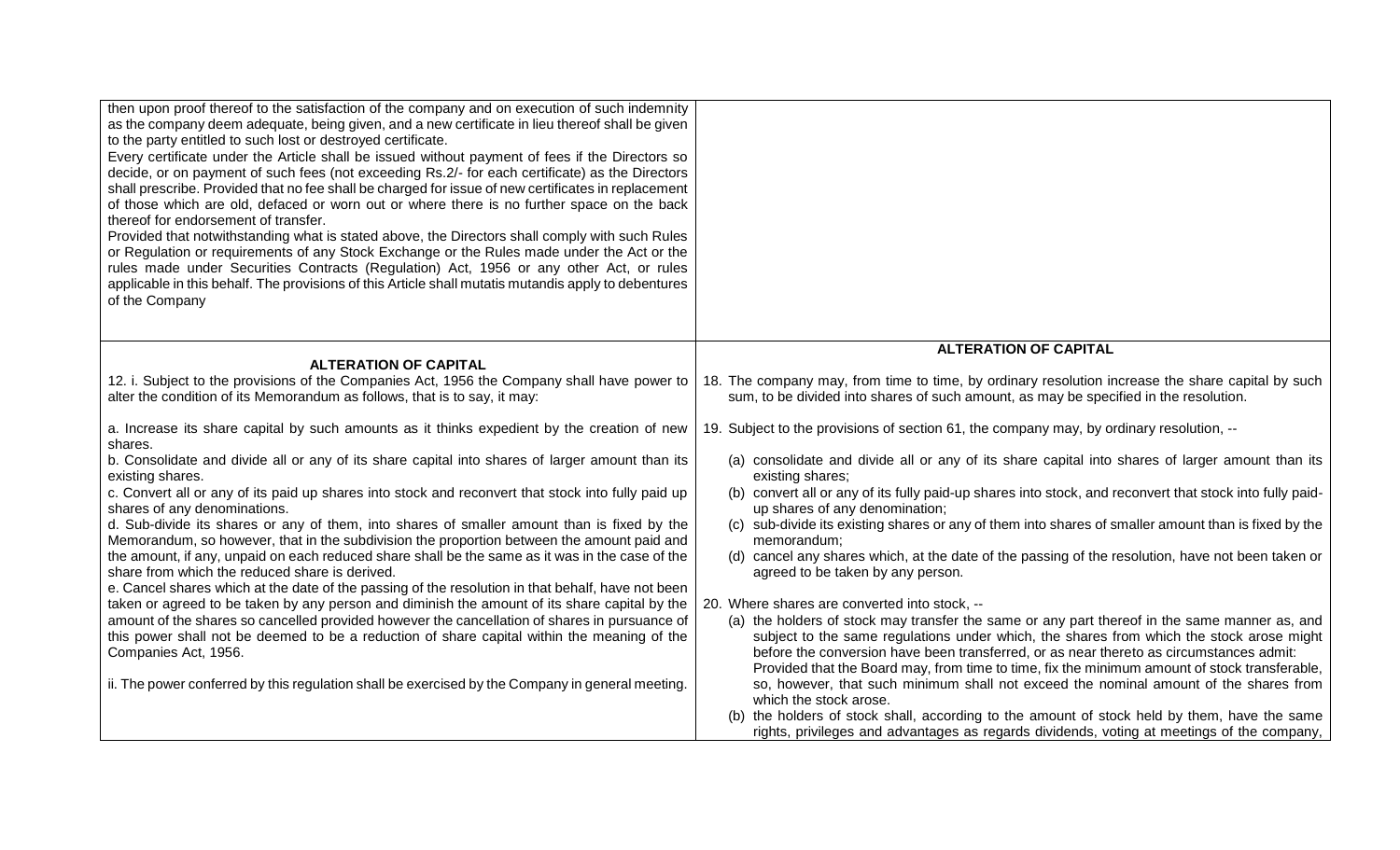|                                                                                                                                                                                                                                                                                                                                                                                                                                                                                                                                                                                                               | and other matters, as if they held the shares from which the stock arose; but no such privilege<br>or advantage (except participation in the dividends and profits of the company and in the<br>assets on winding up) shall be conferred by an amount of stock which would not, if existing in<br>shares, have conferred that privilege or advantage.<br>(c) such of the regulations of the company as are applicable to paid-up shares shall apply to stock<br>and the words "share" and "shareholder" in those regulations shall include "stock" and "stock-<br>holder" respectively.<br>21. The company may, by special resolution, reduce in any manner and with, and subject to, any<br>incident authorised and consent required by law, --<br>(a) its share capital;<br>(b) any capital redemption reserve account; or<br>(c) any securities premium account. |
|---------------------------------------------------------------------------------------------------------------------------------------------------------------------------------------------------------------------------------------------------------------------------------------------------------------------------------------------------------------------------------------------------------------------------------------------------------------------------------------------------------------------------------------------------------------------------------------------------------------|---------------------------------------------------------------------------------------------------------------------------------------------------------------------------------------------------------------------------------------------------------------------------------------------------------------------------------------------------------------------------------------------------------------------------------------------------------------------------------------------------------------------------------------------------------------------------------------------------------------------------------------------------------------------------------------------------------------------------------------------------------------------------------------------------------------------------------------------------------------------|
|                                                                                                                                                                                                                                                                                                                                                                                                                                                                                                                                                                                                               | <b>REDUCTION OF CAPITAL</b>                                                                                                                                                                                                                                                                                                                                                                                                                                                                                                                                                                                                                                                                                                                                                                                                                                         |
| <b>REDUCTION OF CAPITAL</b>                                                                                                                                                                                                                                                                                                                                                                                                                                                                                                                                                                                   |                                                                                                                                                                                                                                                                                                                                                                                                                                                                                                                                                                                                                                                                                                                                                                                                                                                                     |
| 13. Subject to the confirmation of the Court, the Company may from time to time by special<br>resolution and in manner authorized by law, reduce its share capital in any way and in particular<br>without prejudice may:<br>a. Extinguish or reduce the liability on any of its shares in respect of share capital not paid up.                                                                                                                                                                                                                                                                              | 22. Subject to the confirmation of the NCLT, the Company may from time to time by special resolution<br>and in manner authorized by law, reduce its share capital in any way and in particular without<br>prejudice may:                                                                                                                                                                                                                                                                                                                                                                                                                                                                                                                                                                                                                                            |
| b. Either with or without extinguishing or reducing liability on, any of its<br>shares, cancel any paid up share capital which is lost, or is unrepresented by available assets;<br>or<br>c. Either with or without extinguishing or reducing liability on any of its shares, cancel the paid<br>up Capital which is in excess of the wants of the Company, and may, in so far as in necessity,<br>alter its memorandum by reducing the amount of its share capital and its shares accordingly.<br>This article is not to derogate any power the Company would have if it were omitted.                       | (a) Extinguish or reduce the liability on any of its shares in respect of share capital not paid up.<br>Either with or without extinguishing or reducing liability on, any of its shares, cancel any paid<br>(b)<br>up share capital which is lost, or is unrepresented by available assets; or<br>Either with or without extinguishing or reducing liability on any of its shares, cancel the paid<br>(c)<br>up Capital which is in excess of the wants of the Company, and may, in so far as in necessity,<br>alter its memorandum by reducing the amount of its share capital and its shares accordingly.<br>This article is not to derogate any power the Company would have if it were omitted.                                                                                                                                                                |
|                                                                                                                                                                                                                                                                                                                                                                                                                                                                                                                                                                                                               | <b>BUY-BACK OF SHARES</b>                                                                                                                                                                                                                                                                                                                                                                                                                                                                                                                                                                                                                                                                                                                                                                                                                                           |
| <b>BUY-BACK OF SHARES</b><br>13A. Notwithstanding anything contained in these articles, the Board of Directors may, when<br>and if thought fit, buy-back such of the Company's own shares or securities as it may think<br>necessary, subject to such limits, upon such terms and conditions, and in accordance with the<br>provisions of Sections 77A, 77AA and 77B of the Act or any statutory modification thereto and<br>such other regulations and guidelines as may be issued in this regard.<br>The above Article 13A was inserted vide resolution passed through postal ballot on 14 January<br>2008. | 23. Notwithstanding anything contained in these articles but subject to the provisions of sections 68<br>to 70 and any other applicable provision of the Act or any other law for the time being in force, the<br>company may purchase its own shares or other specified securities.                                                                                                                                                                                                                                                                                                                                                                                                                                                                                                                                                                                |
|                                                                                                                                                                                                                                                                                                                                                                                                                                                                                                                                                                                                               | <b>TRANSFER AND TRANSMISSION OF SHARES</b>                                                                                                                                                                                                                                                                                                                                                                                                                                                                                                                                                                                                                                                                                                                                                                                                                          |
| <b>TRANSFER AND TRANSMISSION OF SHARES</b>                                                                                                                                                                                                                                                                                                                                                                                                                                                                                                                                                                    |                                                                                                                                                                                                                                                                                                                                                                                                                                                                                                                                                                                                                                                                                                                                                                                                                                                                     |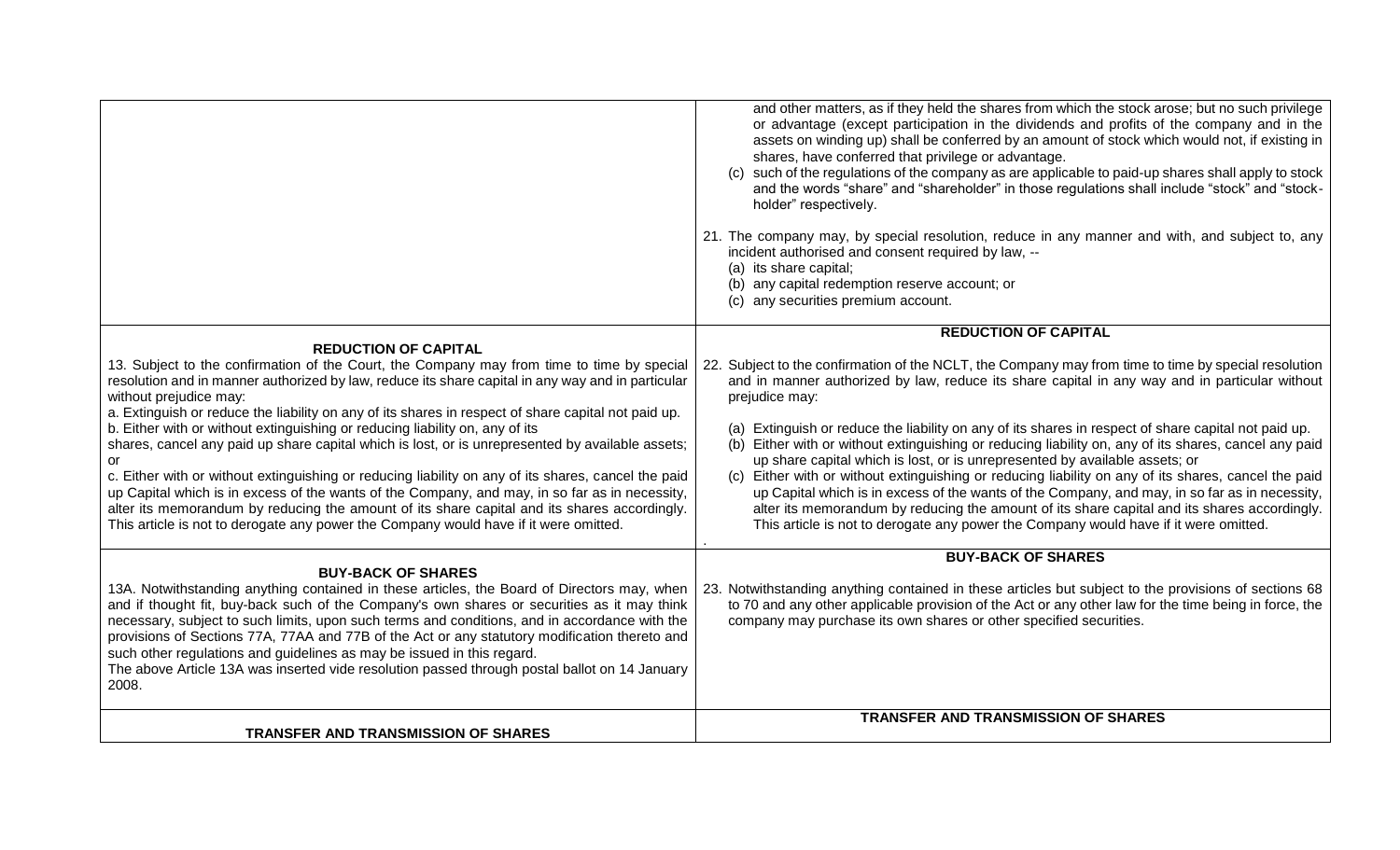| 14. Directors may refuse to register transfer:                                                      | 24. (i) The instrument of transfer of any share in the company shall be executed by or on behalf of   |
|-----------------------------------------------------------------------------------------------------|-------------------------------------------------------------------------------------------------------|
| Subject to the provisions of Section 111 of the Act and Section 22A of the Securities Contracts     | both the transferor and transferee.                                                                   |
| (Regulation) Act, 1956, the Directors may, at their own absolute and uncontrolled discretion and    | (ii) The transferor shall be deemed to remain a holder of the share until the name of the transferee  |
| by giving reasons, decline to register or acknowledge any transfer of shares whether fully paid     | is entered in the register of members in respect thereof.                                             |
| or not and the right of refusal, shall not be affected by the circumstances that the proposed       |                                                                                                       |
| transferee is already a member of the Company but in such cases, the Directors shall within         | 25. The Board may, subject to the right of appeal conferred by section 58 decline to register-        |
| one month from the date on which the instrument of transfer was lodged with the Company,            | (a) the transfer of a share, not being a fully paid share, to a person of whom they do not approve;   |
| send to the transferee and transferor notice of the refusal to register such transfer provided that | or                                                                                                    |
| registration of transfer shall not be refused on the ground of the transferor being either alone or | (b) any transfer of shares on which the company has a lien.                                           |
| jointly with any other person or persons indebted to the Company or any account whatsoever          |                                                                                                       |
| except when the company has a lien on the shares. Transfer of shares / debentures in whatever       | 26. The Board may decline to recognize any instrument of transfer unless -                            |
| lot shall not be refused.                                                                           |                                                                                                       |
|                                                                                                     | (a) the instrument of transfer is in the form as prescribed in rules made under sub-section (1) of    |
| 15. A. Instrument of Transfer:                                                                      | section 56;                                                                                           |
| The instrument of transfer shall be in writing and all provisions of Section 108 of the Companies   | (b) the instrument of transfer is accompanied by the certificate of the shares to which it relates,   |
| Act, 1956 and statutory modification thereof for the time being shall be duly complied with in      | and such other evidence as the Board may reasonably require to show the right of the                  |
| respect of all transfer of shares and registration thereof.                                         | transferor to make the transfer; and                                                                  |
| B. No fee on Transfer or Transmission:                                                              | (c) the instrument of transfer is in respect of only one class of shares.                             |
| No fee shall be charged for registration of transfer, transmission, probate, Succession Certificate |                                                                                                       |
| and Letters of administration, Certificate of Death or Marriage, Power of Attorney or similar other | 27. On giving not less than seven days' previous notice in accordance with section 91 and rules made  |
| document.                                                                                           | thereunder, the registration of transfers may be suspended at such times and for such periods as      |
| C. Payment in anticipation of call may carry interest:                                              | the Board may from time to time determine:                                                            |
| The Directors may, if they think fit, subject to the provisions of Section 92 of the Act, agree to  | Provided that such registration shall not be suspended for more than thirty days at any one time      |
| and receive from any member willing to advance the same whole or any part of the moneys due         | or for more than forty-five days in the aggregate in any year.                                        |
| upon the shares held by him beyond the sums actually called for, and upon the amount so paid        |                                                                                                       |
| or satisfied in advance, or so much thereof as from time to time exceeds the amount of the calls    | 28. (i) On the death of a member, the survivor or survivors where the member was a joint holder, and  |
| then made upon the shares in respect of which such advance has been made, the company               | his nominee or nominees or legal representatives where he was a sole holder, shall be the only        |
| may pay interest at such rate, as the member paying such sum in advance and the Directors           | persons recognised by the company as having any title to his interest in the shares                   |
| agree upon provided that money paid in advance of calls shall not confer a right to participate     | (ii) Nothing in clause (i) shall release the estate of a deceased joint holder from any liability in  |
| in profits or dividend. The Directors may at any time repay the amount so advanced. The             | respect of any share which had been jointly held by him with other persons.                           |
| members shall not be entitled to any voting rights in respect of the moneys so paid by him until    |                                                                                                       |
| the same would but for such payment, become presently payable. The provisions of these              | 29. (i) Any person becoming entitled to a share in consequence of the death or insolvency of a member |
| Articles shall mutatis mutandis apply to the calls on debentures of the Company.                    | may, upon such evidence being produced as may from time to time properly be required by the           |
| 17. The Board of Directors may also decline to recognize any instrument of transfer unless:         | Board and subject as hereinafter provided, elect, either --                                           |
| a. The instrument of transfer is accompanied by the certificate of shares to which it is related    | (a) to be registered himself as holder of the share; or                                               |
| and such other evidence as the Board of Directors may reasonably require to show the right of       | (b) to make such transfer of the share as the deceased or insolvent member could have made.           |
| the transferor to make the transfers; and                                                           | (ii) The Board shall, in either case, have the same right to decline or suspend registration as it    |
| b. The instrument of transfer is common in respect of any given class of shares.                    | would have had, if the deceased or insolvent member had transferred the share before his death        |
|                                                                                                     | or insolvency.                                                                                        |
|                                                                                                     |                                                                                                       |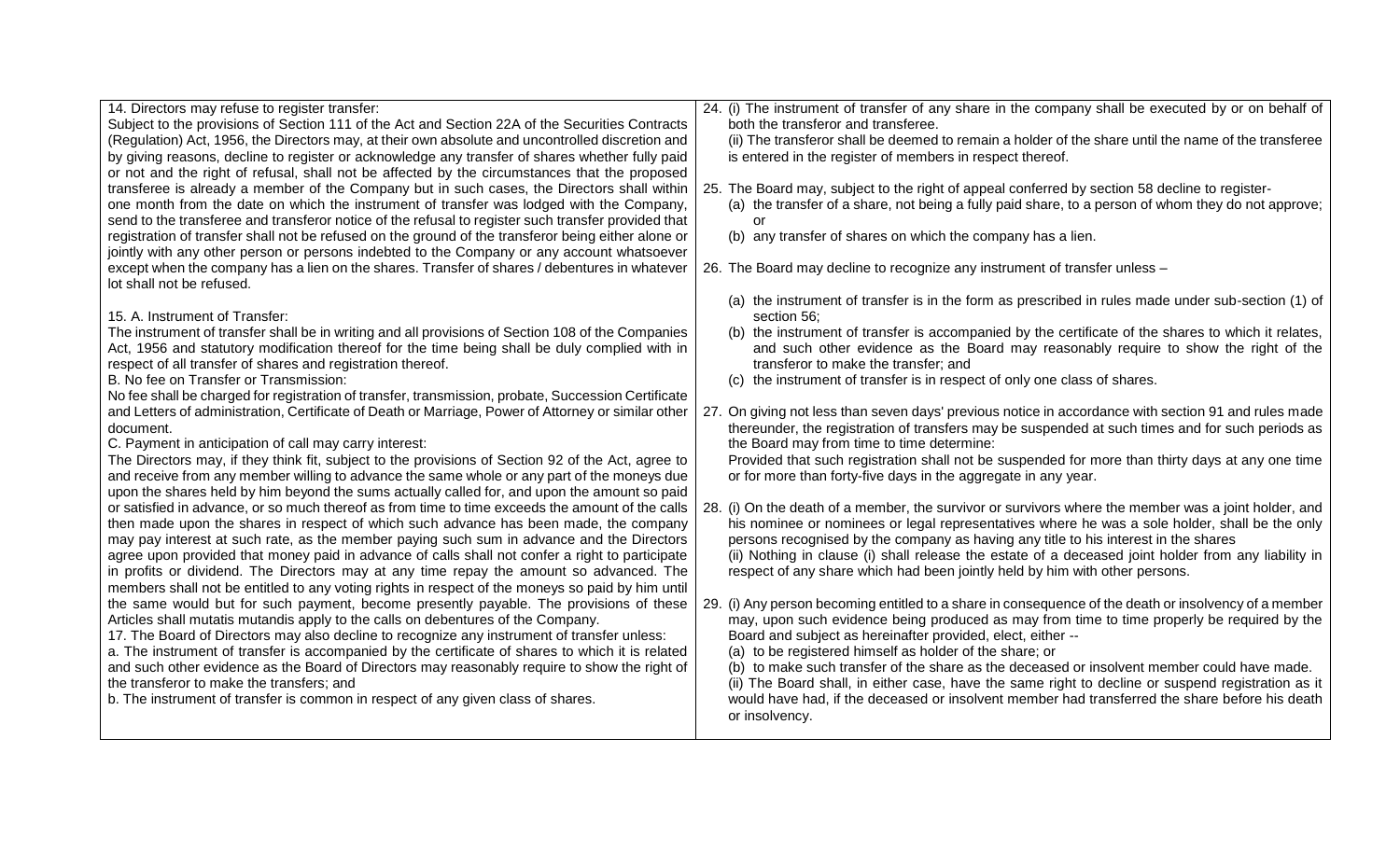| 18. (1) Every endorsement upon the certificate of any share in favour of any transfer shall be<br>signed by the Managing Director or by some other person for the time being duly authorized by<br>the Board of Directors in this behalf. In case any transferee of a share shall apply for a new<br>certificate in lieu of the old or existing certificate he shall be entitled to receive a new certificate<br>in respect of which the said transfer has been applied for and upon his delivering up be cancelled<br>every old or existing certificate which is to be replaced by a new one.<br>(2) Notwithstanding any other provisions to the contrary on these presents no fee shall be<br>charged for any of the following viz.,<br>a. for registration of transfer of shares and debentures or for transmission of shares and<br>debentures;<br>b. for sub division and consolidation of share and debenture certificates and for sub-division of<br>letters of allotment and split, consolidation, renewal and pucca transfer receipts into<br>denominations corresponding to the market units of trading;<br>c. for sub-division of renounceable Letters of Right;<br>d. for issue of certificates in replacement of those which are old decrepit or worn out, or where<br>the cages on the reverse for recording transfers have been fully utilized;<br>e. for registration of any power of attorney probate letters of administration or similar other<br>documents. | 30. (i) If the person so becoming entitled shall elect to be registered as holder of the share himself, he<br>shall deliver or send to the company a notice in writing signed by him stating that he so elects.<br>(ii) If the person aforesaid shall elect to transfer the share, he shall testify his election by executing<br>a transfer of the share.<br>(iii) All the limitations, restrictions and provisions of these regulations relating to the right to transfer<br>and the registration of transfers of shares shall be applicable to any such notice or transfer as<br>aforesaid as if the death or insolvency of the member had not occurred and the notice or transfer<br>were a transfer signed by that member.<br>31. A person becoming entitled to a share by reason of the death or insolvency of the holder shall be<br>entitled to the same dividends and other advantages to which he would be entitled if he were the<br>registered holder of the share, except that he shall not, before being registered as a member in<br>respect of the share, be entitled in respect of it to exercise any right conferred by membership in<br>relation to meetings of the company:<br>Provided that the Board may, at any time, give notice requiring any such person to elect either to<br>be registered himself or to transfer the share, and if the notice is not complied with within ninety<br>days, the Board may thereafter withhold payment of all dividends, bonuses or other monies<br>payable in respect of the share, until the requirements of the notice have been complied with. |
|---------------------------------------------------------------------------------------------------------------------------------------------------------------------------------------------------------------------------------------------------------------------------------------------------------------------------------------------------------------------------------------------------------------------------------------------------------------------------------------------------------------------------------------------------------------------------------------------------------------------------------------------------------------------------------------------------------------------------------------------------------------------------------------------------------------------------------------------------------------------------------------------------------------------------------------------------------------------------------------------------------------------------------------------------------------------------------------------------------------------------------------------------------------------------------------------------------------------------------------------------------------------------------------------------------------------------------------------------------------------------------------------------------------------------------------------------------------------------------|-------------------------------------------------------------------------------------------------------------------------------------------------------------------------------------------------------------------------------------------------------------------------------------------------------------------------------------------------------------------------------------------------------------------------------------------------------------------------------------------------------------------------------------------------------------------------------------------------------------------------------------------------------------------------------------------------------------------------------------------------------------------------------------------------------------------------------------------------------------------------------------------------------------------------------------------------------------------------------------------------------------------------------------------------------------------------------------------------------------------------------------------------------------------------------------------------------------------------------------------------------------------------------------------------------------------------------------------------------------------------------------------------------------------------------------------------------------------------------------------------------------------------------------------------------------------------------------------------------------|
| 19. The company shall keep a book to be called the "Register of Members" and there in shall<br>be entered the particulars of every transfer or transmission of any shares and all other<br>particulars to shares required by the Act to be entered in such Register.                                                                                                                                                                                                                                                                                                                                                                                                                                                                                                                                                                                                                                                                                                                                                                                                                                                                                                                                                                                                                                                                                                                                                                                                            |                                                                                                                                                                                                                                                                                                                                                                                                                                                                                                                                                                                                                                                                                                                                                                                                                                                                                                                                                                                                                                                                                                                                                                                                                                                                                                                                                                                                                                                                                                                                                                                                             |
| 20. The instrument of Transfer shall after registration remain in the custody of the Company.<br>The Board may cause to be destroyed all transfer deeds lying with the Company for a period of<br>6 years or more.<br>21. The Board of Directors after giving not less than 7 days prior notice by advertisement in<br>some newspapers circulating in the district in which the Registered Office of the Company is<br>situated, close the Register of Members or the Register of Debenture holders for any period or<br>period not exceeding in the aggregate 45 days in each year but not exceeding 30 days at any<br>one time.                                                                                                                                                                                                                                                                                                                                                                                                                                                                                                                                                                                                                                                                                                                                                                                                                                               |                                                                                                                                                                                                                                                                                                                                                                                                                                                                                                                                                                                                                                                                                                                                                                                                                                                                                                                                                                                                                                                                                                                                                                                                                                                                                                                                                                                                                                                                                                                                                                                                             |
| 22. (1) The executors or administrators of a deceased member (not being one of several joint<br>holders) shall be the only persons recognized by the Company as having any title to the shares<br>registered in the name of such member and in the case of death of any one or more of the joint<br>holders of any registered shares, the survivors shall be the only persons recognized by the<br>company as having any title to or interest in such shares.<br>Provided that if the member has been a member of a Joint Hindu family the Board being satisfied<br>to that effect and on being satisfied that the shares standing in his name in fact belong to the<br>joint family may recognize the survivors or the Kartha thereof as having title to the shares                                                                                                                                                                                                                                                                                                                                                                                                                                                                                                                                                                                                                                                                                                            |                                                                                                                                                                                                                                                                                                                                                                                                                                                                                                                                                                                                                                                                                                                                                                                                                                                                                                                                                                                                                                                                                                                                                                                                                                                                                                                                                                                                                                                                                                                                                                                                             |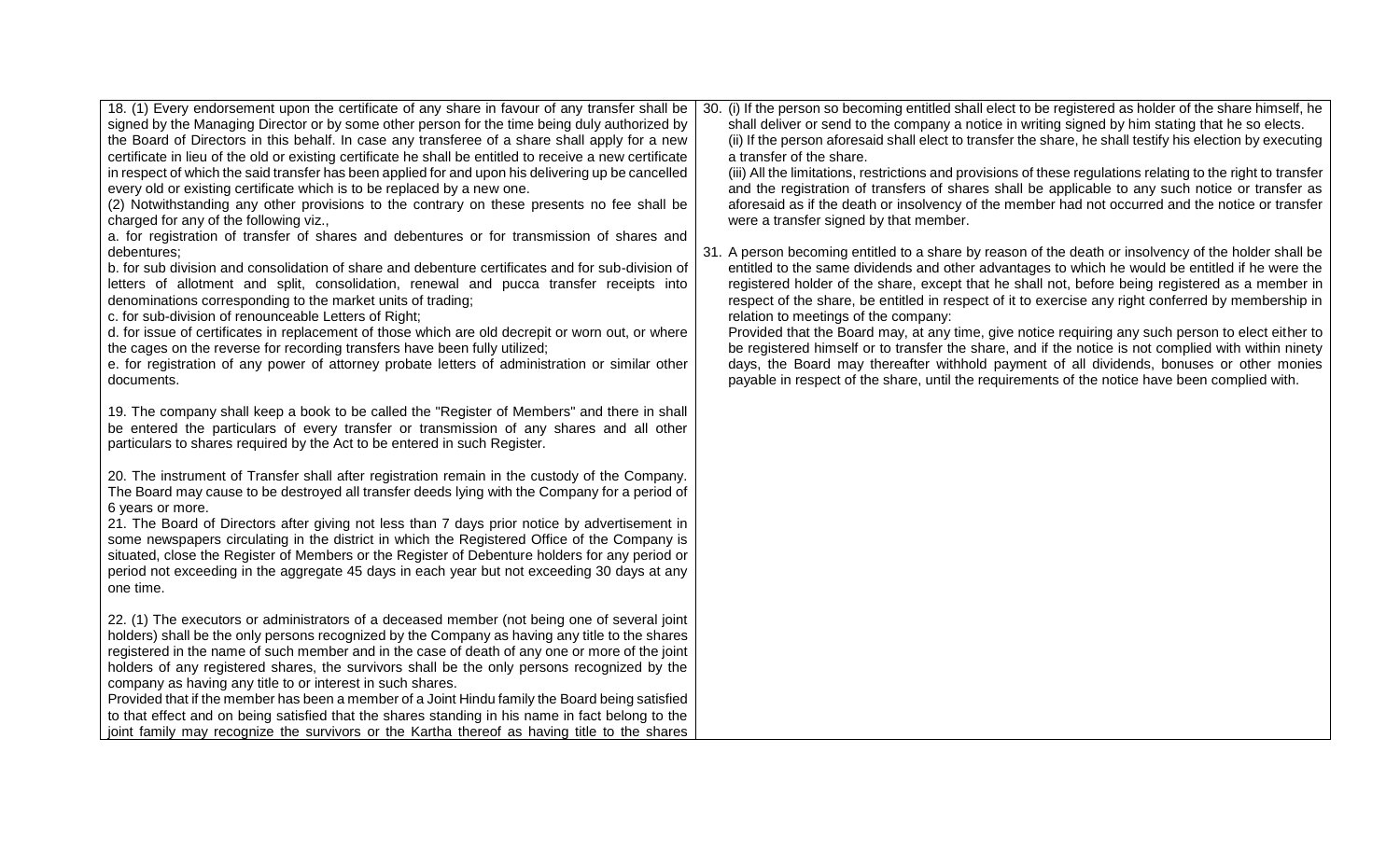| registered in the name of such member. Provided further in any case it shall be lawful for the<br>Board in their absolute discretion to dispense with the production of probate or letters of<br>administration or other legal representation upon such terms as to indemnity or otherwise as to<br>the Board may deem just.<br>(2) Nothing in clause (1) shall release the estate of a deceased joint holder from any liability in<br>respect of any shares which were jointly held by him with other persons.<br>23. (1) Any person becoming entitled to a share in consequence of the death or insolvency of a<br>member may upon such evidence being produced as may from time to time be required by<br>Board and subject as hereinafter provided, elect either;<br>a. to be registered himself as holder of the shares; or<br>b. to make such transfer of the shares as the deceased or insolvent member could have made.<br>(2) The Board shall in either case have the same right to decline or suspend registration as they<br>would have had, if the deceased or insolvent member had transferred the shares before his<br>death or insolvency. |                                                                                                                                                                                                                                                                                                                                                                                                                                                                                                                                                                                                                                                                                                                                                                                                                                                                                                                                                                                                                                                                                                                                                                                                           |
|-----------------------------------------------------------------------------------------------------------------------------------------------------------------------------------------------------------------------------------------------------------------------------------------------------------------------------------------------------------------------------------------------------------------------------------------------------------------------------------------------------------------------------------------------------------------------------------------------------------------------------------------------------------------------------------------------------------------------------------------------------------------------------------------------------------------------------------------------------------------------------------------------------------------------------------------------------------------------------------------------------------------------------------------------------------------------------------------------------------------------------------------------------------|-----------------------------------------------------------------------------------------------------------------------------------------------------------------------------------------------------------------------------------------------------------------------------------------------------------------------------------------------------------------------------------------------------------------------------------------------------------------------------------------------------------------------------------------------------------------------------------------------------------------------------------------------------------------------------------------------------------------------------------------------------------------------------------------------------------------------------------------------------------------------------------------------------------------------------------------------------------------------------------------------------------------------------------------------------------------------------------------------------------------------------------------------------------------------------------------------------------|
| 16. Company's lien on shares / debentures:<br>The Company shall have a first and paramount lien upon all the shares / debentures (other than<br>fully paid-up shares / debentures) registered in the name of each member (whether solely or<br>jointly with others) and upon the proceeds of sale thereof for all moneys (whether presently<br>payable or not) called or payable at a fixed time in respect of such shares / debentures and no<br>equitable interest in any share shall be created except upon the footing and condition that this<br>Article will have full effect. And, such lien shall extend to all dividends and bonuses from time to<br>time declared in respect of such shares / debentures. Unless otherwise agreed, the registration<br>of a transfer of shares / debentures shall operate as a waiver of the Company's lien if any, on<br>such shares / debentures. The Directors may at any time declare any shares / debentures wholly<br>or in part to be exempt from the provisions of this clause.                                                                                                                         | <b>LIEN</b><br>32. (i) The company shall have a first and paramount lien -<br>(a) on every share (not being a fully paid share), for all monies (whether presently payable or not)<br>called, or payable at a fixed time, in respect of that share; and<br>(b) on all shares (not being fully paid shares) standing registered in the name of a single person,<br>for all monies presently payable by him or his estate to the company:<br>Provided that the Board of directors may at any time declare any share to be wholly or in part<br>exempt from the provisions of this clause.<br>(ii) The company's lien, if any, on a share shall extend to all dividends payable and bonuses<br>declared from time to time in respect of such shares.<br>33. The company may sell, in such manner as the Board thinks fit, any shares on which the company<br>has a lien:<br>Provided that no sale shall be made --<br>(a) unless a sum in respect of which the lien exists is presently payable; or<br>(b) until the expiration of fourteen days after a notice in writing stating and demanding payment<br>of such part of the amount in respect of which the lien exists as is presently payable, has been |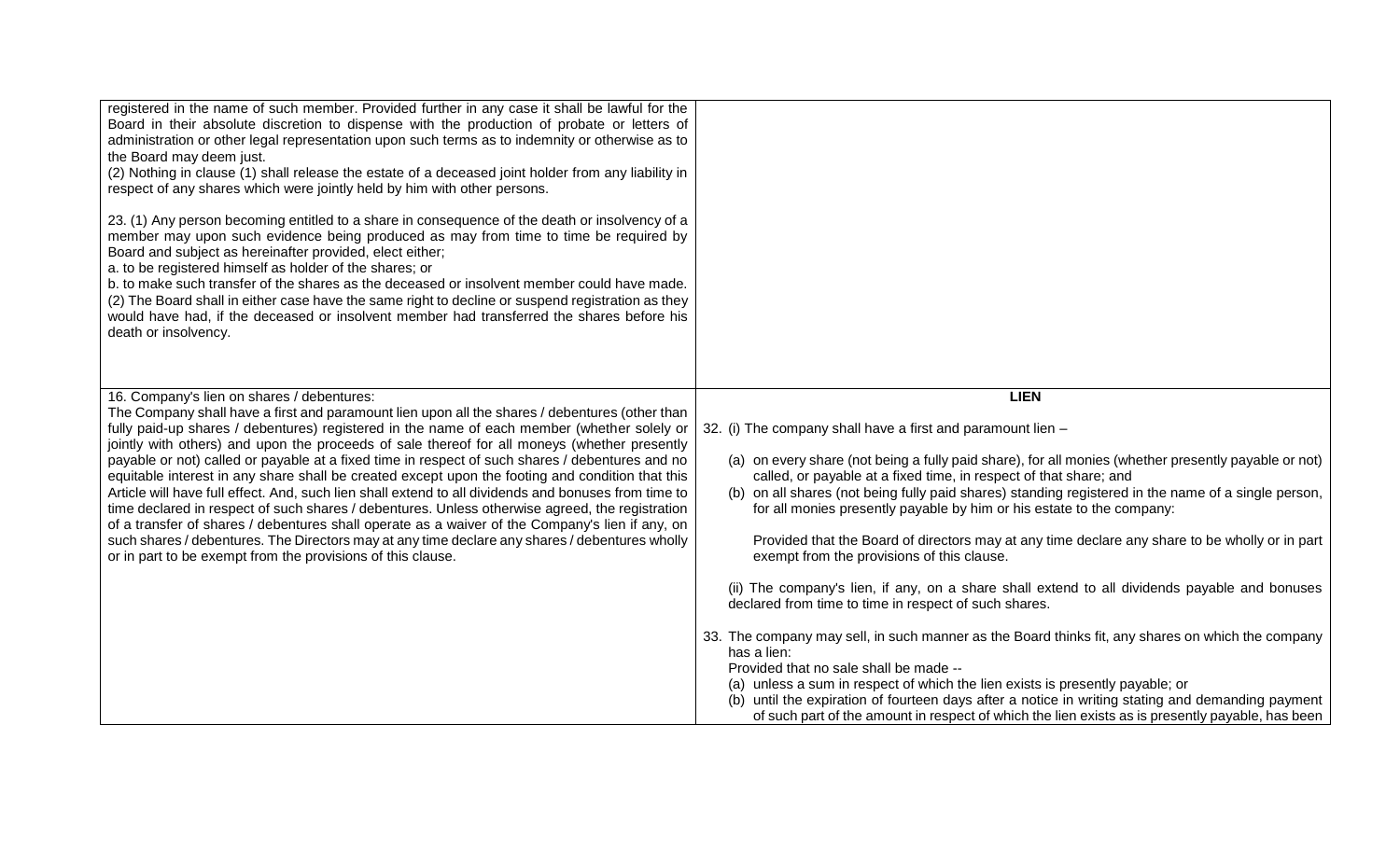|                                                                                                                                                                                                    | given to the registered holder for the time being of the share or the person entitled thereto by<br>reason of his death or insolvency.                                                                  |
|----------------------------------------------------------------------------------------------------------------------------------------------------------------------------------------------------|---------------------------------------------------------------------------------------------------------------------------------------------------------------------------------------------------------|
|                                                                                                                                                                                                    | 34. (i) To give effect to any such sale, the Board may authorise some person to transfer the shares<br>sold to the purchaser thereof                                                                    |
|                                                                                                                                                                                                    | (ii) The purchaser shall be registered as the holder of the shares comprised in any such transfer.<br>(iii) The purchaser shall not be bound to see to the application of the purchase money, nor shall |
|                                                                                                                                                                                                    | his title to the shares be affected by any irregularity or invalidity in the proceedings in reference to<br>the sale.                                                                                   |
|                                                                                                                                                                                                    | 35. (i) The proceeds of the sale shall be received by the company and applied in payment of such part                                                                                                   |
|                                                                                                                                                                                                    | of the amount in respect of which the lien exists as is presently payable.<br>(ii) The residue, if any, shall, subject to a like lien for sums not presently payable as existed upon                    |
|                                                                                                                                                                                                    | the shares before the sale, be paid to the person entitled to the shares at the date of the sale.                                                                                                       |
| <b>DEVOLUTION OF RIGHTS</b>                                                                                                                                                                        | <b>DEVOLUTION OF RIGHTS</b>                                                                                                                                                                             |
| 24. (1) If the person so becoming entitled shall elect to be registered as holder of the shares                                                                                                    |                                                                                                                                                                                                         |
| himself, he shall deliver or send to the Company a notice in writing by him stating that he so                                                                                                     | 36. (1) If the person so becoming entitled shall elect to be registered as holder of the shares himself,                                                                                                |
| elects.                                                                                                                                                                                            | he shall deliver or send to the Company a notice in writing by him stating that he so elects.                                                                                                           |
| (2) If the person aforesaid shall elect to transfer the share he shall testify his election by<br>executing a transfer deed for transfer of the share.                                             | (2) If the person aforesaid shall elect to transfer the share he shall testify his election by executing                                                                                                |
| (3) All the limitations, restrictions and provisions of these regulations to the rights to transfer and                                                                                            | a transfer deed for transfer of the share.                                                                                                                                                              |
| the registration of transfer of share shall be applicable to any such notice or transfer as aforesaid                                                                                              |                                                                                                                                                                                                         |
| as if the death or insolvency of the member had not occurred and the notice of transfer were a                                                                                                     | (3) All the limitations, restrictions and provisions of these regulations to the rights to transfer and                                                                                                 |
| transfer signed by that member.                                                                                                                                                                    | the registration of transfer of share shall be applicable to any such notice or transfer as aforesaid                                                                                                   |
| (4) A person becoming entitled to a share by reason of the death or insolvency of the holder                                                                                                       | as if the death or insolvency of the member had not occurred and the notice of transfer were a                                                                                                          |
| shall be entitled to the same dividends and other advantages to which he would be entitled if he<br>were the registered holder of the share except that he shall not, before being registered as a | transfer signed by that member.                                                                                                                                                                         |
| member in respect of the share be entitled in respect of it to exercise any right conferred by                                                                                                     | (4) A person becoming entitled to a share by reason of the death or insolvency of the holder shall                                                                                                      |
| membership in relation to meetings of the company.                                                                                                                                                 | be entitled to the same dividends and other advantages to which he would be entitled if he were                                                                                                         |
| Provided that the Board may, at any time give notice requiring any such person to elect either                                                                                                     | the registered holder of the share except that he shall not, before being registered as a member                                                                                                        |
| to be registered himself or transfer the share and if the notice is not complied with within ninety                                                                                                | in respect of the share be entitled in respect of it to exercise any right conferred by membership in                                                                                                   |
| days, the Board may thereafter withhold payment of all dividends, bonuses or other moneys                                                                                                          | relation to meetings of the company.                                                                                                                                                                    |
| payable in respect of the share until the requirements of the notice have been complied with.                                                                                                      | Provided that the Board may, at any time give notice requiring any such person to elect either to                                                                                                       |
| 25. The Company shall incur no liability or responsibility whatever in consequence of their                                                                                                        | be registered himself or transfer the share and if the notice is not complied with within ninety days,                                                                                                  |
| registering or giving effect to any transfer of shares made or purporting to be made by any                                                                                                        | the Board may thereafter withhold payment of all dividends, bonuses or other moneys payable in                                                                                                          |
| apparent legal owner thereof (as shown or appearing in the Register) to the prejudice of persons                                                                                                   | respect of the share until the requirements of the notice have been complied with.                                                                                                                      |
| having or claiming any equitable right, title or interest to or in the same shares notwithstanding                                                                                                 |                                                                                                                                                                                                         |
| that the Company may have had notice of such equitable rights or referred thereto in any books                                                                                                     |                                                                                                                                                                                                         |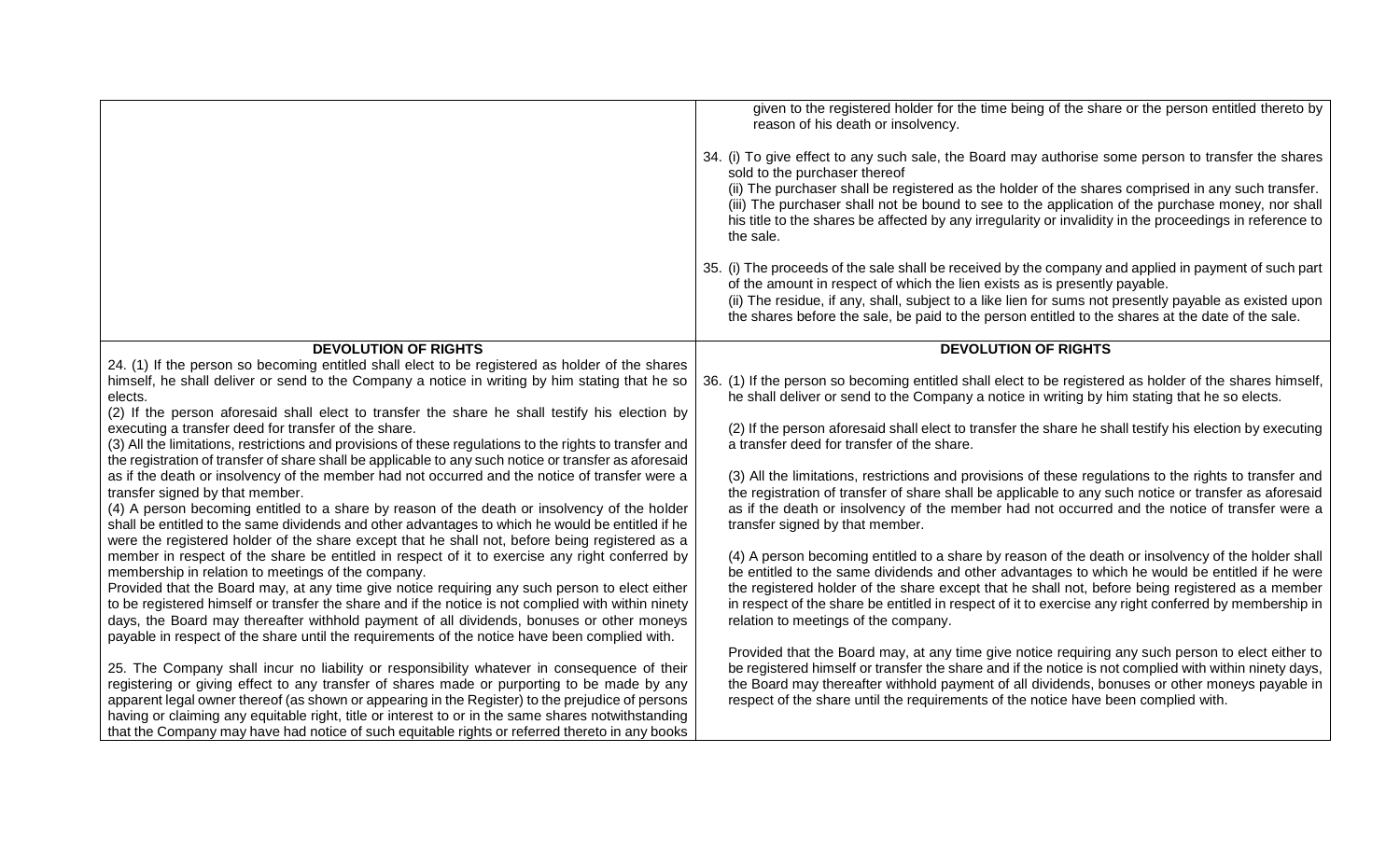| of the Company and the Company shall not be bound by or required to regard or attend to or<br>give effect to any notice which may be given to it of any equitable rights, title or interest or be<br>under any liability whatsoever of refusing or neglecting so to do, though it may have been<br>entered or referred to in the books of the Company, but the Company, shall never the less be<br>at liberty to have regard and attend to any such notice and give effect thereto, if the Board shall<br>think fit.                                                                                                                                                                                                                                                                                                                                                                                                                                                                                                         | 37. The Company shall incur no liability or responsibility whatever in consequence of their registering<br>or giving effect to any transfer of shares made or purporting to be made by any apparent legal<br>owner thereof (as shown or appearing in the Register) to the prejudice of persons having or<br>claiming any equitable right, title or interest to or in the same shares notwithstanding that the<br>Company may have had notice of such equitable rights or referred thereto in any books of the<br>Company and the Company shall not be bound by or required to regard or attend to or give effect<br>to any notice which may be given to it of any equitable rights, title or interest or be under any<br>liability whatsoever of refusing or neglecting so to do, though it may have been entered or referred<br>to in the books of the Company, but the Company, shall never the less be at liberty to have regard<br>and attend to any such notice and give effect thereto, if the Board shall think fit. |
|------------------------------------------------------------------------------------------------------------------------------------------------------------------------------------------------------------------------------------------------------------------------------------------------------------------------------------------------------------------------------------------------------------------------------------------------------------------------------------------------------------------------------------------------------------------------------------------------------------------------------------------------------------------------------------------------------------------------------------------------------------------------------------------------------------------------------------------------------------------------------------------------------------------------------------------------------------------------------------------------------------------------------|-----------------------------------------------------------------------------------------------------------------------------------------------------------------------------------------------------------------------------------------------------------------------------------------------------------------------------------------------------------------------------------------------------------------------------------------------------------------------------------------------------------------------------------------------------------------------------------------------------------------------------------------------------------------------------------------------------------------------------------------------------------------------------------------------------------------------------------------------------------------------------------------------------------------------------------------------------------------------------------------------------------------------------|
| <b>CALLS ON SHARES AND FORFEITURE</b>                                                                                                                                                                                                                                                                                                                                                                                                                                                                                                                                                                                                                                                                                                                                                                                                                                                                                                                                                                                        | <b>CALLS ON SHARES</b>                                                                                                                                                                                                                                                                                                                                                                                                                                                                                                                                                                                                                                                                                                                                                                                                                                                                                                                                                                                                      |
| 26. The Board:-<br>a. may, if it thinks fit receive from any member willing to advance the same, all or any part of the<br>moneys uncalled and unpaid upon any shares held by him; and<br>b. upon all or any of the moneys so advanced, may (until the same would, but for such advance,<br>become presently payable) pay interest at such rate not exceeding, unless the company in<br>general meeting shall otherwise direct, six percent per annum, as may be agreed upon between<br>the Board and the member paying the sum in advance.<br>27. If a member fails to pay any call or installment of a call on the day appointed for the payment<br>thereof, the Board of Directors may at any time thereafter during such time as any part of such<br>a call or installment remains unpaid, serve a notice on him requiring payment of so much of the<br>call or installment as unpaid, together with any interest as may be decided by the Board but not<br>exceeding eighteen percent per annum which may have accrued. | 38. (i) The Board may, from time to time, make calls upon the members in respect of any monies<br>unpaid on their shares (whether on account of the nominal value of the shares or by way of<br>premium) and not by the conditions of allotment thereof made payable at fixed times:<br>Provided that no call shall exceed one-fourth of the nominal value of the share or be payable at<br>less than one month from the date fixed for the payment of the last preceding call.<br>(ii) Each member shall, subject to receiving at least fourteen days' notice specifying the time or<br>times and place of payment, pay to the company, at the time or times and place so specified, the<br>amount called on his shares.<br>(iii) A call may be revoked or postponed at the discretion of the Board.<br>39. A call shall be deemed to have been made at the time when the resolution of the Board authorizing<br>the call was passed and may be required to be paid by installments.                                       |
| 28. The notice shall name a further day (the length of each call shall be for a minimum period<br>of thirty days), on or before which the payment required by the notice is to be made, and shall<br>state that, in the event of non-payment on or before the day named, the shares in respect of<br>which the call was made will be liable to be forfeited.                                                                                                                                                                                                                                                                                                                                                                                                                                                                                                                                                                                                                                                                 | 40. The joint holders of a share shall be jointly and severally liable to pay all calls in respect thereof.                                                                                                                                                                                                                                                                                                                                                                                                                                                                                                                                                                                                                                                                                                                                                                                                                                                                                                                 |
| 29. If the requirements of any such notice as aforementioned are not complied with, any share<br>in respect of which the notice has been given may at any time thereafter before the payment<br>required by the notice has been made, be forfeited by a Resolution of the Board of Directors to<br>that effect, such forfeiture shall include all dividends declared in respect of the forfeited shares,<br>and not actually paid before the forfeiture.                                                                                                                                                                                                                                                                                                                                                                                                                                                                                                                                                                     | 41. (i) If a sum called in respect of a share is not paid before or on the day appointed for payment<br>thereof, the person from whom the sum is due shall pay interest thereon from the day appointed<br>for payment thereof to the time of actual payment at ten per cent per annum or at such lower rate,<br>if any, as the Board may determine.<br>(ii) The Board shall be at liberty to waive payment of any such interest wholly or in part.                                                                                                                                                                                                                                                                                                                                                                                                                                                                                                                                                                          |
| 30. A forfeited share may be sold or otherwise disposed of on such terms and in such manner<br>as the Board of Directors may think fit, and at any time before sale or disposition, the forfeiture<br>may be cancelled on such terms as the Board of Directors may think fit.                                                                                                                                                                                                                                                                                                                                                                                                                                                                                                                                                                                                                                                                                                                                                | 42. (i) Any sum which by the terms of issue of a share becomes payable on allotment or at any fixed<br>date, whether on account of the nominal value of the share or by way of premium, shall, for the<br>purposes of these regulations, be deemed to be a call duly made and payable on the date on<br>which by the terms of issue such sum becomes payable.                                                                                                                                                                                                                                                                                                                                                                                                                                                                                                                                                                                                                                                               |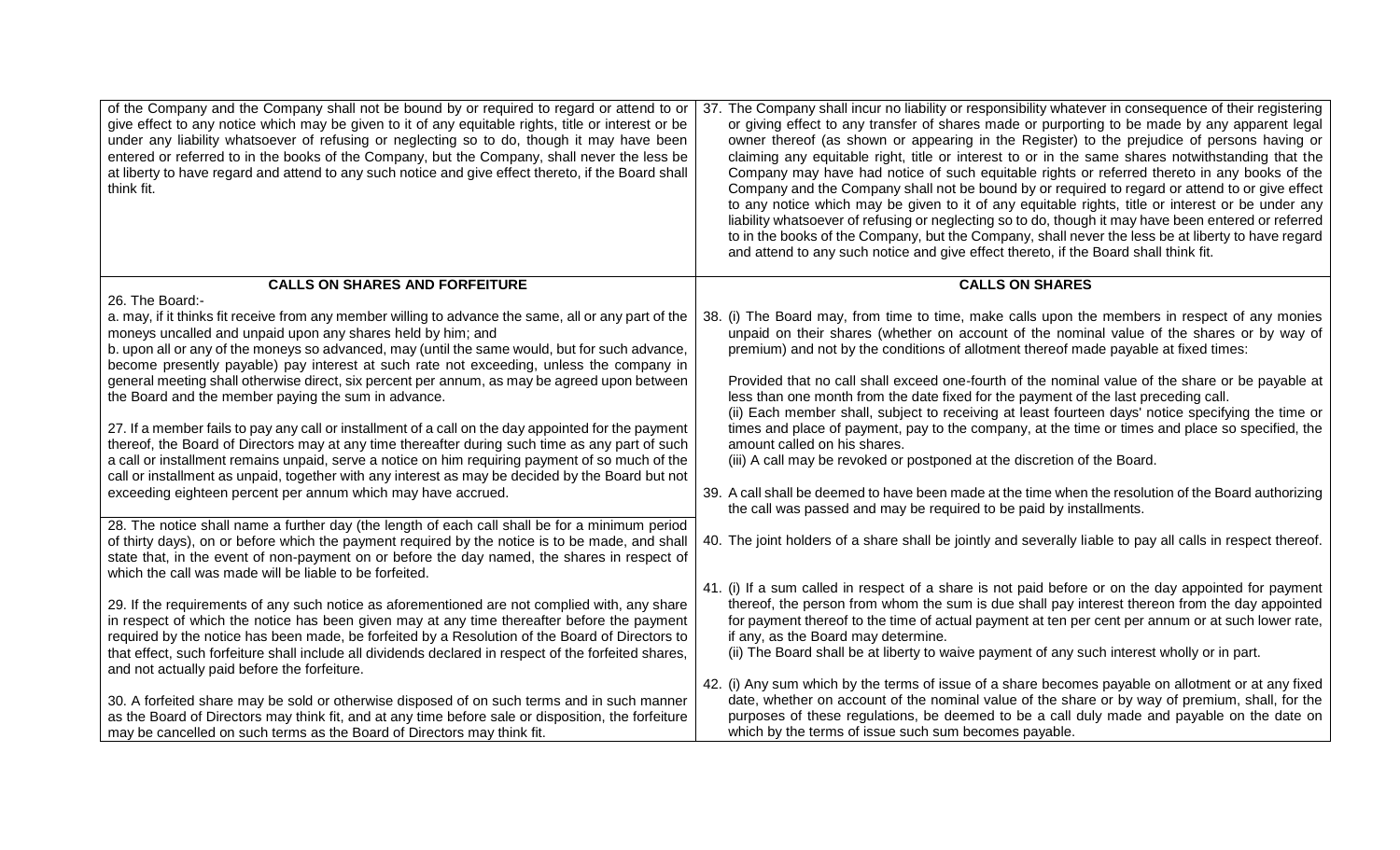| 31. A person whose shares have been forfeited shall cease to be a member in respect of the<br>forfeited shares but shall, notwithstanding remain liable to pay, and shall forthwith pay the<br>Company all moneys which at the date of forfeiture were presently payable by him to the<br>Company in respect of the shares, but his liability shall cease if and when the Company received<br>payment in full of the nominal amount of shares whether legal proceeding for the recovery of<br>the same had been barred by limitation or not.<br>32. A duly verified declaration in writing that the declarant is a Director of the Company and that<br>a share in the Company has been duly forfeited on a date stated in the declaration shall be<br>conclusive evidence of the facts therein stated as against all persons claiming to be entitled to<br>the shares and that declaration and receipt of the Company for the consideration if any given | (ii) In case of non-payment of such sum, all the relevant provisions of these regulations as to<br>payment of interest and expenses, forfeiture or otherwise shall apply as if such sum had become<br>payable by virtue of a call duly made and notified.<br>43. The Board --<br>(a) may, if it thinks fit, receive from any member willing to advance the same, all or any part of the<br>monies uncalled and unpaid upon any shares held by him; and<br>upon all or any of the monies so advanced, may (until the same would, but for such advance,<br>(b)<br>become presently payable) pay interest at such rate not exceeding, unless the company in<br>general meeting shall otherwise direct, twelve per cent per annum, as may be agreed upon<br>between the Board and the member paying the sum in advance. |
|----------------------------------------------------------------------------------------------------------------------------------------------------------------------------------------------------------------------------------------------------------------------------------------------------------------------------------------------------------------------------------------------------------------------------------------------------------------------------------------------------------------------------------------------------------------------------------------------------------------------------------------------------------------------------------------------------------------------------------------------------------------------------------------------------------------------------------------------------------------------------------------------------------------------------------------------------------|---------------------------------------------------------------------------------------------------------------------------------------------------------------------------------------------------------------------------------------------------------------------------------------------------------------------------------------------------------------------------------------------------------------------------------------------------------------------------------------------------------------------------------------------------------------------------------------------------------------------------------------------------------------------------------------------------------------------------------------------------------------------------------------------------------------------|
| for the shares on the sale or disposition thereof shall constitute a good title to the share, and the                                                                                                                                                                                                                                                                                                                                                                                                                                                                                                                                                                                                                                                                                                                                                                                                                                                    | <b>FORFEITURE OF SHARES</b>                                                                                                                                                                                                                                                                                                                                                                                                                                                                                                                                                                                                                                                                                                                                                                                         |
| person to whom the share is sold or disposed off shall be registered as the holder of the share<br>and shall not be bound to see to the application of the purchase money (if any), nor shall his<br>title to the share be affected by way of irregularity or invalidity in the proceedings in reference<br>to the forfeiture, sale or disposal of the share.                                                                                                                                                                                                                                                                                                                                                                                                                                                                                                                                                                                            | 44. If a member fails to pay any call, or installment of a call, on the day appointed for payment thereof,<br>the Board may, at any time thereafter during such time as any part of the call or installment remains<br>unpaid, serve a notice on him requiring payment of so much of the call or installment as is unpaid,<br>together with any interest which may have accrued.                                                                                                                                                                                                                                                                                                                                                                                                                                    |
|                                                                                                                                                                                                                                                                                                                                                                                                                                                                                                                                                                                                                                                                                                                                                                                                                                                                                                                                                          | 45. The notice aforesaid shall --<br>(a) name a further day (not being earlier than the expiry of fourteen days from the date of service<br>of the notice) on or before which the payment required by the notice is to be made; and<br>(b) state that, in the event of non-payment on or before the day so named, the shares in respect<br>of which the call was made shall be liable to be forfeited.                                                                                                                                                                                                                                                                                                                                                                                                              |
|                                                                                                                                                                                                                                                                                                                                                                                                                                                                                                                                                                                                                                                                                                                                                                                                                                                                                                                                                          | 46. If the requirements of any such notice as aforesaid are not complied with, any share in respect of<br>which the notice has been given may, at any time thereafter, before the payment required by the<br>notice has been made, be forfeited by a resolution of the Board to that effect.                                                                                                                                                                                                                                                                                                                                                                                                                                                                                                                        |
|                                                                                                                                                                                                                                                                                                                                                                                                                                                                                                                                                                                                                                                                                                                                                                                                                                                                                                                                                          | 47. (i) A forfeited share may be sold or otherwise disposed of on such terms and in such manner as<br>the Board thinks fit.                                                                                                                                                                                                                                                                                                                                                                                                                                                                                                                                                                                                                                                                                         |
|                                                                                                                                                                                                                                                                                                                                                                                                                                                                                                                                                                                                                                                                                                                                                                                                                                                                                                                                                          | (ii) At any time before a sale or disposal as aforesaid, the Board may cancel the forfeiture on such<br>terms as it thinks fit.                                                                                                                                                                                                                                                                                                                                                                                                                                                                                                                                                                                                                                                                                     |
|                                                                                                                                                                                                                                                                                                                                                                                                                                                                                                                                                                                                                                                                                                                                                                                                                                                                                                                                                          | 48. (i) A person whose shares have been forfeited shall cease to be a member in respect of the<br>forfeited shares, but shall, notwithstanding the forfeiture, remain liable to pay to the company all<br>monies which, at the date of forfeiture, were presently payable by him to the company in respect<br>of the shares.                                                                                                                                                                                                                                                                                                                                                                                                                                                                                        |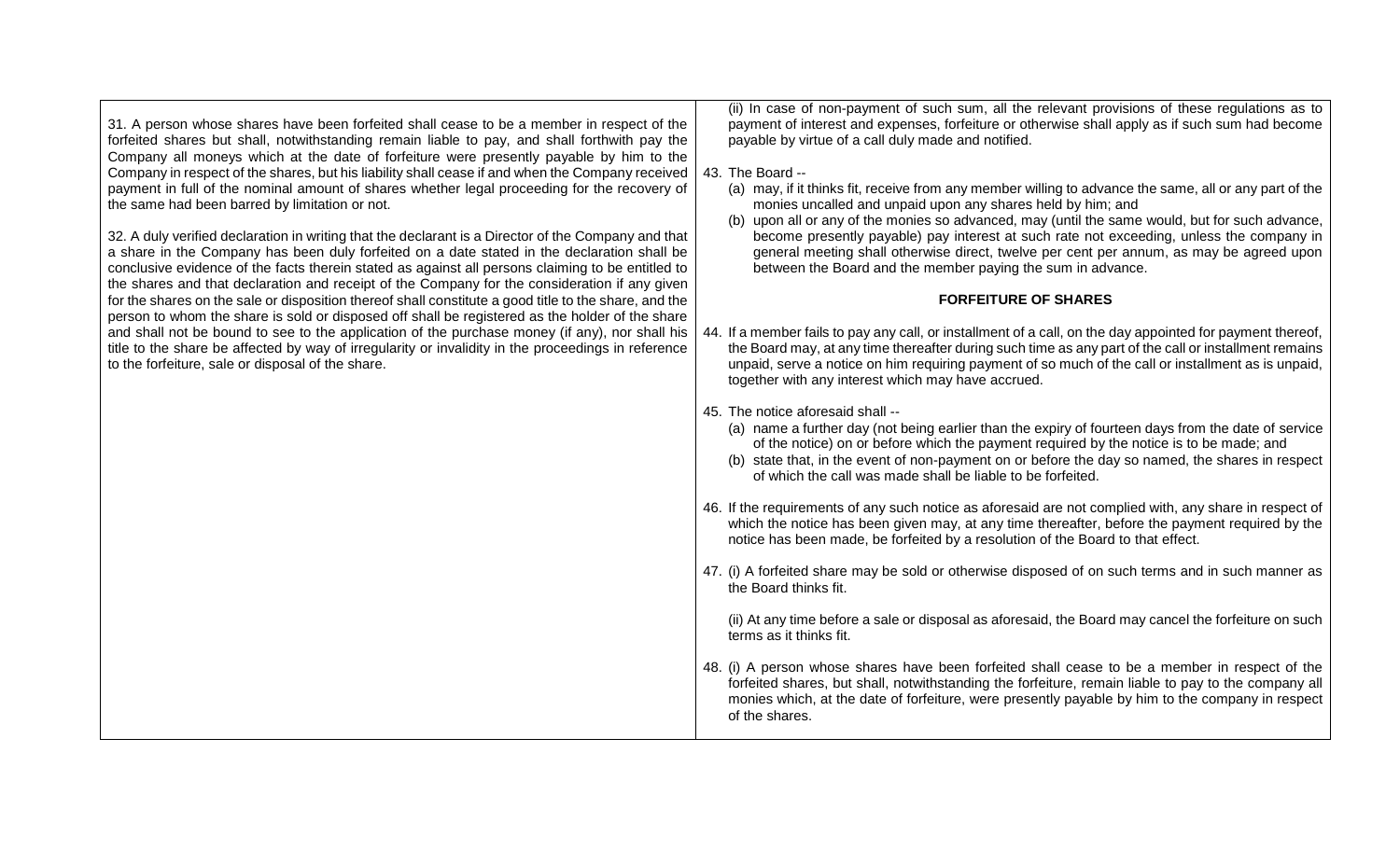|                                                                                                                                                                                                                                                                                                                                                                                                                                                                                                                                                                                              | (ii) The liability of such person shall cease if and when the company shall have received payment<br>in full of all such monies in respect of the shares.                                                                                                                                                                                                                                                                                                                                                                                                                                                                                                                                                                                                                                                                                                                                                                                                 |
|----------------------------------------------------------------------------------------------------------------------------------------------------------------------------------------------------------------------------------------------------------------------------------------------------------------------------------------------------------------------------------------------------------------------------------------------------------------------------------------------------------------------------------------------------------------------------------------------|-----------------------------------------------------------------------------------------------------------------------------------------------------------------------------------------------------------------------------------------------------------------------------------------------------------------------------------------------------------------------------------------------------------------------------------------------------------------------------------------------------------------------------------------------------------------------------------------------------------------------------------------------------------------------------------------------------------------------------------------------------------------------------------------------------------------------------------------------------------------------------------------------------------------------------------------------------------|
|                                                                                                                                                                                                                                                                                                                                                                                                                                                                                                                                                                                              | 49. (i) A duly verified declaration in writing that the declarant is a director, the manager or the secretary,<br>of the company, and that a share in the company has been duly forfeited on a date stated in the<br>declaration, shall be conclusive evidence of the facts therein stated as against all persons claiming<br>to be entitled to the share;<br>(ii) The company may receive the consideration, if any, given for the share on any sale or disposal<br>thereof and may execute a transfer of the share in favour of the person to whom the share is sold<br>or disposed of;<br>(iii) The transferee shall thereupon be registered as the holder of the share; and<br>(iv) The transferee shall not be bound to see to the application of the purchase money, if any, nor<br>shall his title to the share be affected by any irregularity or invalidity in the proceedings in reference<br>to the forfeiture, sale or disposal of the share. |
|                                                                                                                                                                                                                                                                                                                                                                                                                                                                                                                                                                                              | 50. The provisions of these regulations as to forfeiture shall apply in the case of nonpayment of any<br>sum which, by the terms of issue of a share, becomes payable at a fixed time, whether on<br>account of the nominal value of the share or by way of premium, as if the same had been<br>payable by virtue of a call duly made and notified.                                                                                                                                                                                                                                                                                                                                                                                                                                                                                                                                                                                                       |
| <b>BORROWING POWERS</b>                                                                                                                                                                                                                                                                                                                                                                                                                                                                                                                                                                      | <b>BORROWING POWERS</b>                                                                                                                                                                                                                                                                                                                                                                                                                                                                                                                                                                                                                                                                                                                                                                                                                                                                                                                                   |
| 33. a. The Company shall have power to borrow from any persons and secure the payment of<br>any sum or sums of money for the purpose of the company and the Directors may from time to<br>time at their discretion exercise this power and may themselves lend to the company on security<br>or otherwise provided that the Directors shall not contravene the provisions of Section 292 of<br>the Companies Act, 1956, or any statutory modification thereof.                                                                                                                               | 51. a. The Company shall have power to borrow from any persons and secure the payment of any<br>sum or sums of money for the purpose of the company and the Directors may from time to time at<br>their discretion exercise this power and may themselves lend to the company on security or<br>otherwise provided that the Directors shall not contravene the provisions of Section 179 and 180<br>of the Companies Act, 2013, or any statutory modification thereof.                                                                                                                                                                                                                                                                                                                                                                                                                                                                                    |
| b. The Directors may raise, borrow, with or without security, such sum or sums of money in such<br>manner and upon such terms and conditions as it may think fit, and may secure the repayment<br>of such sum or sums of money as it may think fit, by the creation of any mortgage or charge on<br>the undertaking or the whole or any part of the property, present or future or uncalled capital of<br>the company whether by way of issue of bonds, debentures, debenture stock, perpetual or<br>redeemable debentures, special instruments, or in any other manner as it may think fit. | b. The Directors may raise, borrow, with or without security, such sum or sums of money in such<br>manner and upon such terms and conditions as it may think fit, and may secure the repayment of<br>such sum or sums of money as it may think fit, by the creation of any mortgage or charge on the<br>undertaking or the whole or any part of the property, present or future or uncalled capital of the<br>company whether by way of issue of bonds, debentures, debenture stock, perpetual or<br>redeemable debentures, special instruments, or in any other manner as it may think fit.                                                                                                                                                                                                                                                                                                                                                              |
| c. Term of issue of debenture:                                                                                                                                                                                                                                                                                                                                                                                                                                                                                                                                                               | c. Term of issue of debenture:                                                                                                                                                                                                                                                                                                                                                                                                                                                                                                                                                                                                                                                                                                                                                                                                                                                                                                                            |
| Any debentures, debenture-stock or other securities may be issued at a discount, premium or<br>otherwise and may be issued on condition that they shall be convertible into shares of any<br>denomination and with any privileges and conditions as to redemption, surrender, drawing,<br>allotment of shares, attending (but not voting) at the General Meeting, appointment of Directors                                                                                                                                                                                                   | Any debentures, debenture-stock or other securities may be issued at a discount, premium or<br>otherwise and may be issued on condition that they shall be convertible into shares of any<br>denomination and with any privileges and conditions as to redemption, surrender, drawing,<br>allotment of shares, attending (but not voting) at the General Meeting, appointment of Directors                                                                                                                                                                                                                                                                                                                                                                                                                                                                                                                                                                |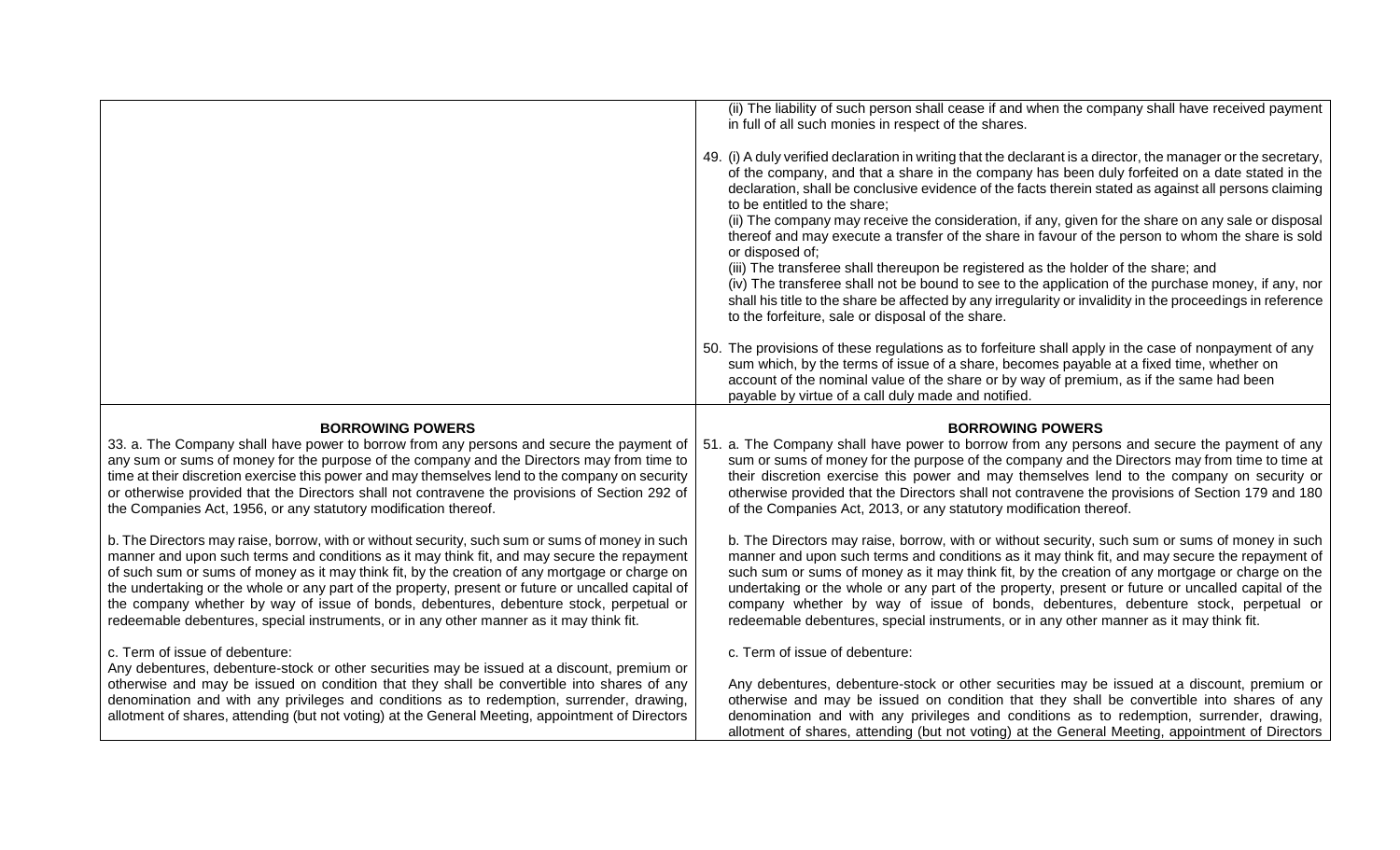| and otherwise. Debentures with the right to conversion into or allotment of shares shall be issued                                                                                              | and otherwise. Debentures with the right to conversion into or allotment of shares shall be issued             |
|-------------------------------------------------------------------------------------------------------------------------------------------------------------------------------------------------|----------------------------------------------------------------------------------------------------------------|
| only with the consent of the Company in the General Meeting by a Special Resolution.                                                                                                            | only with the consent of the Company in the General Meeting by a Special Resolution.                           |
|                                                                                                                                                                                                 | <b>GENERAL MEETINGS</b>                                                                                        |
| <b>GENERAL MEETINGS</b>                                                                                                                                                                         |                                                                                                                |
| 34. The Company shall in addition to other meetings hold a general meeting which shall be                                                                                                       | 52. All general meetings other than annual general meeting shall be called extraordinary general               |
| styled as its Annual General Meeting at intervals and in accordance with the provisions specified<br>below:                                                                                     | meeting.                                                                                                       |
| a. the Annual General Meeting of the Company shall be held once in every calendar year within<br>6 months after the expiry of each financial year subject however to the power of the Registrar | 53. (i) The Board may, whenever it thinks fit, call an extraordinary general meeting.                          |
| of Companies to extend the time within which such a meeting can be held for a period not                                                                                                        | (ii) If at any time directors capable of acting who are sufficient in number to form a quorum are not          |
| exceeding 3 months and subject thereto not more than fifteen months shall elapse from the date                                                                                                  | within India, any director or any two members of the company may call an extraordinary general                 |
| of one annual general meeting and that of the next.                                                                                                                                             | meeting in the same manner, as nearly as possible, as that in which such a meeting may be called               |
| b. Every Annual general meeting shall be called for at a time during the business hours of a day                                                                                                | by the Board.                                                                                                  |
| which is not a public holiday and shall be held either at the registered office of the Company or                                                                                               |                                                                                                                |
| some other place within the city, town or village in which the registered office of the Company                                                                                                 | PROCEEDINGS AT GENERAL MEETINGS                                                                                |
| is situated.                                                                                                                                                                                    |                                                                                                                |
| c. Notice calling such meetings shall specify them as the Annual general meetings.                                                                                                              | 54. (i) No business shall be transacted at any general meeting unless a quorum of members is present           |
| d. All other meetings shall be referred to as Extra-ordinary General Meetings.                                                                                                                  | at the time when the meeting proceeds to business.                                                             |
|                                                                                                                                                                                                 | (ii) Save as otherwise provided herein, the quorum for the general meetings shall be as provided               |
| 35. The Board of Directors may whenever they think fit, convene an Extra ordinary General<br>Meeting at such time and at such places as they deem fit. Subject to such directions, if any       | in section 103.                                                                                                |
| given by the Board, the Managing Director or the Secretary may convene an Extra-ordinary                                                                                                        | 55. The chairperson, if any, of the Board shall preside as Chairperson at every general meeting of the         |
| General Meeting.                                                                                                                                                                                | company.                                                                                                       |
|                                                                                                                                                                                                 |                                                                                                                |
| 36. A poll demanded on the election of Chairman or on a question of adjournment shall be taken                                                                                                  | 56. If there is no such Chairperson, or if he is not present within fifteen minutes after the time appointed   |
| forthwith. A poll demanded on any other question shall be taken at such time not being later                                                                                                    | for holding the meeting, or is unwilling to act as chairperson of the meeting, the directors present           |
| than 48 hours from the time when demand was made, as the Chairman may direct.                                                                                                                   | shall elect one of their members to be Chairperson of the meeting.                                             |
|                                                                                                                                                                                                 |                                                                                                                |
|                                                                                                                                                                                                 | 57. If at any meeting no director is willing to act as Chairperson or if no director is present within fifteen |
|                                                                                                                                                                                                 | minutes after the time appointed for holding the meeting, the members present shall choose one                 |
|                                                                                                                                                                                                 | of their members to be Chairperson of the meeting.                                                             |
|                                                                                                                                                                                                 | <b>ADJOURNMENT OF MEETING</b>                                                                                  |
|                                                                                                                                                                                                 | 58. (i) The Chairperson may, with the consent of any meeting at which a quorum is present, and shall,          |
|                                                                                                                                                                                                 | if so directed by the meeting, adjourn the meeting from time to time and from place to place.                  |
|                                                                                                                                                                                                 | (ii) No business shall be transacted at any adjourned meeting other than the business left                     |
|                                                                                                                                                                                                 | unfinished at the meeting from which the adjournment took place.                                               |
|                                                                                                                                                                                                 | (iii) When a meeting is adjourned for thirty days or more, notice of the adjourned meeting shall be            |
|                                                                                                                                                                                                 | given as in the case of an original meeting.                                                                   |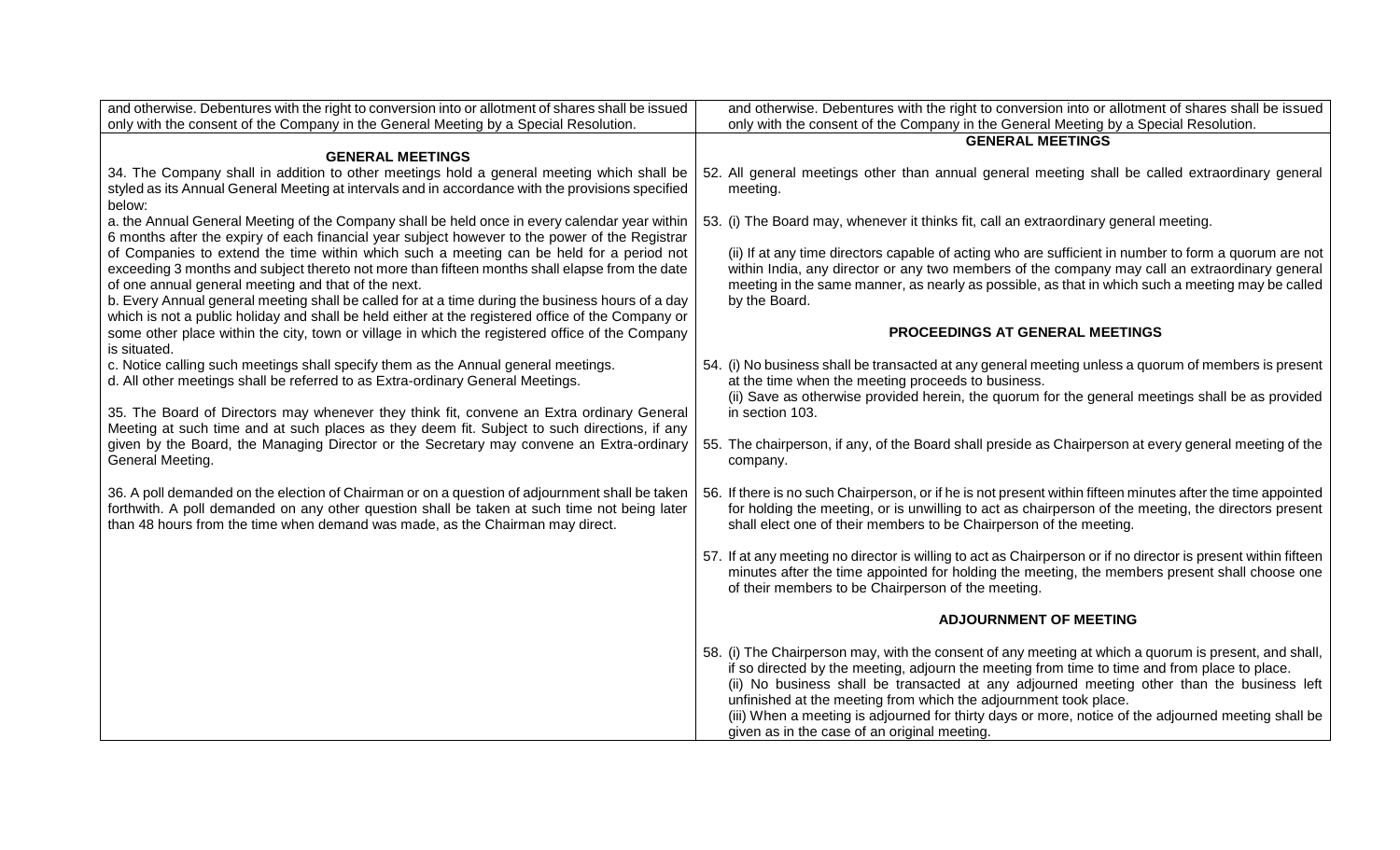|                                                                                                                                                                                                                                                                                                                                                                                                                                                                                                                                                                                    | (iv) Save as aforesaid, and as provided in section 103 of the Act, it shall not be necessary to give                                                                                                                                                                                                                                                                                                                                                                                                                     |
|------------------------------------------------------------------------------------------------------------------------------------------------------------------------------------------------------------------------------------------------------------------------------------------------------------------------------------------------------------------------------------------------------------------------------------------------------------------------------------------------------------------------------------------------------------------------------------|--------------------------------------------------------------------------------------------------------------------------------------------------------------------------------------------------------------------------------------------------------------------------------------------------------------------------------------------------------------------------------------------------------------------------------------------------------------------------------------------------------------------------|
|                                                                                                                                                                                                                                                                                                                                                                                                                                                                                                                                                                                    | any notice of an adjournment or of the business to be transacted at an adjourned meeting.                                                                                                                                                                                                                                                                                                                                                                                                                                |
| <b>VOTING</b>                                                                                                                                                                                                                                                                                                                                                                                                                                                                                                                                                                      | <b>VOTING RIGHTS &amp; PROXY</b>                                                                                                                                                                                                                                                                                                                                                                                                                                                                                         |
| 37. (1) Every member holding any equity shares shall have a right to vote in respect of such<br>shares on every resolution placed before the meeting. On a show of hands every such member<br>present in person shall have to vote. On a poll, his voting right in respect of his equity shares<br>shall be in proportion to his share of the paid-up-capital in respect of the equity shares.<br>(2) In the event of the Company issuing any preference shares the holders of such preference<br>shares shall have the voting rights set in that behalf in Section 87 of the Act. | 59. Subject to any rights or restrictions for the time being attached to any class or classes of shares,<br>(a) on a show of hands, every member present in person shall have one vote; and<br>(b) on a poll, the voting rights of members shall be in proportion to his share in the paid-up equity<br>share capital of the company.                                                                                                                                                                                    |
| 38. A demand for a poll shall not prevent the continuance of a meeting for the transaction of any<br>business other than on which a poll has been demanded. The demand for a poll may be<br>withdrawn at any time by the person who made the demand.                                                                                                                                                                                                                                                                                                                               | 60. A member may exercise his vote at a meeting by electronic means in accordance with section 108<br>and shall vote only once.                                                                                                                                                                                                                                                                                                                                                                                          |
| 39. In the case of joint holders the vote of the first named of such joint holders who tenders a<br>vote whether in person or by proxy, shall be accepted to the exclusion of the votes of the other<br>joint holders.<br>40. A member of unsound mind or in respect of whom an order has been made by any court                                                                                                                                                                                                                                                                   | 61. (i) In the case of joint holders, the vote of the senior who tenders a vote, whether in person or by<br>proxy, shall be accepted to the exclusion of the votes of the other joint holders.<br>(ii) For this purpose, seniority shall be determined by the order in which the names stand in the<br>register of members.                                                                                                                                                                                              |
| having jurisdiction in lunacy, may vote, whether on a show of hands or on a poll, by his<br>committee or other legal guardian and any such committee or guardian may, on a poll, vote by<br>proxy.                                                                                                                                                                                                                                                                                                                                                                                 | 62. A member of unsound mind, or in respect of whom an order has been made by any court having<br>jurisdiction in lunacy, may vote, whether on a show of hands or on a poll, by his committee or other<br>legal guardian, and any such committee or guardian may, on a poll, vote by proxy.                                                                                                                                                                                                                              |
| 41. No member shall be entitled to vote in any general meeting unless all calls or other sums<br>presently payable by him in respect of his shares in the Company have been paid.                                                                                                                                                                                                                                                                                                                                                                                                  | 63. Any business other than that upon which a poll has been demanded may be proceeded with,<br>pending the taking of the poll.                                                                                                                                                                                                                                                                                                                                                                                           |
| 42. On a poll, votes may be given either personally or by proxy.                                                                                                                                                                                                                                                                                                                                                                                                                                                                                                                   | 64. No member shall be entitled to vote at any general meeting unless all calls or other sums presently<br>payable by him in respect of shares in the company have been paid.                                                                                                                                                                                                                                                                                                                                            |
| 43. Any member entitled to attend and vote at a meeting of the Company shall be entitled to<br>appoint any person whether a member or not as his proxy to attend and vote instead of himself,<br>but the proxy so appointed shall not unless he be a member, have any right to speak at the<br>meeting and shall not be entitled to vote except on a poll.                                                                                                                                                                                                                         | 65. (i) No objection shall be raised to the qualification of any voter except at the meeting or adjourned<br>meeting at which the vote objected to is given or tendered, and every vote not disallowed at such<br>meeting shall be valid for all purposes.<br>(ii) Any such objection made in due time shall be referred to the Chairperson of the meeting, whose                                                                                                                                                        |
| 44. (1) The instrument appointing a proxy shall be in writing under the hand of the appointer or<br>to his attorney duly authorized in writing, or if the appointer is a Corporation either under the                                                                                                                                                                                                                                                                                                                                                                              | decision shall be final and conclusive.                                                                                                                                                                                                                                                                                                                                                                                                                                                                                  |
| common seal or under the hand of an officer or attorney so authorized. Any person may act as<br>proxy whether he is a member or not.<br>(2) A Corporate body (whether a Company within the meaning of the Act or not) may, if it is a<br>member or a creditor or debenture holder of the Company, by the resolution of its Board of<br>Directors or other governing body authorize such person as it thinks fit to act as its                                                                                                                                                      | 66. The instrument appointing a proxy and the power-of-attorney or other authority, if any, under which<br>it is signed or a notarised copy of that power or authority, shall be deposited at the registered office<br>of the company not less than 48 hours before the time for holding the meeting or adjourned<br>meeting at which the person named in the instrument proposes to vote, or, in the case of a poll,<br>not less than 24 hours before the time appointed for the taking of the poll; and in default the |
| representative at any meeting of the Company or at any meeting of any creditors of the                                                                                                                                                                                                                                                                                                                                                                                                                                                                                             | instrument of proxy shall not be treated as valid.                                                                                                                                                                                                                                                                                                                                                                                                                                                                       |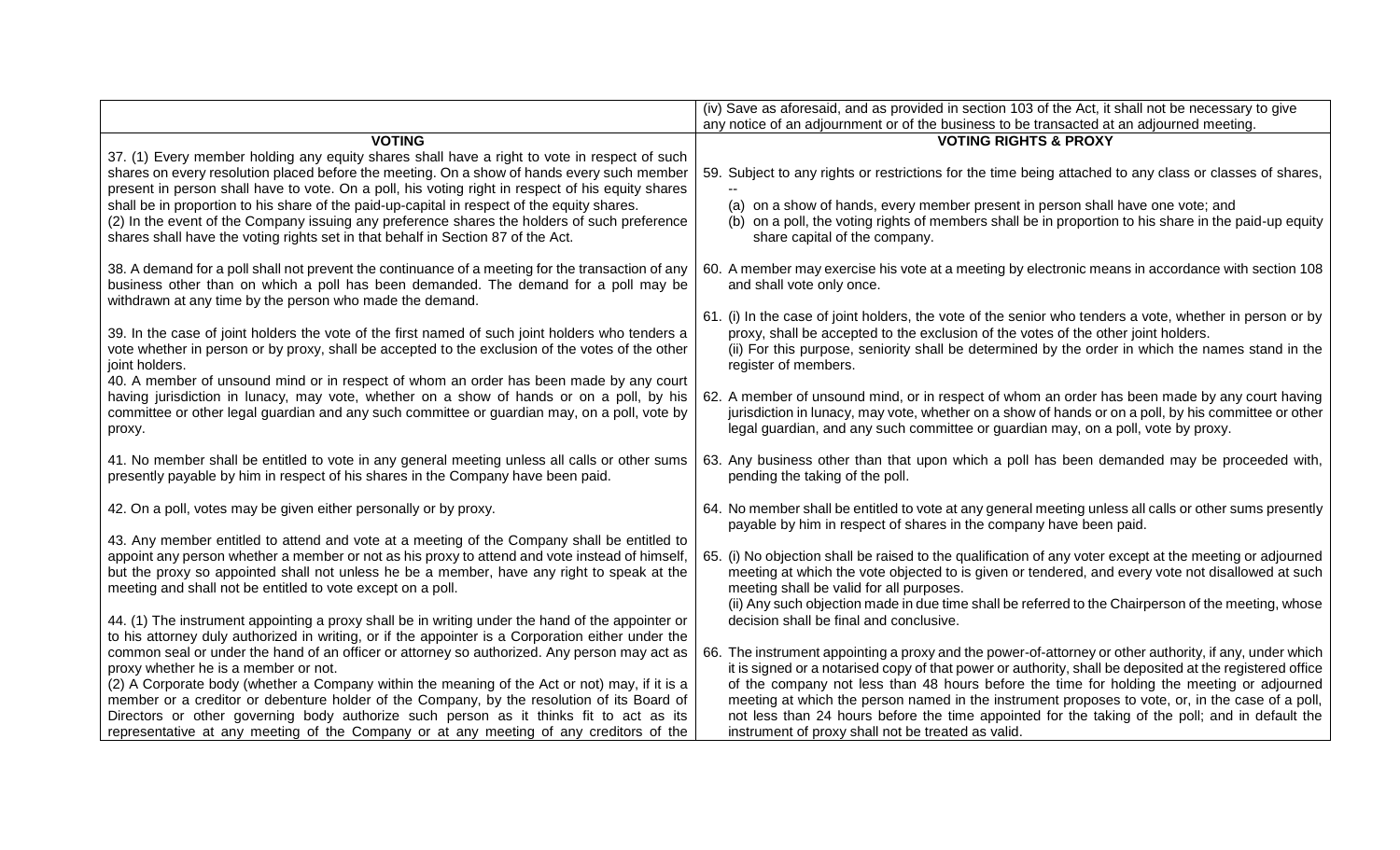| Company held in pursuance of the provisions contained in or authorized by resolution as<br>aforesaid shall be entitled to exercise the same rights and powers (including the right to vote by<br>proxy) on behalf of the body corporate which he represents as that body could exercise if it were<br>an individual member, creditor or holder of debentures of the Company.<br>(3) So long as an authorization under clause above is in force, the power to appoint proxy shall<br>be exercised only by the person so appointed as representative.<br>45. The instrument appointing a proxy and the power of attorney or other authority, if any under<br>which it is signed or a notarially certified copy of that power or authority, shall be deposited at<br>the registered office of the Company not less than 48 hours before the time for holding the<br>meeting or adjourned meeting at which the person named in the instrument proposes to vote,<br>or in the case of a poll, not less than 24 hours before the time appointed for the taking of the<br>poll and in default the instrument of proxy shall not be treated as valid. | 67. An instrument appointing a proxy shall be in the form as prescribed in the rules made under section<br>105.<br>68. A vote given in accordance with the terms of an instrument of proxy shall be valid, notwithstanding<br>the previous death or insanity of the principal or the revocation of the proxy or of the authority<br>under which the proxy was executed, or the transfer of the shares in respect of which the proxy is<br>given:<br>Provided that no intimation in writing of such death, insanity, revocation or transfer shall have been<br>received by the company at its office before the commencement of the meeting or adjourned<br>meeting at which the proxy is used. |
|-----------------------------------------------------------------------------------------------------------------------------------------------------------------------------------------------------------------------------------------------------------------------------------------------------------------------------------------------------------------------------------------------------------------------------------------------------------------------------------------------------------------------------------------------------------------------------------------------------------------------------------------------------------------------------------------------------------------------------------------------------------------------------------------------------------------------------------------------------------------------------------------------------------------------------------------------------------------------------------------------------------------------------------------------------------------------------------------------------------------------------------------------|------------------------------------------------------------------------------------------------------------------------------------------------------------------------------------------------------------------------------------------------------------------------------------------------------------------------------------------------------------------------------------------------------------------------------------------------------------------------------------------------------------------------------------------------------------------------------------------------------------------------------------------------------------------------------------------------|
| 46. A vote given in accordance with the terms of an instrument of proxy shall be valid,<br>notwithstanding the previous death of the principal or the revocation of the proxy, or the transfer<br>of the share in respect of which the proxy is given.<br>Provided that no intimation in writing of the death, revocation or transfer shall have been<br>received at the Registered Office of the Company before the commencement of the meeting or<br>adjourned meeting at which the proxy is used.<br>47. Every instrument appointing a proxy shall be retained by the Company and shall be in either<br>of the forms specified in Schedule IX of the Act or a form as near thereto as circumstances will<br>permit.<br>48. Subject to the provision of the Companies Act, 1956, the Chairman of a General Meeting<br>shall be the sole and absolute judge of the validity of every vote tendered at such meeting, or<br>at a poll demanded at such meeting and may allow or disallow any vote tendered, according as<br>he shall be of opinion that the same is or is not valid.                                                           |                                                                                                                                                                                                                                                                                                                                                                                                                                                                                                                                                                                                                                                                                                |
| <b>DIRECTORS</b>                                                                                                                                                                                                                                                                                                                                                                                                                                                                                                                                                                                                                                                                                                                                                                                                                                                                                                                                                                                                                                                                                                                              | <b>BOARD OF DIRECTORS</b>                                                                                                                                                                                                                                                                                                                                                                                                                                                                                                                                                                                                                                                                      |
| 49. The Company shall have not less than three and not more than twelve Directors unless<br>otherwise determined by the members at a General Meeting.<br>50. The following persons shall be the first Directors of the Company.<br>(1) Mr. B.V.R. Mohan Reddy<br>(2) Mrs. B. Sucharitha                                                                                                                                                                                                                                                                                                                                                                                                                                                                                                                                                                                                                                                                                                                                                                                                                                                       | 69. The Persons hereinafter named shall become and be the First Directors of the Company.<br>(1) Mr. B.V.R. Mohan Reddy<br>(2) Mrs. B. Sucharitha<br>(3) Mr. K. Rajan Babu                                                                                                                                                                                                                                                                                                                                                                                                                                                                                                                     |
| (3) Mr. K. Rajan Babu                                                                                                                                                                                                                                                                                                                                                                                                                                                                                                                                                                                                                                                                                                                                                                                                                                                                                                                                                                                                                                                                                                                         | The remuneration of the directors shall, in so far as it consists of a monthly payment, be<br>deemed to accrue from day-to-day.                                                                                                                                                                                                                                                                                                                                                                                                                                                                                                                                                                |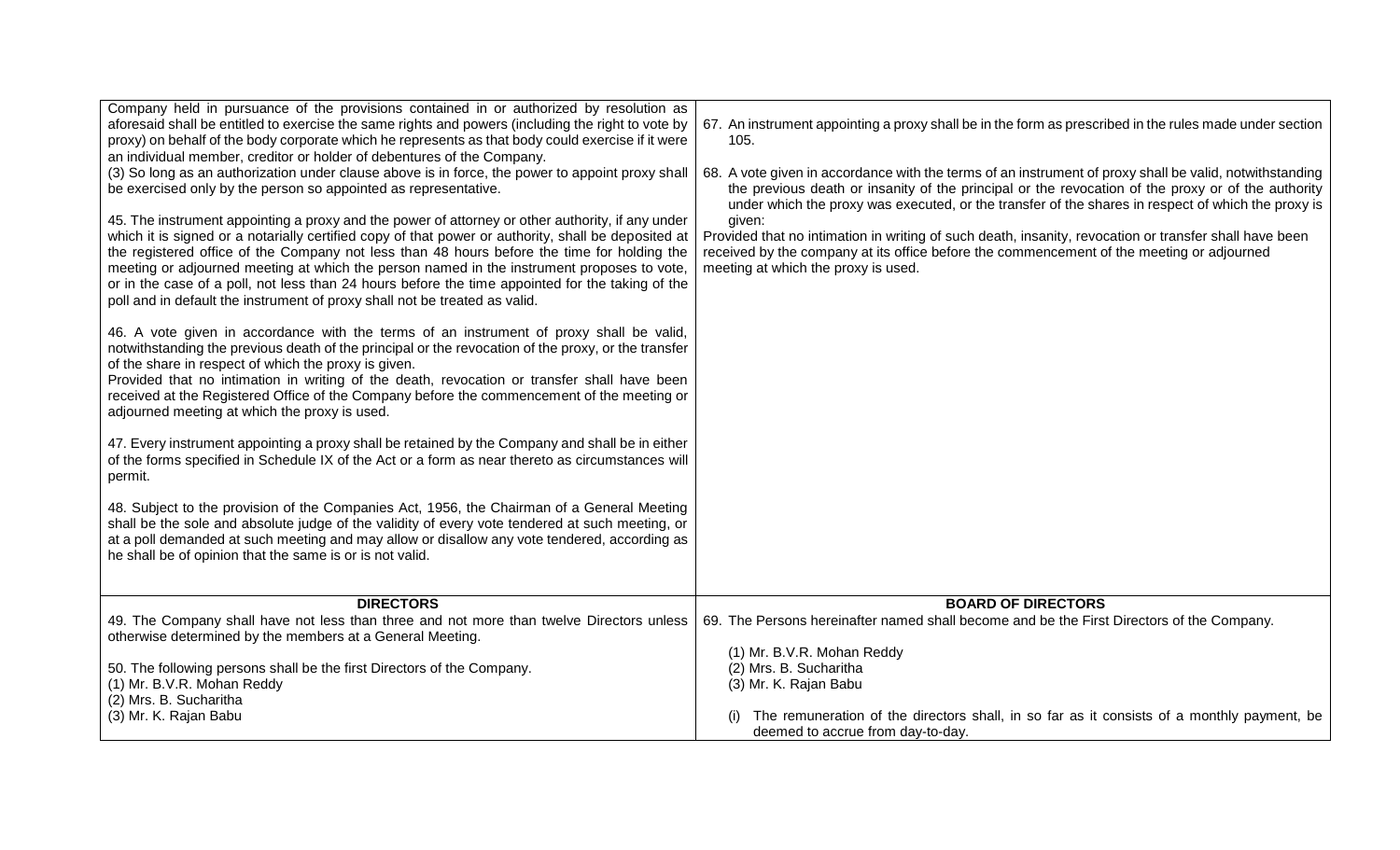| 51. Any person whether a member of the Company or not, can be appointed as a Director of<br>the Company and no qualifications by way of share holding shall be required from any Director. | (ii) In addition to the remuneration payable to them in pursuance of the Act, the directors may be<br>paid all travelling, hotel and other expenses properly incurred by them-<br>(a) in attending and returning from meetings of the Board of Directors or any committee<br>thereof or general meetings of the company; or<br>(b) in connection with the business of the company.                                                                                                                                                                                                                                                                                                                                                                          |
|--------------------------------------------------------------------------------------------------------------------------------------------------------------------------------------------|-------------------------------------------------------------------------------------------------------------------------------------------------------------------------------------------------------------------------------------------------------------------------------------------------------------------------------------------------------------------------------------------------------------------------------------------------------------------------------------------------------------------------------------------------------------------------------------------------------------------------------------------------------------------------------------------------------------------------------------------------------------|
|                                                                                                                                                                                            | 70. The Directors may elect one of their body to the office of the Chairman of the Board of Directors,<br>and the Director so elected as Chairman shall hold office for a period of Five years subject to the<br>pleasure of the Board and subject to his continuing as a Director and he shall preside over all the<br>meetings of the Board and the General Meetings during tenure of office.<br>71. The Board may appoint any person as a director nominated by any institution in pursuance of the<br>provisions of any law for the time being in force or of any agreement or by the Central Government<br>or the State Government by virtue of its shareholding in a Government company.                                                              |
|                                                                                                                                                                                            | 72. The Board shall have power to co-opt one or more persons to be Directors, but so that the total<br>number shall not exceed fifteen. In the place of a Director who is about to leave or is absent from<br>India in which the meetings of Directors are generally held, the Board may appoint any person to<br>be an alternate Director, provided such absence shall not be for lesser period than three months<br>and such appointee while he holds office as an alternate Director shall be entitled to receive notice<br>of all meetings of the Directors and to attend and vote there at and on all resolutions proposed in<br>circulation, but he shall ipso facto vacate office as Director if and when the original Director returns<br>to India. |
|                                                                                                                                                                                            | 73. Subject to the provisions of Sec 161, any casual vacancy in the office of a director may, , be filled<br>by the Board of Directors at a meeting of the Board which shall be subsequently approved by<br>members in the immediate next general meeting.                                                                                                                                                                                                                                                                                                                                                                                                                                                                                                  |
|                                                                                                                                                                                            | Provided that any person so appointed shall hold office only up to the date up to which the director<br>in whose place he is appointed would have held office if it had not been vacated.                                                                                                                                                                                                                                                                                                                                                                                                                                                                                                                                                                   |
|                                                                                                                                                                                            | 74. The Board may pay all expenses incurred in getting up and registering the company.                                                                                                                                                                                                                                                                                                                                                                                                                                                                                                                                                                                                                                                                      |
|                                                                                                                                                                                            | 75. The company may exercise the powers conferred on it by section 88 with regard to the keeping of<br>a foreign register; and the Board may (subject to the provisions of that section) make and vary<br>such regulations as it may think fit respecting the keeping of any such register.                                                                                                                                                                                                                                                                                                                                                                                                                                                                 |
|                                                                                                                                                                                            | 76. All cheques, promissory notes, drafts, hundis, bills of exchange and other negotiable instruments,<br>and all receipts for monies paid to the company, shall be signed, drawn, accepted, endorsed, or<br>otherwise executed, as the case may be, by such person and in such manner as the Board shall<br>from time to time by resolution determine.                                                                                                                                                                                                                                                                                                                                                                                                     |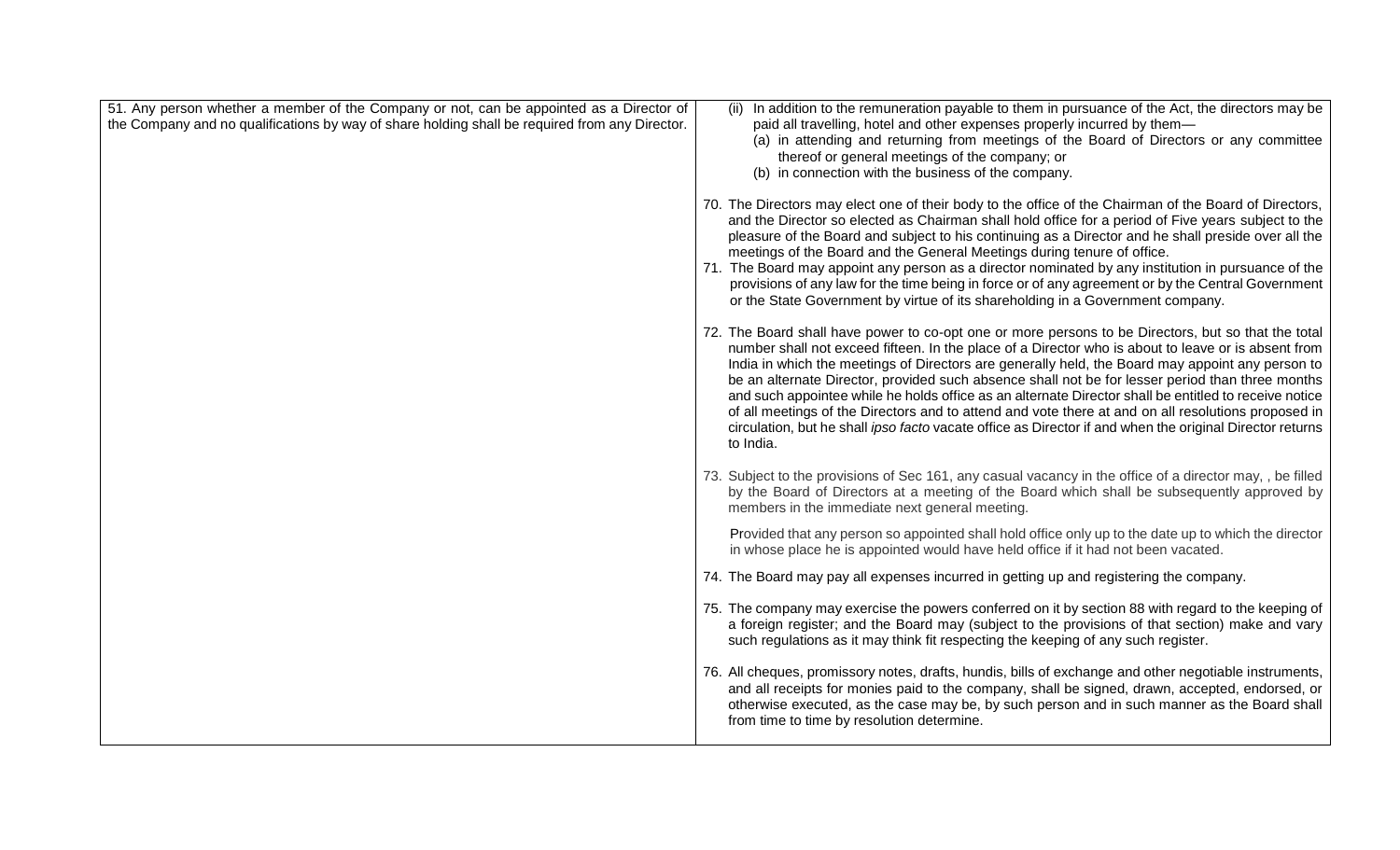|                                                                                                                                                                                                                                                                                                                                                                                                                                                                                                                                                                                                                 | 77. Every director present at any meeting of the Board or of a committee thereof shall sign his name<br>in a book to be kept for that purpose.<br>78. (i) Subject to the provisions of section 149, the Board shall have power at any time, and from time<br>to time, to appoint a person as an additional director, provided the number of the directors and<br>additional directors together shall not at any time exceed the maximum strength fixed for the Board<br>by the articles.<br>(ii) Such person shall hold office only up to the date of the next annual general meeting of the<br>company but shall be eligible for appointment by the company as a director at that meeting subject<br>to the provisions of the Act. |
|-----------------------------------------------------------------------------------------------------------------------------------------------------------------------------------------------------------------------------------------------------------------------------------------------------------------------------------------------------------------------------------------------------------------------------------------------------------------------------------------------------------------------------------------------------------------------------------------------------------------|-------------------------------------------------------------------------------------------------------------------------------------------------------------------------------------------------------------------------------------------------------------------------------------------------------------------------------------------------------------------------------------------------------------------------------------------------------------------------------------------------------------------------------------------------------------------------------------------------------------------------------------------------------------------------------------------------------------------------------------|
| 52. The Directors may elect one of their body to the office of the Chairman of the Board of                                                                                                                                                                                                                                                                                                                                                                                                                                                                                                                     | PROCEEDINGS OF THE BOARD                                                                                                                                                                                                                                                                                                                                                                                                                                                                                                                                                                                                                                                                                                            |
| Directors, and the Director so elected as Chairman shall hold office for a period of Five years,<br>subject to the pleasure of the Board and subject to his continuing as a Director and he shall<br>preside over all the meetings of the Board and the General Meetings during tenure of office.                                                                                                                                                                                                                                                                                                               | 79. (i) The Board of Directors may meet for the conduct of business, adjourn and otherwise regulate<br>its meetings, as it thinks fit.<br>(ii) A director may, and the manager or secretary on the requisition of a director shall, at any time,                                                                                                                                                                                                                                                                                                                                                                                                                                                                                    |
| 53. Notwithstanding anything to the contrary contained in these Articles, any Financing company                                                                                                                                                                                                                                                                                                                                                                                                                                                                                                                 | summon a meeting of the Board.                                                                                                                                                                                                                                                                                                                                                                                                                                                                                                                                                                                                                                                                                                      |
| or Body Corporate or Bank or Insurance Corporation, Andhra Pradesh State Finance<br>Corporation (APSFC), Andhra Pradesh State Industrial Development Corporation (APIDC),                                                                                                                                                                                                                                                                                                                                                                                                                                       | 80. (i) Save as otherwise expressly provided in the Act, questions arising at any meeting of the Board                                                                                                                                                                                                                                                                                                                                                                                                                                                                                                                                                                                                                              |
| Industrial Development Bank of India (IDBI), Industrial Finance Corporation of India (IFCI), The<br>Industrial Credit and Investment Corporation of India (ICICI) or any other finance corporation or<br>Credit Corporation or any other finance Company or body or Venture Capital funds in Private<br>and / or public sector, Sponsors and / or dealers of OTCEI (hereinafter referred to as "the                                                                                                                                                                                                             | shall be decided by a majority of votes.<br>(ii) In case of an equality of votes, the Chairperson of the Board, if any, shall have a second or<br>casting vote.                                                                                                                                                                                                                                                                                                                                                                                                                                                                                                                                                                     |
| Financial Institution") shall have a right to appoint, remove, reappoint, substitute from time to<br>time, its nominee as a Director (hereinafter referred to as "the Nominee Director") on the Board<br>of the Company, so long as any moneys remain owing to them or any of them by the Company,<br>out of any Financial Assistance granted by them or any of them to the Company by way of loan<br>and / or by holding debentures and / or shares in the Company and / or as a result of underwriting<br>or direct subscription and / or any liability of the Company arising out of the guarantee furnished | 81. The continuing directors may act notwithstanding any vacancy in the Board; but, if and so long as<br>their number is reduced below the quorum fixed by the Act for a meeting of the Board, the<br>continuing directors or director may act for the purpose of increasing the number of directors to<br>that fixed for the quorum, or of summoning a general meeting of the company, but for no other<br>purpose.                                                                                                                                                                                                                                                                                                                |
| by the Financial Institution on behalf of the Company remains outstanding.                                                                                                                                                                                                                                                                                                                                                                                                                                                                                                                                      | 82. (i) The Board may elect a Chairperson of its meetings and determine the period for which he is to<br>hold office.                                                                                                                                                                                                                                                                                                                                                                                                                                                                                                                                                                                                               |
| 54. (a) The Nominee Director so appointed shall not be required to hold any qualification shares<br>in the Company nor shall he/they be liable to retire by rotation. The Board of Directors of the<br>Company shall have no power to remove from office the Nominee Director/s so appointed.<br>Subject to the aforesaid, the said Nominee Director/s shall be entitled to the same rights and                                                                                                                                                                                                                 | (ii) If no such Chairperson is elected, or if at any meeting the Chairperson is not present within five<br>minutes after the time appointed for holding the meeting, the directors present may choose one of<br>their number to be Chairperson of the meeting.                                                                                                                                                                                                                                                                                                                                                                                                                                                                      |
| privileges including receiving of notices, copies of the minutes, sitting fees, etc., as any other<br>Director of the Company is entitled.<br>(b) The Nominee Director/s shall, notwithstanding anything to the contrary contained in these<br>Articles, be at liberty to disclose any information obtained by him/them to the Financial Institution<br>appointing him/them as such Director/s.                                                                                                                                                                                                                 | 83. (i) The Board may, subject to the provisions of the Act, delegate any of its powers to committees<br>consisting of such member or members of its body as it thinks fit.<br>(ii) Any committee so formed shall, in the exercise of the powers so delegated, conform to any<br>regulations that may be imposed on it by the Board.                                                                                                                                                                                                                                                                                                                                                                                                |
|                                                                                                                                                                                                                                                                                                                                                                                                                                                                                                                                                                                                                 | 84. (i) A committee may elect a Chairperson of its meetings.                                                                                                                                                                                                                                                                                                                                                                                                                                                                                                                                                                                                                                                                        |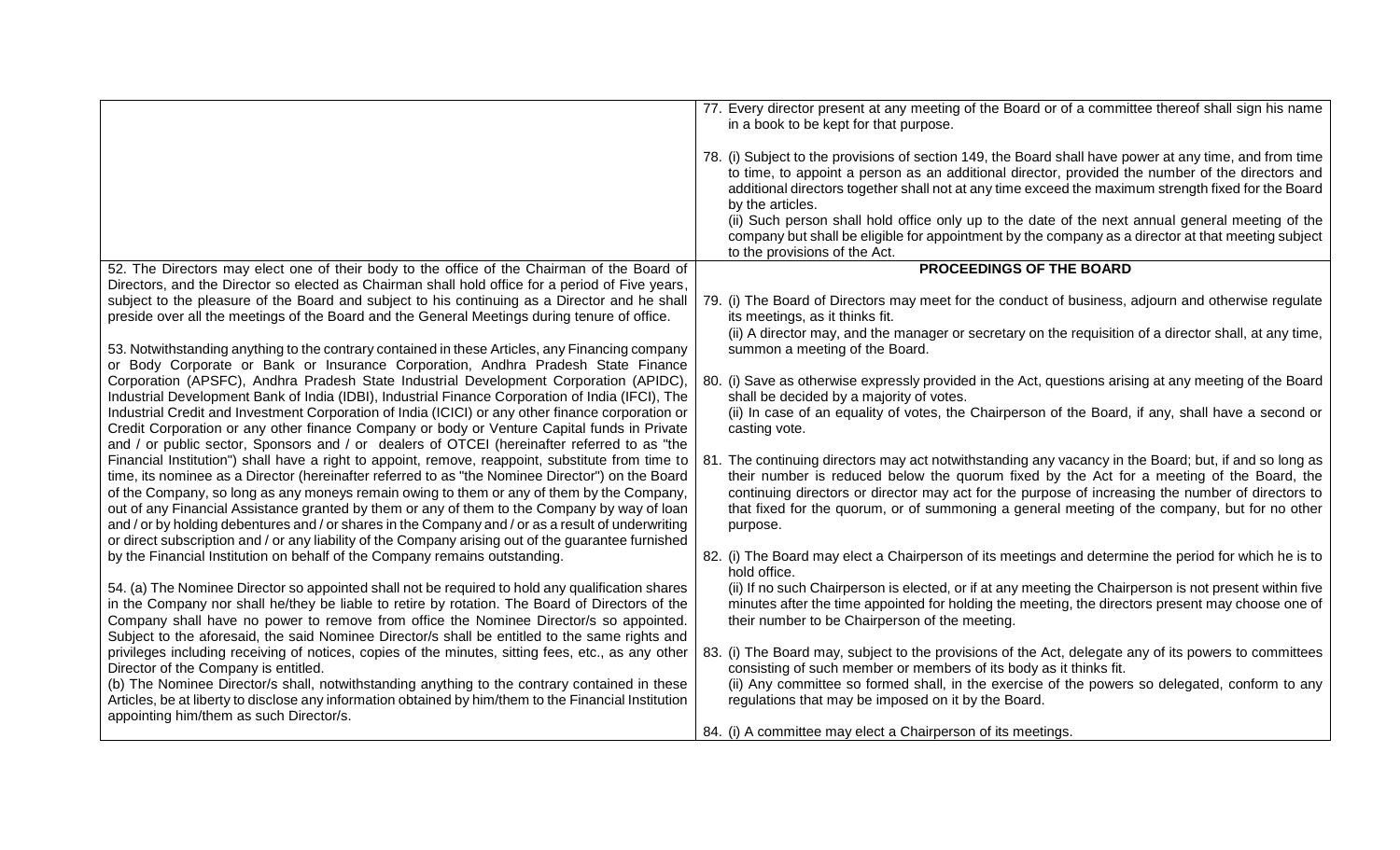| 55. The Board shall have power to co-opt one or more persons to be Directors, but so that the<br>total number shall not exceed twelve. In the place of a Director who is about to leave or is absent<br>from the state in which the meetings of Directors are generally held, the Board may appoint any<br>person to be an alternate Director, provided such absence shall not be for lesser period than<br>three months and such appointee while he holds office as an alternate Director shall be entitled<br>to receive notice of all meetings of the Directors and to attend and vote there at and on all<br>resolutions proposed in circulation, but he shall IPSO FACTO vacate office as Director if and<br>when the original Director returns to the State in which the meetings are generally held.                                                                                                                                                                                                                                                                                                                                                                                                                                                                                                                                                                                                                                                                                                                                                                                                                                                                                                                                                                                                                                                                                                                                                                                                                                                                                                                                                                                                                                                                                                                                                                                                                                                                                                                                                                                                                                                                 | (ii) If no such Chairperson is elected, or if at any meeting the Chairperson is not present within five<br>minutes after the time appointed for holding the meeting, the members present may choose one<br>of their members to be Chairperson of the meeting.<br>85. (i) A committee may meet and adjourn as it thinks fit.<br>(ii) Questions arising at any meeting of a committee shall be determined by a majority of votes of<br>the members present, and in case of an equality of votes, the Chairperson shall have a second or<br>casting vote.                                                                                                                                                                                                                                                                                                  |
|-----------------------------------------------------------------------------------------------------------------------------------------------------------------------------------------------------------------------------------------------------------------------------------------------------------------------------------------------------------------------------------------------------------------------------------------------------------------------------------------------------------------------------------------------------------------------------------------------------------------------------------------------------------------------------------------------------------------------------------------------------------------------------------------------------------------------------------------------------------------------------------------------------------------------------------------------------------------------------------------------------------------------------------------------------------------------------------------------------------------------------------------------------------------------------------------------------------------------------------------------------------------------------------------------------------------------------------------------------------------------------------------------------------------------------------------------------------------------------------------------------------------------------------------------------------------------------------------------------------------------------------------------------------------------------------------------------------------------------------------------------------------------------------------------------------------------------------------------------------------------------------------------------------------------------------------------------------------------------------------------------------------------------------------------------------------------------------------------------------------------------------------------------------------------------------------------------------------------------------------------------------------------------------------------------------------------------------------------------------------------------------------------------------------------------------------------------------------------------------------------------------------------------------------------------------------------------------------------------------------------------------------------------------------------------|---------------------------------------------------------------------------------------------------------------------------------------------------------------------------------------------------------------------------------------------------------------------------------------------------------------------------------------------------------------------------------------------------------------------------------------------------------------------------------------------------------------------------------------------------------------------------------------------------------------------------------------------------------------------------------------------------------------------------------------------------------------------------------------------------------------------------------------------------------|
| 56. One third of the Directors shall retire at every Annual General Meeting by rotation. If this<br>number is not three or a multiple of three then a number of Directors nearest thereto shall retire.<br>A retiring Director shall be eligible to seek re-election.<br>57. The Directors to retire in every year shall be those who have been longest in office since<br>their last election but as between persons who became Directors on the same day those to<br>retire shall unless they otherwise agree among themselves be determined by lot.<br>58. Subject to the provisions of Section 256 of the Act if at any Meeting at which an election of<br>Directors ought to take place, the place of the vacating Directors is not filled up and the Meeting<br>has not expressly resolved not to fill up the vacancy, the Meeting shall stand adjourned till the<br>same day in the next week at the same time and place or if that day is a public holiday till the<br>next succeeding day which is not a public holiday at the same time and place, and if at the<br>adjourned Meeting the place of retiring Directors is not filled up and the meeting has also not<br>expressly resolved not fill up the vacancy then the retiring Directors or such of them as have not<br>had their places filled up shall be deemed to have been re-appointed at the adjourned Meeting.<br>59. No Director shall be disqualified by his office from contracting with the Company nor shall<br>any such contract entered into by or on behalf of the company in which any Director shall be in<br>any way interested be avoided, nor shall any Director so contracting or being so interested be<br>liable to account to the company for any profit realized by any such contract by reason only of<br>such Director holding such office or of the fiduciary relations thereby established but the nature<br>of his interest must be disclosed by him at the meeting of the Directors at which the contract is<br>determined or of his interest then existing or in any other case at the first meeting of the Directors<br>after the acquisition of the interest.<br>60. If any Director appointed by the Company in general meeting vacates office as a Director<br>before his term of office expires in the normal course, the resulting casual vacancy may be filled<br>up by the Board at a meeting of the Board of Directors, but any person so appointed shall retain<br>his office so long as the vacating Director would have retained the same if no vacancy had<br>occurred, provided that the Board of Directors may not fill such a vacancy by appointing thereto | 86. All acts done in any meeting of the Board or of a committee thereof or by any person acting as a<br>director, shall, notwithstanding that it may be afterwards discovered that there was some defect in<br>the appointment of any one or more of such directors or of any person acting as aforesaid, or that<br>they or any of them were disqualified, be as valid as if every such director or such person had<br>been duly appointed and was qualified to be a director.<br>87. Save as otherwise expressly provided in the Act, a resolution in writing, signed by all the members<br>of the Board or of a committee thereof, for the time being entitled to receive notice of a meeting of<br>the Board or committee, shall be valid and effective as if it had been passed at a meeting of the<br>Board or committee, duly convened and held. |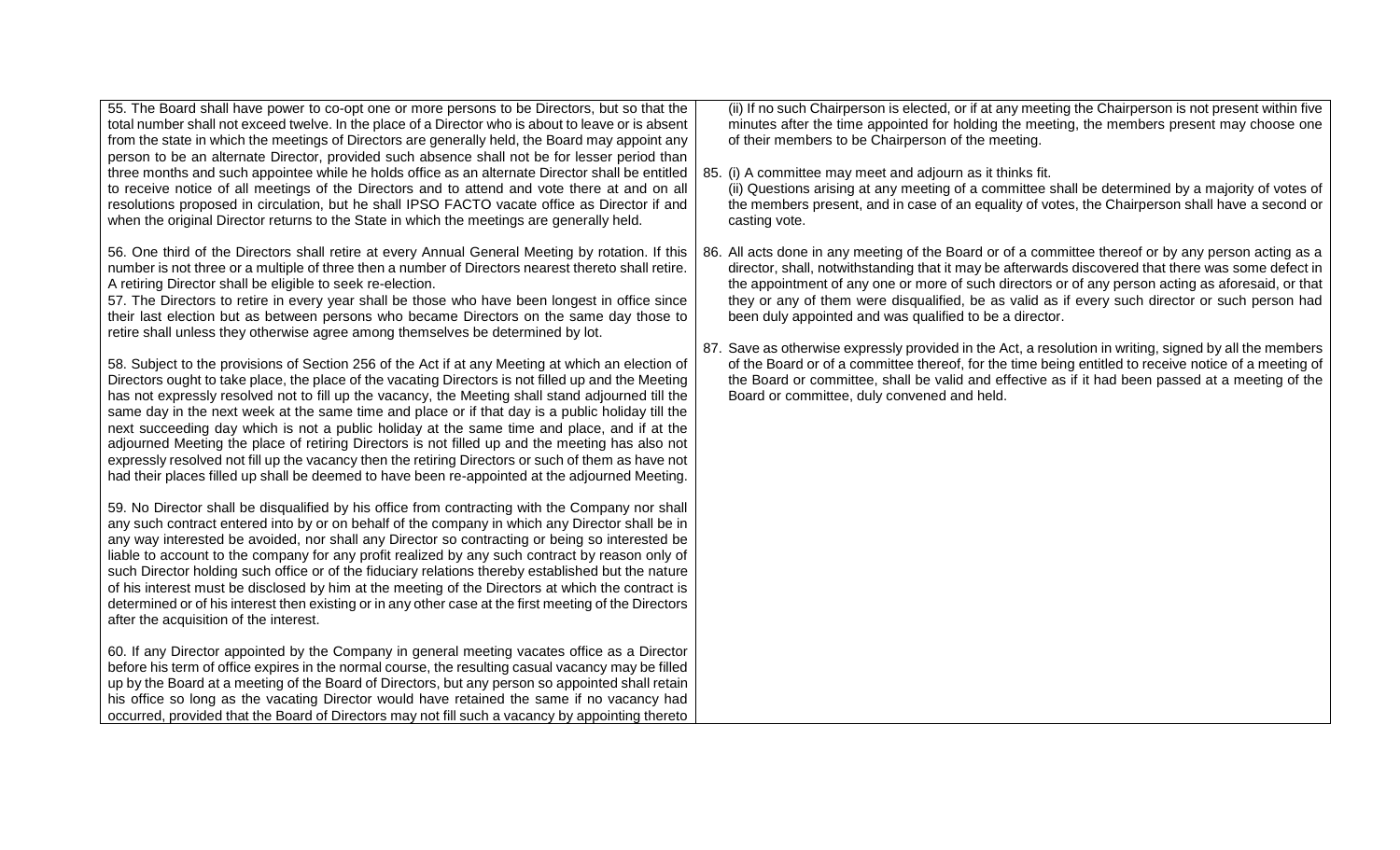any person who has been removed from the office of Director under Section 284 of the Companies Act, 1956.

61. The business of the company shall be managed by the Directors who may pay all expenses incurred in getting up and registering the Company and other preliminary expenses and may exercise all such powers of the Company as are not, by the Companies Act, 1956, or any statutory modifications thereof for the time being in force, or by these articles, required to be exercised by the Company in General Meeting subject nevertheless to any regulation of these articles and to the provisions of the said Act, and to such regulations being not inconsistent with the aforesaid regulations or provisions as may be prescribed by the company in General Meeting but no regulation made by the company in General Meeting shall invalidate any prior act of the Directors which would have been valid if that regulation had not been made.

62. The Directors shall be paid a sitting fees as may be determined from time to time by the Board for every meeting or any committee of the Board attended by them. In addition to the remuneration payable to them, the Directors including the Managing Director may be paid all traveling, hotel and other expenses properly incurred by them in attending and returning from meetings of the Board of Directors or any committee thereof or general meetings of the Company or in connection with the business of the Company.

63. Subject to the provisions of Section 314 of the Act, if any Director shall be appointed to advice the Directors as an expert or be called upon to perform extra services or make special exertions for any of the purposes of Company, the Board of Directors may pay to such Director such special remuneration as they think fit, which remuneration may be in the form of either salary, commission or a lump sum and may either be in addition to or in substitution of the remuneration specified in the last preceding article.

64. Subject to the provisions of the Companies Act, 1956 the Board of Directors may employ from time to time any Director to perform and work or supply goods required by the Company, or to serve the Company in any professional capacity, or in any other capacity or character, and may remunerate him for such work or supply of goods or services as they may think proper and may enter into contracts with him for the purposes aforesaid, but no Director shall vote at any Directors meeting upon any question affecting his or her own employment as aforesaid or any contract relating hereto.

65. (a) Subject to provisions of Sections 198, 309, 310 of the Act and subject to such approvals as may be necessary, the Board may from time to time appoint one or more of their body to the office of Managing Director and or Manager or whole time Director(s) for such term, and on such remuneration (Whether by way of salary and / or commission or partly in one and partly in another) with or without bonus and any other and or all allowances as they may think fit and a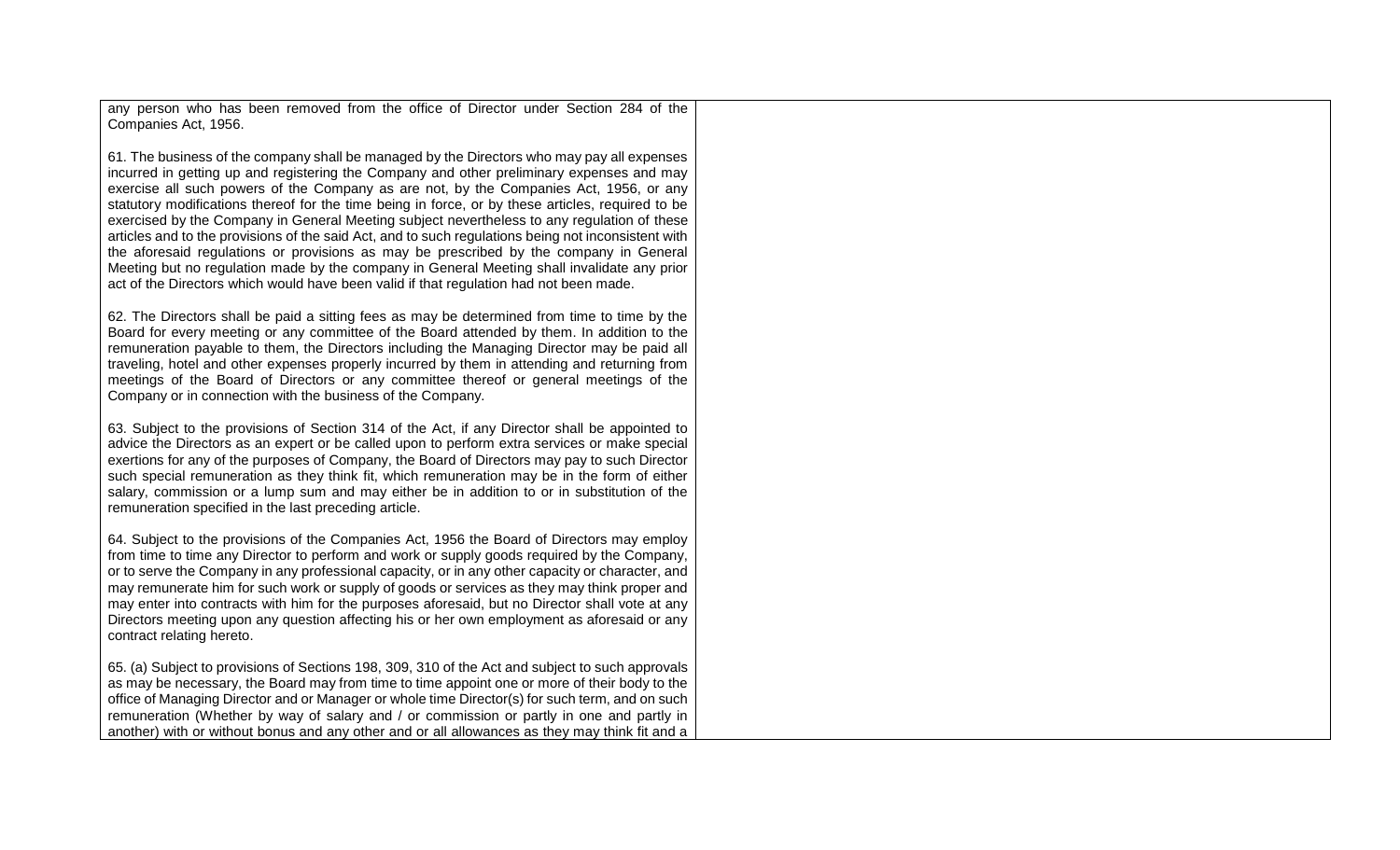Director so appointed shall not, while holding that office, be subject to retirement by rotation or taken into account in determining the rotation of retirement of Directors but his or her appointment shall be subject to determination IPSO FACTO if he or she ceases from any cause to be Director, or if the Company in general meeting resolves that his or her term of the office of Managing Director or Manager or whole time Director be determined.

(b) The Board of Directors may appoint or re-appoint one or more of their body, not exceeding two, to be the Managing Director or Managing Directors of the Company for such period not exceeding 5 years as they may deem fit, subject to such approval of the Central Government as may be necessary in that behalf.

(c) If at any time there are more than one Managing Director each of the said Managing Director may exercise individually all the powers and perform all the duties that a single Managing Director may be empowered to exercise or required to perform under the Companies Act or by these presents or by any Resolution of the Board and they shall exercise, all those powers and perform their duties subject to the Directions, supervision and control of the Board of Directors and subject also to such restrictions or conditions as the Board may from time to time impose. (d) The Board of Directors may at any time and from time to time designate any Managing Director as Deputy Managing Director or Joint Managing Director or by such other designations as they deem fit.

(e) Subject to the supervision, control and directions of the Board of Directors, the Managing Director / Managing Directors shall have the management of the whole of the business of the Company and of all its affairs and shall exercise all powers and perform all duties in relation to the management of the affairs, except such powers, and such duties as are required by law or by these presents to be exercised or done by the Company in General Meeting or by the Board and also subject to such conditions and restrictions imposed by the Act or by these presents or by the Board of Directors.

Without prejudice to the generality of the foregoing, the Managing Director / Managing Directors shall exercise all the powers set out in Article 70 except those which are by law or by these presents or by any

Resolution of the Board required to be exercised by the Board or by the company in General Meeting.

66. A Director may from time to time, and a Managing Director or Commercial Director or Technical Director as the case may be upon the request of any Director, shall convene the meeting of the Board. All meetings of the Board of the Company shall, unless otherwise determined by the Board, be held at the Registered Office of the Company. The quorum for a meeting shall be two directors or one third of the total strength (any fraction contained in one third being round off as one) whichever is higher. The Board shall meet atleast once in every three months and atleast four meetings shall be held in every calendar year.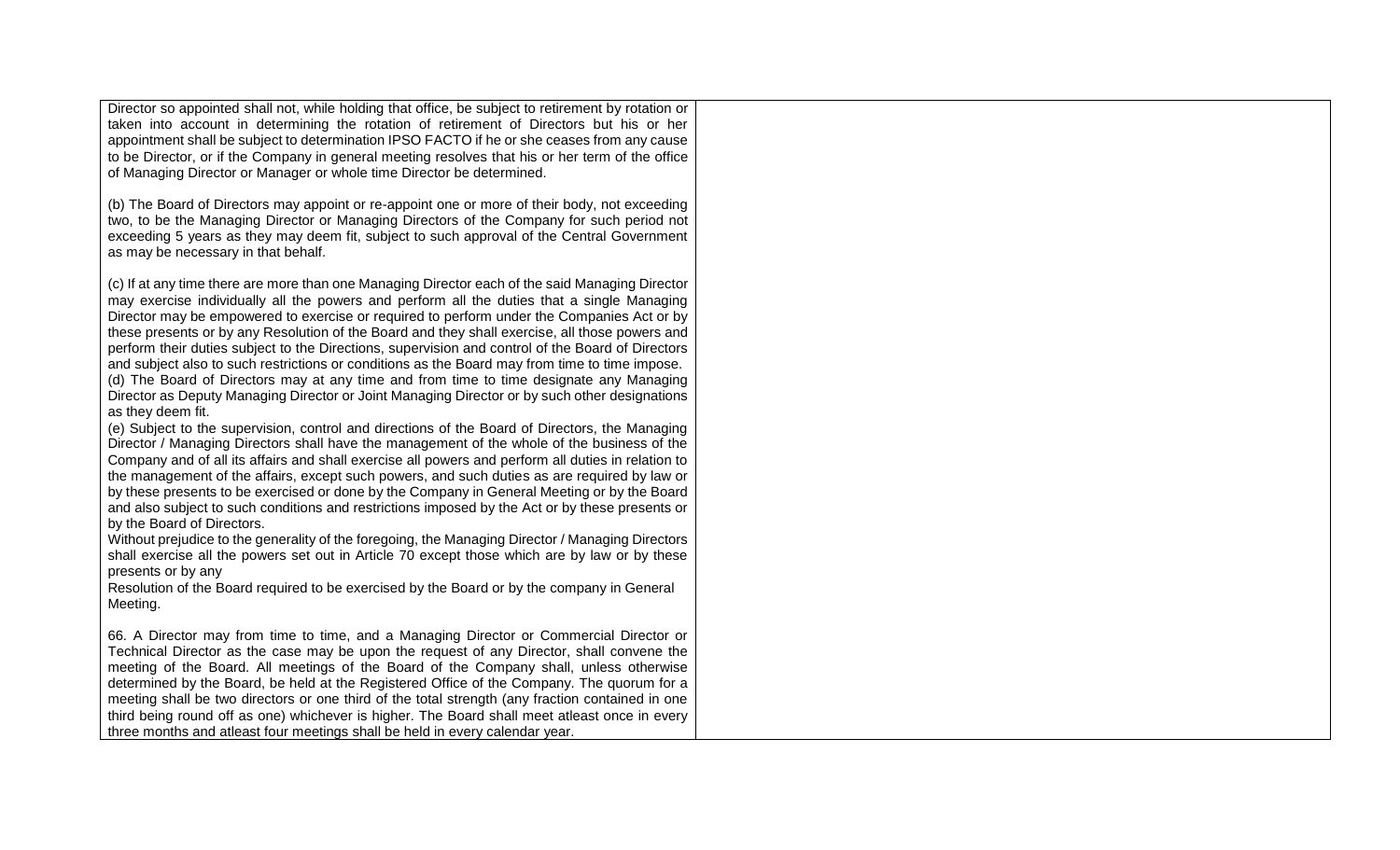| 67. Save as otherwise expressly provided in the Act, a resolution in writing signed by all or a<br>majority of the members of the Board or of a committee thereof for the time being entitled to<br>receive notice of a Meeting of the Board or committee shall be as valid and effectual as if it had<br>been passed at Meeting of the Board or Committee, duly convened and held. In the event of the<br>signature of anyone or more of the Directors to any such resolution being affixed on different<br>dates the said resolution shall be deemed to be passed on the date of signature of the Director<br>signing last.                                                                                                                                                                                                                                                                                                                                                                                                                                                                                                                                                                                                                                                                                                                                                                                                                                                                                                                                                                                                                                                                                                                                                                                                                                                                               |                            |
|-------------------------------------------------------------------------------------------------------------------------------------------------------------------------------------------------------------------------------------------------------------------------------------------------------------------------------------------------------------------------------------------------------------------------------------------------------------------------------------------------------------------------------------------------------------------------------------------------------------------------------------------------------------------------------------------------------------------------------------------------------------------------------------------------------------------------------------------------------------------------------------------------------------------------------------------------------------------------------------------------------------------------------------------------------------------------------------------------------------------------------------------------------------------------------------------------------------------------------------------------------------------------------------------------------------------------------------------------------------------------------------------------------------------------------------------------------------------------------------------------------------------------------------------------------------------------------------------------------------------------------------------------------------------------------------------------------------------------------------------------------------------------------------------------------------------------------------------------------------------------------------------------------------|----------------------------|
| 68. The office of a Director shall be vacated, if:<br>a. he is found to be of unsound mind by a court of competent jurisdiction; or<br>b. he applies to be adjudicated or is adjudged an insolvent; or<br>c. he fails to pay dues made on him in respect of shares held by him within six months from the<br>last date fixed for the payment of the call unless the Central Government has by notification in<br>the official gazette removed the disqualification incurred by such failure; or<br>d. he is convicted by a Court of any offense involving moral turpitude and sentenced in respect<br>thereof to imprisonment for not less then six months; or<br>e. he absents himself from three consecutive meetings of the Board or from all meetings of the<br>Board for a continuous period of three months, whichever is longer without, obtaining leave of<br>absence from the Board, or<br>f. he (whether by himself or by any person for his benefit or on his account, or any firm in which<br>he is partner or any private company of which he is a Director) accepts a loan, or any guarantee<br>or security for a loan from the Company in contravention of Section 295; or<br>g. he acts in contravention of Section 299; or<br>h. he becomes disqualified by an order of court under Section 203; or<br>i. he is removed in pursuance of Section 284; or<br>j. having been appointed as director by virtue of his holding any office or other employment in<br>the Company, he ceases to hold such office or other employment in the Company. Provided<br>that notwithstanding any thing in sub-clause (b), (d) and (h) above the disqualification referred<br>to in those clauses shall not take effect:<br>a. for thirty days from the date of the adjudication, sentence or order;<br>b. where any appeal or petition is referred within thirty days aforesaid against the adjudication, |                            |
| sentence or conviction resulting in the sentences or order until the expiry of seven days from                                                                                                                                                                                                                                                                                                                                                                                                                                                                                                                                                                                                                                                                                                                                                                                                                                                                                                                                                                                                                                                                                                                                                                                                                                                                                                                                                                                                                                                                                                                                                                                                                                                                                                                                                                                                              |                            |
| the date on which such appeal or petition is disposed off or;                                                                                                                                                                                                                                                                                                                                                                                                                                                                                                                                                                                                                                                                                                                                                                                                                                                                                                                                                                                                                                                                                                                                                                                                                                                                                                                                                                                                                                                                                                                                                                                                                                                                                                                                                                                                                                               |                            |
| c. where within the seven days aforesaid, any further appeal or petition is preferred in respect                                                                                                                                                                                                                                                                                                                                                                                                                                                                                                                                                                                                                                                                                                                                                                                                                                                                                                                                                                                                                                                                                                                                                                                                                                                                                                                                                                                                                                                                                                                                                                                                                                                                                                                                                                                                            |                            |
| of the adjudication, sentence, conviction, or order and the appeal or petition if allowed would                                                                                                                                                                                                                                                                                                                                                                                                                                                                                                                                                                                                                                                                                                                                                                                                                                                                                                                                                                                                                                                                                                                                                                                                                                                                                                                                                                                                                                                                                                                                                                                                                                                                                                                                                                                                             |                            |
| result in the removal of the disqualification until such further appeal or petition is disposed off.                                                                                                                                                                                                                                                                                                                                                                                                                                                                                                                                                                                                                                                                                                                                                                                                                                                                                                                                                                                                                                                                                                                                                                                                                                                                                                                                                                                                                                                                                                                                                                                                                                                                                                                                                                                                        |                            |
| <b>POWERS OF THE BOARD</b>                                                                                                                                                                                                                                                                                                                                                                                                                                                                                                                                                                                                                                                                                                                                                                                                                                                                                                                                                                                                                                                                                                                                                                                                                                                                                                                                                                                                                                                                                                                                                                                                                                                                                                                                                                                                                                                                                  | <b>POWERS OF THE BOARD</b> |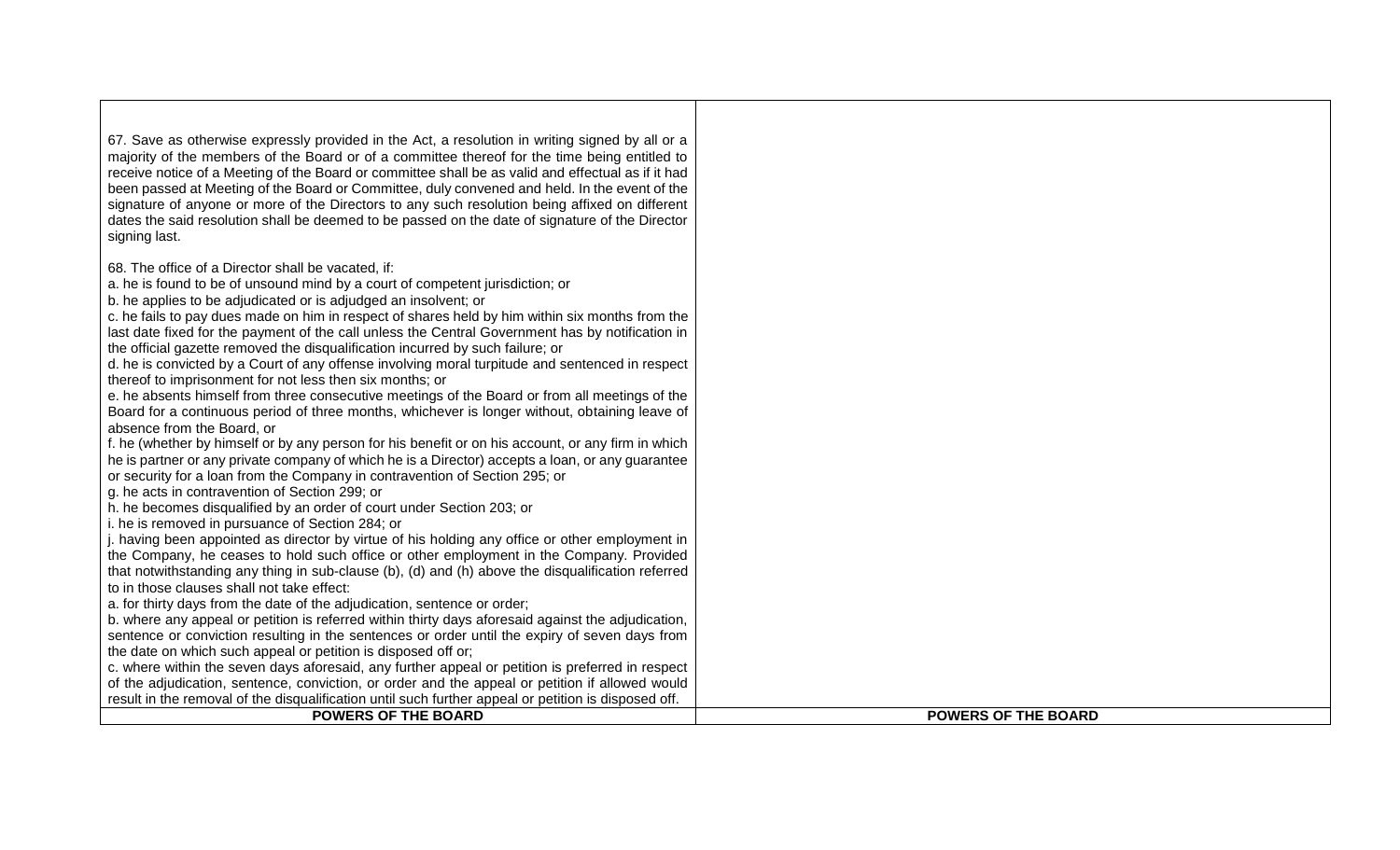| 69. The business of the Company shall be managed by the Directors who may pay all expenses<br>incurred in getting up and registering the company and may exercise all such powers of the<br>Company as are not by the Companies Act, 1956 of any Statutory modification thereof for the<br>time being in force or by these Article, required to be exercised by the Company in general<br>meeting subject nevertheless to any regulation of these Articles or the provisions of the said<br>Act, and to such regulations not inconsistent with the aforesaid regulations or provisions as may<br>be prescribed by the Company in General Meeting, but no regulations made by the Company<br>in General Meetings shall invalidate any prior act of the Directors which would have been valid<br>if that regulation had not been made.                                                                                                                                                                                                                                                                                                                                                                                                                                                                                                                                                                                                                                                                                                                                                                                                                                                                                                                                                                                                                                                                                                                                                                                                                                                                                                                                                                                                                                                                                                                                                                                                                                                                     | 88. The business of the Company shall be managed by the Directors who may pay all expenses<br>incurred in getting up and registering the company and may exercise all such powers of the<br>Company as are not by the Companies Act, 2013 of any Statutory modification thereof for the time<br>being in force or by these Article, required to be exercised by the Company in general meeting<br>subject nevertheless to any regulation of these Articles or the provisions of the said Act, and to<br>such regulations not inconsistent with the aforesaid regulations or provisions as may be prescribed<br>by the Company in General Meeting, but no regulations made by the Company in General<br>Meetings shall invalidate any prior act of the Directors which would have been valid if that<br>regulation had not been made.                                                                                                                                                                                                                                                                                                                                                                                                                                                                                                                                                                                                                                                                                                                                                                                                                                                                                                                                                                                                                                                                                                                                                                                                                                                                                                                                                                                                                                                                                                                                                                          |
|----------------------------------------------------------------------------------------------------------------------------------------------------------------------------------------------------------------------------------------------------------------------------------------------------------------------------------------------------------------------------------------------------------------------------------------------------------------------------------------------------------------------------------------------------------------------------------------------------------------------------------------------------------------------------------------------------------------------------------------------------------------------------------------------------------------------------------------------------------------------------------------------------------------------------------------------------------------------------------------------------------------------------------------------------------------------------------------------------------------------------------------------------------------------------------------------------------------------------------------------------------------------------------------------------------------------------------------------------------------------------------------------------------------------------------------------------------------------------------------------------------------------------------------------------------------------------------------------------------------------------------------------------------------------------------------------------------------------------------------------------------------------------------------------------------------------------------------------------------------------------------------------------------------------------------------------------------------------------------------------------------------------------------------------------------------------------------------------------------------------------------------------------------------------------------------------------------------------------------------------------------------------------------------------------------------------------------------------------------------------------------------------------------------------------------------------------------------------------------------------------------|---------------------------------------------------------------------------------------------------------------------------------------------------------------------------------------------------------------------------------------------------------------------------------------------------------------------------------------------------------------------------------------------------------------------------------------------------------------------------------------------------------------------------------------------------------------------------------------------------------------------------------------------------------------------------------------------------------------------------------------------------------------------------------------------------------------------------------------------------------------------------------------------------------------------------------------------------------------------------------------------------------------------------------------------------------------------------------------------------------------------------------------------------------------------------------------------------------------------------------------------------------------------------------------------------------------------------------------------------------------------------------------------------------------------------------------------------------------------------------------------------------------------------------------------------------------------------------------------------------------------------------------------------------------------------------------------------------------------------------------------------------------------------------------------------------------------------------------------------------------------------------------------------------------------------------------------------------------------------------------------------------------------------------------------------------------------------------------------------------------------------------------------------------------------------------------------------------------------------------------------------------------------------------------------------------------------------------------------------------------------------------------------------------------|
| 70. Without prejudice to the General powers conferred by the preceding Articles and the other<br>powers conferred by these Articles and subject to the provisions of the Act, the Board of<br>Directors shall have the following powers, that is to say:<br>a. To pay the costs, charges, expenses preliminary and incidental to the promotion,<br>establishment and registration of the Company.<br>b. At their discretion to pay for any property, rights privileges acquired by, or services, rendered<br>to, the Company either wholly or partially in cash or in shares, bonds, debentures or other<br>securities of the Company and any such shares may be issued either fully paid up or with such<br>amount credited as paid up thereon as may be agreed upon subject always to the liability of all<br>share holders in regard to the departments of the Company whether such bonds, debentures or<br>other securities are either specifically charges upon all or any part of the company and its<br>uncalled capital not so charges.<br>c. To take on lease, purchase or otherwise acquire for the company any property, rights or<br>privilege, which the company is authorized to acquire, at such price and generally on such terms<br>and conditions as they think fit.<br>d. To appoint any person or persons to hold in trust for the Company property belonging to the<br>Company or in which it is interested or for any other purpose and to execute all such instruments<br>and to do all such things as may be necessary or requisite in relation to any such trust.<br>e. To sell, let, exchange or otherwise dispose of absolutely or conditionally all or any part of the<br>property, privileges and undertakings of the company upon such terms and conditions and for<br>such consideration as they think fit.<br>f. To appoint and at their discretion remove or suspend such agents, managers, secretaries,<br>clerks and servants for permanent, temporary or special services, as they may from time to time<br>think fit and to determine their powers duties and fix their salaries or emoluments and to require<br>security in such instance and to such amounts as they think fit and generally to provide for the<br>management of the Company in different parts of India or outside in any countries and to<br>establish and maintain branch offices anywhere.<br>g. To buy or procure the supply of all articles, goods, merchandises and other movable property | 89. Without prejudice to the General powers conferred by the preceding Articles and the other powers<br>conferred by these Articles and subject to the provisions of the Act, the Board of Directors shall<br>have the following powers, that is to say:<br>a. To pay the costs, charges, expenses preliminary and incidental to the promotion,<br>establishment and registration of the Company.<br>b. At their discretion to pay for any property, rights privileges acquired by, or services, rendered<br>to, the Company either wholly or partially in cash or in shares, bonds, debentures or other<br>securities of the Company and any such shares may be issued either fully paid up or with such<br>amount credited as paid up thereon as may be agreed upon subject always to the liability of<br>all shareholders in regard to the departments of the Company whether such bonds,<br>debentures or other securities are either specifically charges upon all or any part of the<br>company and its uncalled capital not so charged.<br>c. To take on lease, purchase or otherwise acquire for the company any property, rights or<br>privilege, which the company is authorized to acquire, at such price and generally on such<br>terms and conditions as they think fit.<br>To appoint any person or persons to hold in trust for the Company property belonging to the<br>d.<br>Company or in which it is interested or for any other purpose and to execute all such<br>instruments and to do all such things as may be necessary or requisite in relation to any such<br>trust.<br>e. To sell, let, exchange or otherwise dispose of absolutely or conditionally all or any part of the<br>property, privileges and undertakings of the company upon such terms and conditions and for<br>such consideration as they think fit.<br>To appoint and at their discretion remove or suspend such agents, managers, secretaries,<br>f.<br>clerks and servants for permanent, temporary or special services, as they may from time to<br>time think fit and to determine their powers duties and fix their salaries or emoluments and to<br>require security in such instance and to such amounts as they think fit and generally to provide<br>for the management of the Company in different parts of India or outside in any countries and<br>to establish and maintain branch offices anywhere. |
| required for the purpose of the Company and to sell them.                                                                                                                                                                                                                                                                                                                                                                                                                                                                                                                                                                                                                                                                                                                                                                                                                                                                                                                                                                                                                                                                                                                                                                                                                                                                                                                                                                                                                                                                                                                                                                                                                                                                                                                                                                                                                                                                                                                                                                                                                                                                                                                                                                                                                                                                                                                                                                                                                                                | To buy or procure the supply of all articles, goods, merchandises and other movable property<br>q.<br>required for the purpose of the Company and to sell them.                                                                                                                                                                                                                                                                                                                                                                                                                                                                                                                                                                                                                                                                                                                                                                                                                                                                                                                                                                                                                                                                                                                                                                                                                                                                                                                                                                                                                                                                                                                                                                                                                                                                                                                                                                                                                                                                                                                                                                                                                                                                                                                                                                                                                                               |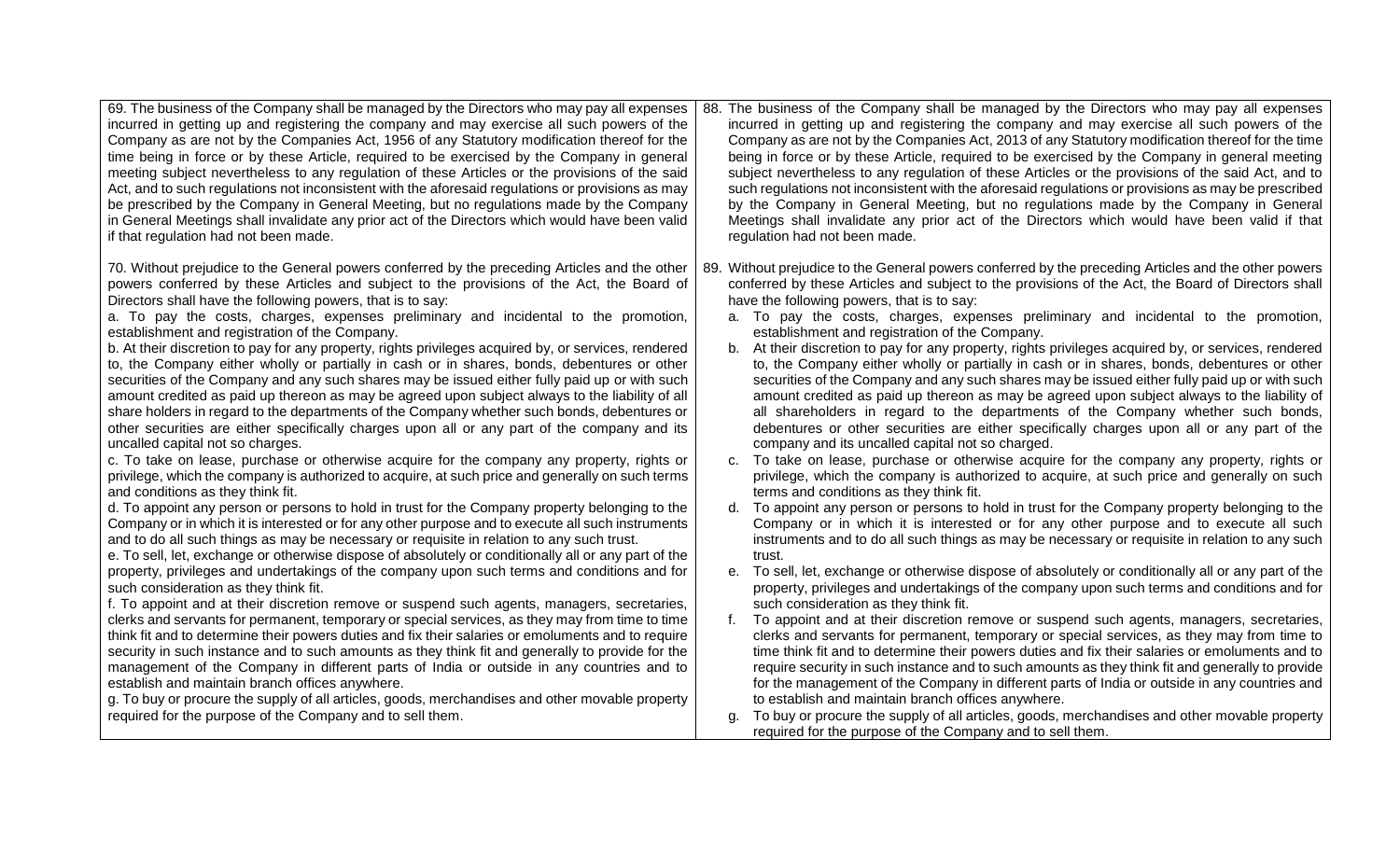| h. To appoint any person or persons to be attorneys of the Company for such purposes and           | h.             | To appoint any person or persons to be attorneys of the Company for such purposes and with       |
|----------------------------------------------------------------------------------------------------|----------------|--------------------------------------------------------------------------------------------------|
| with powers, authorities and secretions not exceeding those vested in or exercisable as the        |                | powers, authorities and secretions not exceeding those vested in or exercisable as the Board     |
| Board and for such period and subject to such conditions as the Board may from time to time        |                | and for such period and subject to such conditions as the Board may from time to time think      |
| think fit.                                                                                         |                | fit.                                                                                             |
| i. To enter into, carryout rescind or vary, financial arrangements with any banks persons or       |                | To enter into, carryout rescind or vary, financial arrangements with any banks persons or        |
| corporations for or in connection with the Company's business or affairs and, pursuant to or in    |                | corporations for or in connection with the Company's business or affairs and, pursuant to or in  |
| connection with such arrangements, to deposit, pledge or hypothecate any property of the           |                | connection with such arrangements, to deposit, pledge or hypothecate any property of the         |
| Company, to execute and register any documents relating to the same.                               |                | Company, to execute and register any documents relating to the same.                             |
| j. To make and give receipts, release and other discharges for money payable to the Company        | Τ.             | To make and give receipts, release and other discharges for money payable to the Company         |
| for the claims and demands for the Company.                                                        |                | for the claims and demands for the Company.                                                      |
| k. To compound and allow time for the payment or satisfaction or any debts due to or by the        | k.             | To compound and allow time for the payment or satisfaction or any debts due to or by the         |
| Company and any claims and demands by or against the Company and to refer matters to               |                | Company and any claims and demands by or against the Company and to refer matters to             |
| arbitration and observe and perform the awards.                                                    |                | arbitration and observe and perform the awards.                                                  |
| I. To sign, draw, accept, endorse and negotiate and discount, for and on behalf of the Company     |                | To sign, draw, accept, endorse and negotiate and discount, for and on behalf of the Company      |
| all such cheques, bills of exchange, promissory notes, hundies, drafts, Government and other       |                | all such cheques, bills of exchange, promissory notes, hundies, drafts, Government and other     |
| securities and all other documents, whether negotiable or otherwise, as shall be normal in or for  |                | securities and all other documents, whether negotiable or otherwise, as shall be normal in or    |
| carrying on the affairs of the Company.                                                            |                | for carrying on the affairs of the Company.                                                      |
| m. To institute, prosecute, compromise, withdraw or abandon any legal proceedings by or            |                | m. To institute, prosecute, compromise, withdraw or abandon any legal proceedings by or against  |
| against the Company or its officers or otherwise concerning the affairs of the Company.            |                | the Company or its officers or otherwise concerning the affairs of the Company.                  |
| n. To invest and deal with any of the moneys of the Company not immediately required for the       |                | n. To invest and deal with any of the moneys of the Company not immediately required for the     |
| purpose thereof upon such securities or investments and in such manner as they may think fit       |                | purpose thereof upon such securities or investments and in such manner as they may think fit     |
| and from time to time vary or realize such securities and investment.                              |                | and from time to time vary or realize such securities and investments.                           |
| o. to enter into negotiations and contracts and to rescind or vary all such contracts and do all   | O <sub>r</sub> | to enter into negotiations and contracts and to rescind or vary all such contracts and do all    |
| such acts, deeds, and things in the name and on behalf of the company as they may consider         |                | such acts, deeds, and things in the name and on behalf of the company as they may consider       |
| expedient for or in relation to any of the matters aforesaid or otherwise for the purpose of the   |                | expedient for or in relation to any of the matters aforesaid or otherwise for the purpose of the |
| company.                                                                                           |                | company.                                                                                         |
| p. To make, vary and repeal, from time to time bye-laws for the regulation of the business of the  | p.             | To make, vary and repeal, from time to time bye-laws for the regulation of the business of the   |
| Company, its officers and servants.                                                                |                | Company, its officers and employees.                                                             |
| q. To deposit money on security or otherwise with other persons or companies whether Banking       | q.             | To deposit money on security or otherwise with other persons or companies whether Banking        |
| Company or not and to invest any funds of the Company not required for the time being for the      |                | Company or not and to invest any funds of the Company not required for the time being for        |
| general purpose of the Company in such investments (other than the shares of the company)          |                | the general purpose of the Company in such investments (other than the shares of the             |
| as may be thought proper, and to hold exchange, sell, vary and dispose of or deal with any of      |                | company) as may be thought proper, and to hold exchange, sell, vary and dispose of or deal       |
| the investments of the Company, as may be deemed expedient.                                        |                | with any of the investments of the Company, as may be deemed expedient.                          |
| r. To give credit or deal upon credit, with or without security with any persons including members | r.             | To give credit or deal upon credit, with or without security with any persons including members  |
| of the Company or such amount upon such terms and conditions as they shall think fit.              |                | of the Company or such amount upon such terms and conditions as they shall think fit.            |
| s. To call any General Meeting of the Company to transact such business as is mentioned in         |                | s. To call any General Meeting of the Company to transact such business as is mentioned in the   |
| the notice convening the meeting.                                                                  |                | notice convening the meeting.                                                                    |
| t. To exercise and to carry into effect any or all of the objects and powers mentioned or referred |                | To exercise and to carry into effect any or all of the objects and powers mentioned or referred  |
| to in the Memorandum of Association.                                                               |                | to in the Memorandum of Association.                                                             |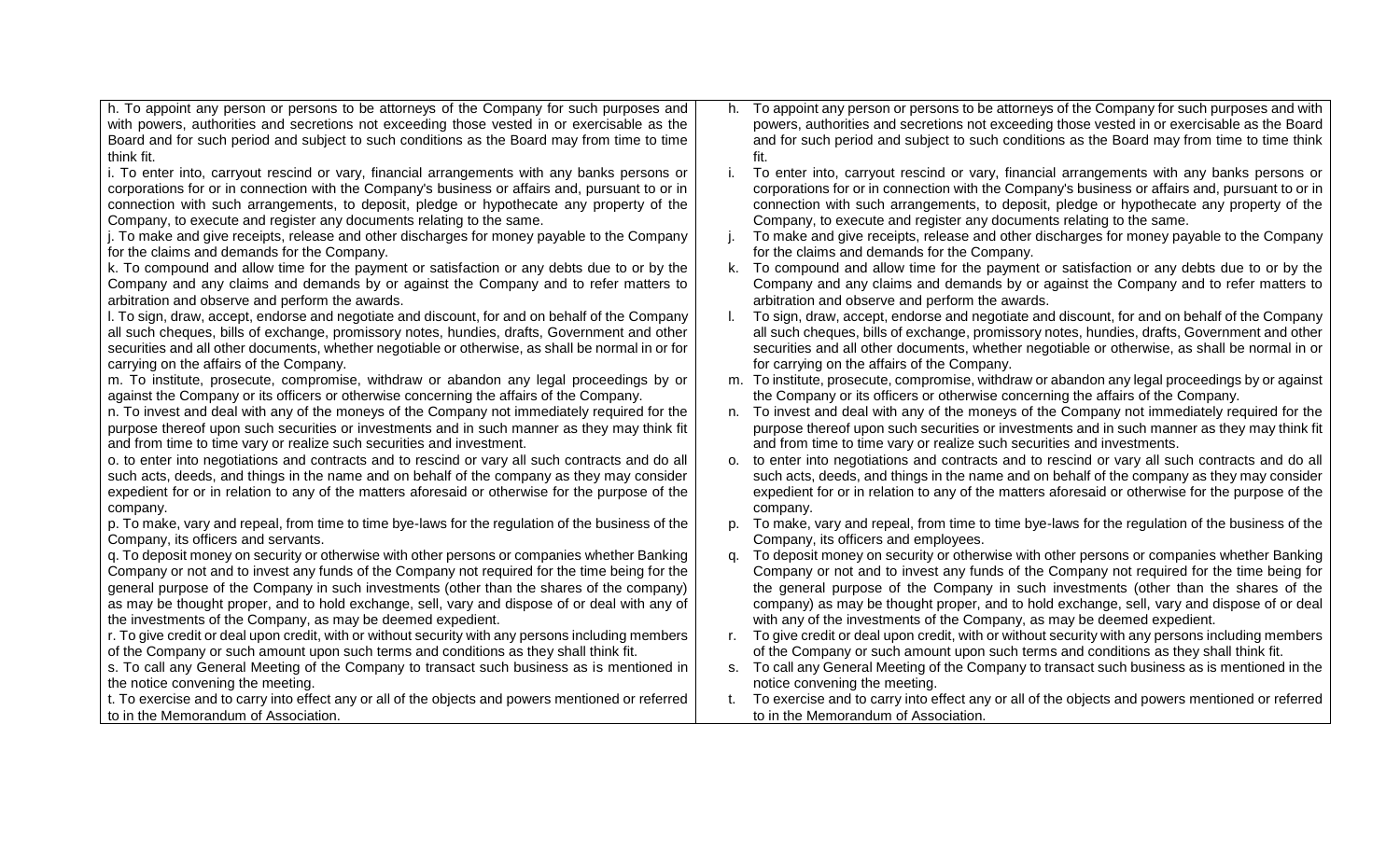| u. To list the Equity Shares, Debentures, ADRs, GDRs and any other instruments of the                                                                                                                                                                                                                                                                                                                                                             | u. To list the Equity Shares, Debentures, ADRs, GDRs and any other instruments of the                                                                                                                                                                                                                                                                                                                                                                                                                                                                                                                                                                           |
|---------------------------------------------------------------------------------------------------------------------------------------------------------------------------------------------------------------------------------------------------------------------------------------------------------------------------------------------------------------------------------------------------------------------------------------------------|-----------------------------------------------------------------------------------------------------------------------------------------------------------------------------------------------------------------------------------------------------------------------------------------------------------------------------------------------------------------------------------------------------------------------------------------------------------------------------------------------------------------------------------------------------------------------------------------------------------------------------------------------------------------|
| Company, for the purpose of raising funds from the public, Financial Institutions, Foreign                                                                                                                                                                                                                                                                                                                                                        | Company, for the purpose of raising funds from the public, Financial Institutions, Foreign                                                                                                                                                                                                                                                                                                                                                                                                                                                                                                                                                                      |
| Institutional Investors, non-Resident Indians, Overseas Corporate Bodies, and any other                                                                                                                                                                                                                                                                                                                                                           | Institutional Investors, non-Resident Indians, Overseas Corporate Bodies, and any other                                                                                                                                                                                                                                                                                                                                                                                                                                                                                                                                                                         |
| person(s), on such stock exchanges including OTC Exchange of India, in India, and outside                                                                                                                                                                                                                                                                                                                                                         | person(s), on such stock exchanges including OTC Exchange of India, in India, and outside                                                                                                                                                                                                                                                                                                                                                                                                                                                                                                                                                                       |
| India subject to obtaining permission / sanction(s) from such authorities and execute all such                                                                                                                                                                                                                                                                                                                                                    | India subject to obtaining permission / sanction(s) from such authorities and execute all such                                                                                                                                                                                                                                                                                                                                                                                                                                                                                                                                                                  |
| agreements, instruments and any other writings, on such terms and conditions as the Board                                                                                                                                                                                                                                                                                                                                                         | agreements, instruments and any other writings, on such terms and conditions as the Board                                                                                                                                                                                                                                                                                                                                                                                                                                                                                                                                                                       |
| may from time to time think fit.                                                                                                                                                                                                                                                                                                                                                                                                                  | may from time to time think fit.                                                                                                                                                                                                                                                                                                                                                                                                                                                                                                                                                                                                                                |
| v. To allow Registration, Custodians or any other person acting and doing the acts generally                                                                                                                                                                                                                                                                                                                                                      | v. To allow Registration, Custodians or any other person acting and doing the acts generally                                                                                                                                                                                                                                                                                                                                                                                                                                                                                                                                                                    |
| associated with Registrars, Custodians, etc, specially appointed by the Company, for this                                                                                                                                                                                                                                                                                                                                                         | associated with Registrars, Custodians, etc, specially appointed by the Company, for this                                                                                                                                                                                                                                                                                                                                                                                                                                                                                                                                                                       |
| purpose transfer upto 0.5% of the total paid-up share capital from time to time, as per the                                                                                                                                                                                                                                                                                                                                                       | purpose transfer upto 0.5% of the total paid-up share capital from time to time, as per the                                                                                                                                                                                                                                                                                                                                                                                                                                                                                                                                                                     |
| existing listing guidelines.                                                                                                                                                                                                                                                                                                                                                                                                                      | existing listing guidelines.                                                                                                                                                                                                                                                                                                                                                                                                                                                                                                                                                                                                                                    |
| 71. The Board may from time to time at their discretion raise or borrow or secure the payments                                                                                                                                                                                                                                                                                                                                                    | 90. The Board may from time to time at their discretion raise or borrow or secure the payments of any                                                                                                                                                                                                                                                                                                                                                                                                                                                                                                                                                           |
| of any sum of money for the purpose of Company's business, and may secure the payment of                                                                                                                                                                                                                                                                                                                                                          | sum of money for the purpose of Company's business, and may secure the payment of such                                                                                                                                                                                                                                                                                                                                                                                                                                                                                                                                                                          |
| such money by mortgage or charge upon the whole or any part of the assets and property of                                                                                                                                                                                                                                                                                                                                                         | money by mortgage or charge upon the whole or any part of the assets and property of the                                                                                                                                                                                                                                                                                                                                                                                                                                                                                                                                                                        |
| the company (present and future) including its uncalled and unpaid capital not so charged.                                                                                                                                                                                                                                                                                                                                                        | company (present and future) including its uncalled and unpaid capital not so charged.                                                                                                                                                                                                                                                                                                                                                                                                                                                                                                                                                                          |
| 72. Subject to as aforesaid, any bonds, debenture stock or other securities issued by the<br>company shall be under the control of Directors who may issue them upon such terms and<br>condition and such manner and for consideration as they shall consider to be for the benefit of<br>the Company.                                                                                                                                            | 91. Subject to as aforesaid, any bonds, debenture stock or other securities issued by the company<br>shall be under the control of Directors who may issue them upon such terms and condition and<br>such manner and for consideration as they shall consider to be for the benefit of the Company.                                                                                                                                                                                                                                                                                                                                                             |
| 73. The Board may at any time pay to any person commission which may represent a share in                                                                                                                                                                                                                                                                                                                                                         | 92. The Board may at any time pay to any person commission which may represent a share in the                                                                                                                                                                                                                                                                                                                                                                                                                                                                                                                                                                   |
| the profits of the Company or in any other manner either in a lumpsum or in yearly, half-yearly,                                                                                                                                                                                                                                                                                                                                                  | profits of the Company or in any other manner either in a lumpsum or in yearly, half-yearly,                                                                                                                                                                                                                                                                                                                                                                                                                                                                                                                                                                    |
| quarterly installments, in consideration of his guaranteeing to debenture holders or other                                                                                                                                                                                                                                                                                                                                                        | quarterly installments, in consideration of his guaranteeing to debenture holders or other creditors                                                                                                                                                                                                                                                                                                                                                                                                                                                                                                                                                            |
| creditors on behalf of the Company the payment of the face value of the debenture or other                                                                                                                                                                                                                                                                                                                                                        | on behalf of the Company the payment of the face value of the debenture or other liabilities. Such                                                                                                                                                                                                                                                                                                                                                                                                                                                                                                                                                              |
| liabilities. Such commission will be payable only out of the profits of the Company.                                                                                                                                                                                                                                                                                                                                                              | commission will be payable only out of the profits of the Company.                                                                                                                                                                                                                                                                                                                                                                                                                                                                                                                                                                                              |
| 74. The Board may receive deposits for the purpose of financing the business of the Company,                                                                                                                                                                                                                                                                                                                                                      | 93. The Board may receive deposits for the purpose of financing the business of the Company, bearing                                                                                                                                                                                                                                                                                                                                                                                                                                                                                                                                                            |
| bearing interest at such rates as the Directors may fix which may be made payable monthly,                                                                                                                                                                                                                                                                                                                                                        | interest at such rates as the Directors may fix which may be made payable monthly, quarterly,                                                                                                                                                                                                                                                                                                                                                                                                                                                                                                                                                                   |
| quarterly, half-yearly or at the beginning or end of the term for which such sums are borrowed.                                                                                                                                                                                                                                                                                                                                                   | half-yearly or at the beginning or end of the term for which such sums are borrowed.                                                                                                                                                                                                                                                                                                                                                                                                                                                                                                                                                                            |
| 75. If the Directors or any of them or any other persons shall become personally liable for the<br>payment of any sum primarily due from the Company, the Directors may execute or cause or<br>cause to be executed any mortgage, charge or security over the whole or any part of the assets<br>of the Company by way of indemnity to secure the Directors or persons becoming liable as<br>aforesaid for any loss in respect of such liability. | 94. If the Directors or any of them or any other persons shall become personally liable for the payment<br>of any sum primarily due from the Company, the Directors may execute or cause or cause to be<br>executed any mortgage, charge or security over the whole or any part of the assets of the<br>Company by way of indemnity to secure the Directors or persons becoming liable as aforesaid for<br>any loss in respect of such liability.<br>95. Subject to the provisions of the Act, the Board may from time to time entrust to and confer upon<br>the Managing Director for the time being or Committee consisting of such persons as it thinks fit, |
| 76. Subject to the provisions of the Act, the Board may from time to time entrust to and confer                                                                                                                                                                                                                                                                                                                                                   | such of the powers exercisable under these presents by the Board as they may think fit, and may                                                                                                                                                                                                                                                                                                                                                                                                                                                                                                                                                                 |
| upon the Managing Director for the time being or Committee consisting of such persons as it                                                                                                                                                                                                                                                                                                                                                       | confer such powers for such time and to be exercised for such objects and purposes, upon such                                                                                                                                                                                                                                                                                                                                                                                                                                                                                                                                                                   |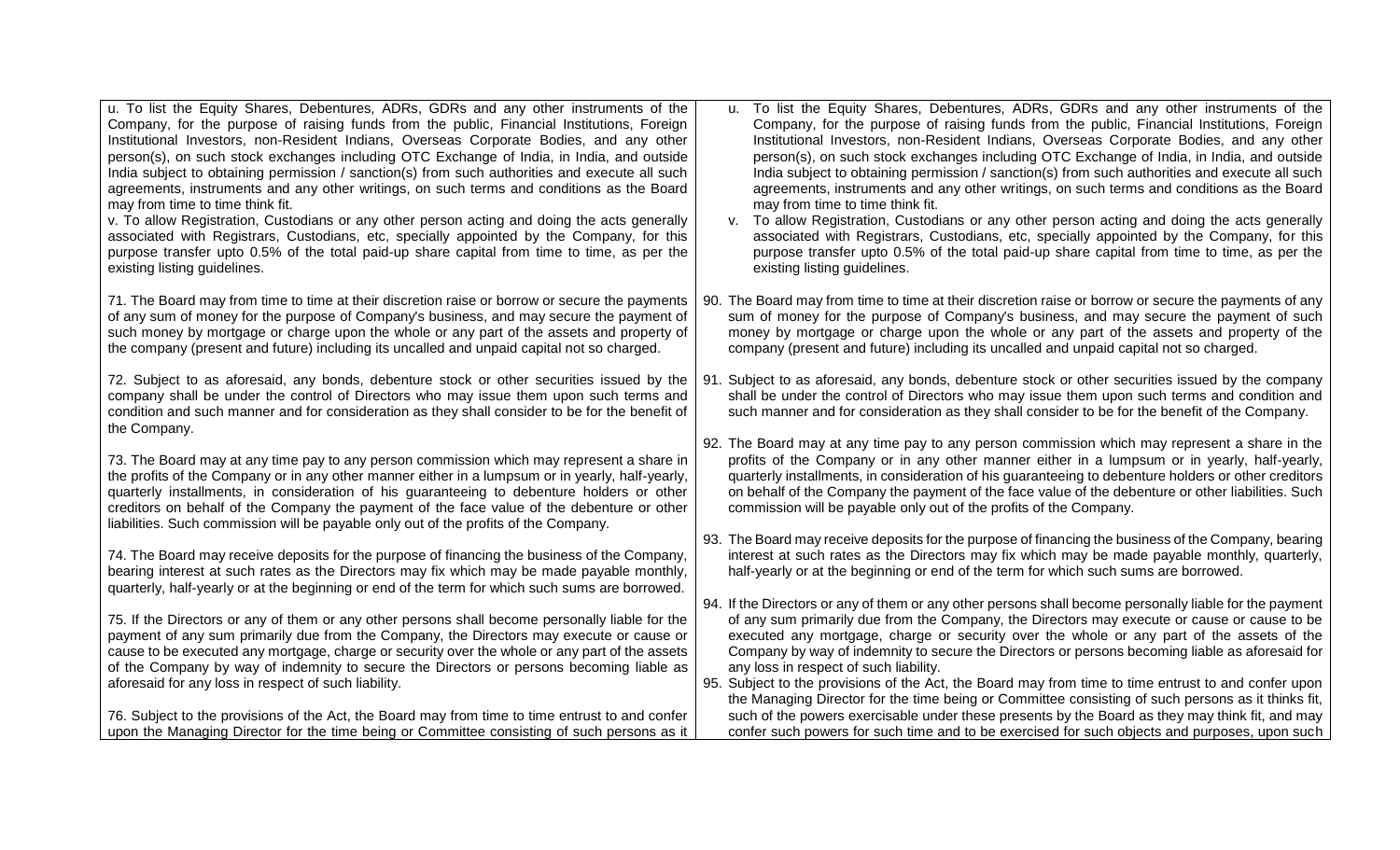| thinks fit, such of the powers exercisable under these presents by the Board as they may think<br>fit, and may confer such powers for such time and to be exercised for such objects and<br>purposes, upon such terms and conditions with such restrictions as they think expedient and<br>they may confer such powers either collaterally with to the exclusion of and in substitution for<br>all or any of the powers of the Board in that behalf and may from time to time withdraw, revoke,<br>alter or vary all or any of such powers. | terms and conditions with such restrictions as they think expedient and they may confer such<br>powers either collaterally with to the exclusion of and in substitution for all or any of the powers of<br>the Board in that behalf and may from time to time withdraw, revoke, alter or vary all or any of such<br>powers.                                                                                                                                                                                        |
|---------------------------------------------------------------------------------------------------------------------------------------------------------------------------------------------------------------------------------------------------------------------------------------------------------------------------------------------------------------------------------------------------------------------------------------------------------------------------------------------------------------------------------------------|--------------------------------------------------------------------------------------------------------------------------------------------------------------------------------------------------------------------------------------------------------------------------------------------------------------------------------------------------------------------------------------------------------------------------------------------------------------------------------------------------------------------|
| <b>ACCOUNTS</b>                                                                                                                                                                                                                                                                                                                                                                                                                                                                                                                             | <b>ACCOUNTS</b>                                                                                                                                                                                                                                                                                                                                                                                                                                                                                                    |
| 77. Books of accounts shall be kept at the Registered Office of the Company or at such other<br>place in India as the Directors may think fit.                                                                                                                                                                                                                                                                                                                                                                                              | The Board shall from time to time determine whether and to what extent and at what times<br>96. (i)<br>and places and under what conditions or regulations, the accounts and books of the company, or<br>any of them, shall be open to the inspection of members not being directors.                                                                                                                                                                                                                              |
| 78. The Directors shall from time to time determine whether and to what extent and at what time<br>and places and under what condition or regulation the accounts and books of the Company or<br>any of them shall be open to inspection of member not being Directors. No member (not being<br>a Director) shall have any right to inspect the same except as conferred by the Companies Act,<br>or authorized by the Board of Directors or by any resolution of the Company in General Meeting.                                           | No member (not being a director) shall have any right of inspecting any account or<br>(ii)<br>book or document of the company except as conferred by law or authorised by the Board or by<br>the company in general meeting.                                                                                                                                                                                                                                                                                       |
| 79. Every account of the Company when audited and approved by a General Meeting shall be<br>conclusive except so far as regards any error discovered therein before or at the audit of the<br>then next account and whenever such error is discovered within that period the account shall<br>be forthwith corrected and henceforth shall be conclusive.                                                                                                                                                                                    |                                                                                                                                                                                                                                                                                                                                                                                                                                                                                                                    |
| <b>THE SEAL</b>                                                                                                                                                                                                                                                                                                                                                                                                                                                                                                                             | <b>THE SEAL</b>                                                                                                                                                                                                                                                                                                                                                                                                                                                                                                    |
| 80. a. The seal of the Company shall not be affixed to any instrument except by the authority of<br>a resolution of the Board of Directors and except in the presence of atleast one Director or<br>Managing Director or Commercial Director or Technical Director, if any, and that Director or<br>Managing Director or Commercial Director as the case may be shall sign every instrument to                                                                                                                                              | 97. (i) The Board shall provide for the safe custody of the seal.<br>(ii) The seal of the company shall not be affixed to any instrument except by the authority of a<br>resolution of the Board or of a committee of the Board authorised by it in that behalf, and except in<br>the presence of at least two directors and of the secretary or such other person as the Board may                                                                                                                                |
| which the Seal of the Company is so affixed in his presence.<br>b. Subject to the resolution passed at the Board, the common seal of the Company, may be<br>taken outside of the State of Registered Office for affixing on such contracts, agreements<br>entered into from time to time.                                                                                                                                                                                                                                                   | appoint for the purpose; and those two directors and the secretary or other person aforesaid shall<br>sign every instrument to which the seal of the company is so affixed in their presence.                                                                                                                                                                                                                                                                                                                      |
| <b>SECRECY</b>                                                                                                                                                                                                                                                                                                                                                                                                                                                                                                                              | <b>SECRECY</b>                                                                                                                                                                                                                                                                                                                                                                                                                                                                                                     |
| 81. No member shall be entitled to inspect the Company's Books without the permission of the<br>Director or to require discovery of any information requiring any detail of the company's trading<br>or any matter which is or may be in the nature of trade secret process or trade mystery which<br>may relate to the conduct of the business of the company and which, in the opinion of the<br>Directors, it will not be expedient in the interest of the members of the company to communicate<br>to the public.                       | 98. No member shall be entitled to inspect the Company's Books without the permission of the Director<br>or to require discovery of any information requiring any detail of the company's trading or any<br>matter which is or may be in the nature of trade secret process or trade mystery which may relate<br>to the conduct of the business of the company and which, in the opinion of the Directors, it will not<br>be expedient in the interest of the members of the company to communicate to the public. |
| 82. The Officers and authorized nominees of any financial institution giving loan or any other<br>form of the financial assistance shall have a right to inspect the factory, Records, Documents                                                                                                                                                                                                                                                                                                                                            | 99. The Officers and authorized nominees of any financial institution giving loan or any other form of<br>the financial assistance shall have a right to inspect the factory, Records, Documents Registers,                                                                                                                                                                                                                                                                                                        |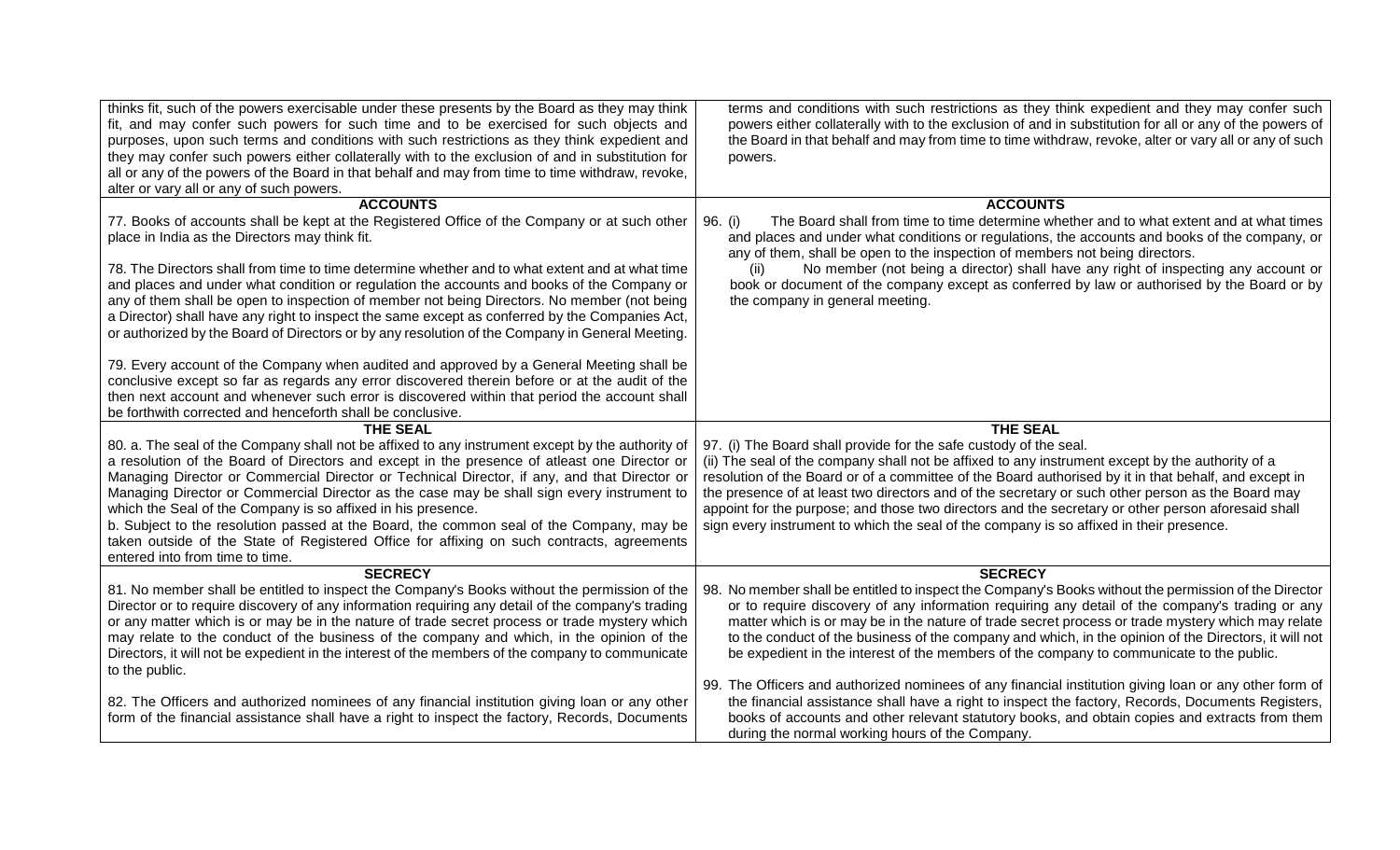| Registers, books of accounts and other relevant statutory books, and obtain copies and extracts                                                                                                                                                                                                                                                                                                                                                                                                                                                                                                                                                                                                                                                                                                                                 |                                                                                                                                                                                                                                                                                                                                                                                                                                                                                                                                                                                                                                                                                                                                                                                                                                                                                                                                                                                                                                                                                                                                                                                                            |
|---------------------------------------------------------------------------------------------------------------------------------------------------------------------------------------------------------------------------------------------------------------------------------------------------------------------------------------------------------------------------------------------------------------------------------------------------------------------------------------------------------------------------------------------------------------------------------------------------------------------------------------------------------------------------------------------------------------------------------------------------------------------------------------------------------------------------------|------------------------------------------------------------------------------------------------------------------------------------------------------------------------------------------------------------------------------------------------------------------------------------------------------------------------------------------------------------------------------------------------------------------------------------------------------------------------------------------------------------------------------------------------------------------------------------------------------------------------------------------------------------------------------------------------------------------------------------------------------------------------------------------------------------------------------------------------------------------------------------------------------------------------------------------------------------------------------------------------------------------------------------------------------------------------------------------------------------------------------------------------------------------------------------------------------------|
| from them during the normal working hours of the Company.                                                                                                                                                                                                                                                                                                                                                                                                                                                                                                                                                                                                                                                                                                                                                                       |                                                                                                                                                                                                                                                                                                                                                                                                                                                                                                                                                                                                                                                                                                                                                                                                                                                                                                                                                                                                                                                                                                                                                                                                            |
| <b>DIVIDENDS</b>                                                                                                                                                                                                                                                                                                                                                                                                                                                                                                                                                                                                                                                                                                                                                                                                                | <b>DIVIDENDS AND RESERVE</b>                                                                                                                                                                                                                                                                                                                                                                                                                                                                                                                                                                                                                                                                                                                                                                                                                                                                                                                                                                                                                                                                                                                                                                               |
| 83. a. The Company shall declare and pay dividends only out of profits and in accordance with<br>the provisions of Section 205 of the Companies Act, 1956 or any statutory modifications thereof.<br>b. The company in general meeting may declare dividends, but no dividend shall exceed the<br>amount recommended by the Board.                                                                                                                                                                                                                                                                                                                                                                                                                                                                                              | The company in general meeting may declare dividends, but no dividend shall exceed the<br>100.<br>amount recommended by the Board.<br>101.<br>Subject to the provisions of section 123, the Board may from time to time pay to the members                                                                                                                                                                                                                                                                                                                                                                                                                                                                                                                                                                                                                                                                                                                                                                                                                                                                                                                                                                 |
| c. The Board may from time to time pay to the members such interim dividends as appear to it<br>to be justified by the profits of Company.                                                                                                                                                                                                                                                                                                                                                                                                                                                                                                                                                                                                                                                                                      | such interim dividends as appear to it to be justified by the profits of the company.                                                                                                                                                                                                                                                                                                                                                                                                                                                                                                                                                                                                                                                                                                                                                                                                                                                                                                                                                                                                                                                                                                                      |
| d. The Board may deduct from any dividend payable to any member all sums of money, if any<br>presently payable by him to the company on account of call or otherwise in relation to the shares<br>of the Company.<br>e. In the case of joint holders, it shall be sufficient for the company to effect payment of the<br>dividend to the first named among them.<br>f. Unpaid or unclaimed dividend<br>Where the Company has declared a dividend but which has not been paid or the dividend<br>warrant in respect thereof has not been posted within 42 days from the date of declaration to<br>any shareholder entitled to the payment of the dividend, the Company shall within 7 days from                                                                                                                                  | (i) The Board may, before recommending any dividend, set aside out of the profits of the<br>102.<br>company such sums as it thinks fit as a reserve or reserves which shall, at the discretion of the<br>Board, be applicable for any purpose to which the profits of the company may be properly applied,<br>including provision for meeting contingencies or for equalizing dividends; and pending such<br>application, may, at the like discretion, either be employed in the business of the company or be<br>invested in such investments (other than shares of the company) as the Board may, from time to<br>time, thinks fit.<br>(ii) The Board may also carry forward any profits which it may consider necessary not to divide,<br>without setting them aside as a reserve.                                                                                                                                                                                                                                                                                                                                                                                                                      |
| the date of expiry of the said period of 42 days open a special account in that behalf in any<br>scheduled bank called "Unpaid Dividend of Cyient Limited" and transfer to the said account, the<br>total amount of dividend which remains unpaid or in relation to which no dividend warrant has<br>been posted.<br>Any money transferred to the unpaid dividend account of the Company which remains unpaid<br>or unclaimed for a period of three years from the date of such transfer, shall be transferred by<br>the Company to the general revenue account of the Central Government. A claim to any money<br>so transferred to the general revenue account may be referred to the Central Government by<br>the shareholders to whom the money is due.<br>No unclaimed or unpaid dividend shall be forfeited by the Board. | 103.<br>(i) Subject to the rights of persons, if any, entitled to shares with special rights as to dividends,<br>all dividends shall be declared and paid according to the amounts paid or credited as paid on the<br>shares in respect whereof the dividend is paid, but if and so long as nothing is paid upon any of<br>the shares in the company, dividends may be declared and paid according to the amounts of the<br>shares.<br>(ii) No amount paid or credited as paid on a share in advance of calls shall be treated for the<br>purposes of this regulation as paid on the share.<br>(iii) All dividends shall be apportioned and paid proportionately to the amounts paid or credited as<br>paid on the shares during any portion or portions of the period in respect of which the dividend is<br>paid; but if any share is issued on terms providing that it shall rank for dividend as from a particular<br>date such share shall rank for dividend accordingly.<br>The Board may deduct from any dividend payable to any member all sums of money, if any,<br>104.<br>presently payable by him to the company on account of calls or otherwise in relation to the shares<br>of the company. |
|                                                                                                                                                                                                                                                                                                                                                                                                                                                                                                                                                                                                                                                                                                                                                                                                                                 | (i) Any dividend, interest or other monies payable in cash in respect of shares may be paid by<br>105.<br>cheque or warrant sent through the post directed to the registered address of the holder or, in the<br>case of joint holders, to the registered address of that one of the joint holders who is first named<br>on the register of members, or to such person and to such address as the holder or joint holders<br>may in writing direct.                                                                                                                                                                                                                                                                                                                                                                                                                                                                                                                                                                                                                                                                                                                                                        |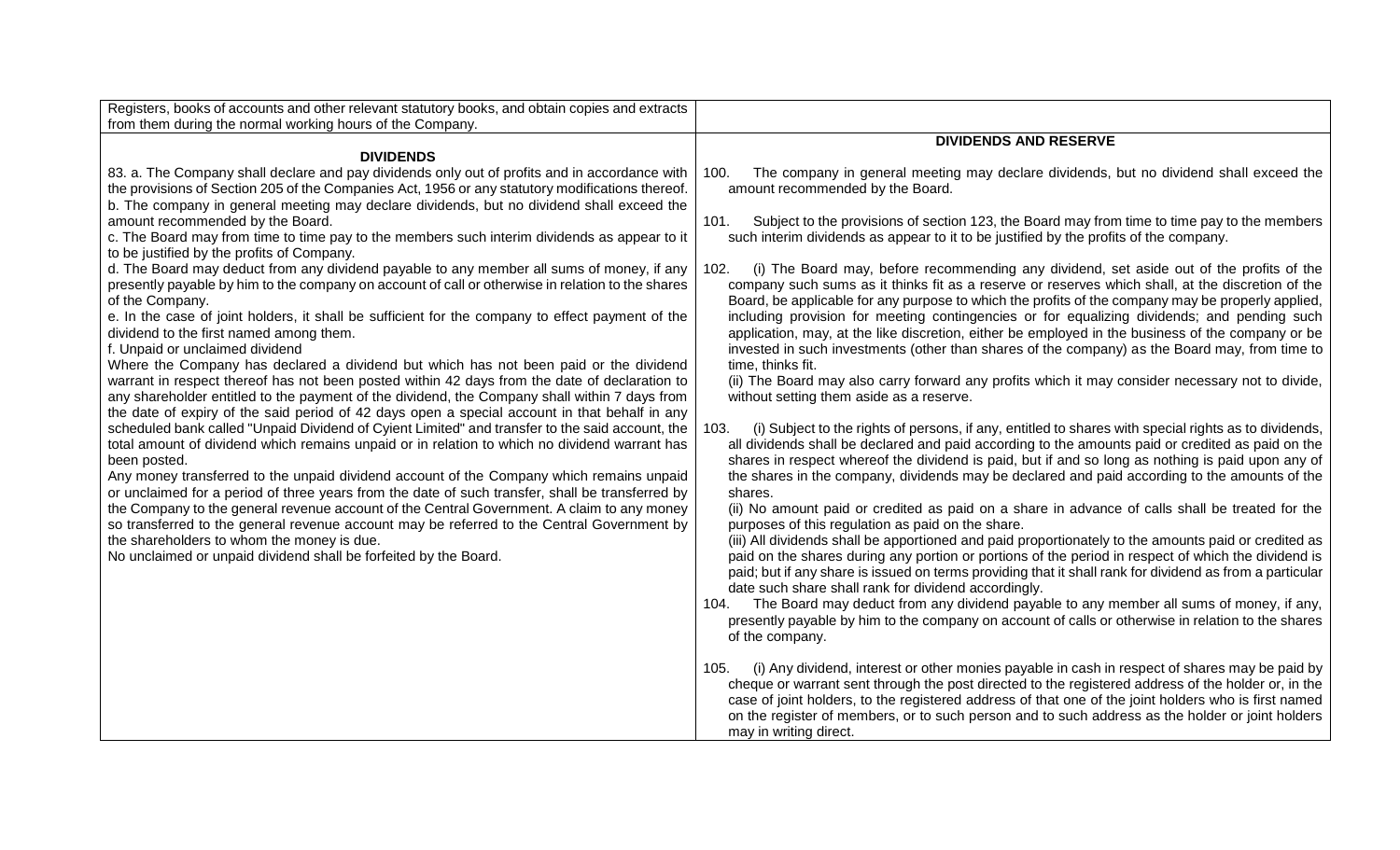|                                                                                                                                                                                                                                                                                                                                                                                                                                                                                                                                                                                                                                                                                                                                                                                                                                                                                                                                                                     | (ii) Every such cheque or warrant shall be made payable to the order of the person to whom it is<br>sent.<br>Any one of two or more joint holders of a share may give effective receipts for any dividends,<br>106.<br>bonuses or other monies payable in respect of such share.                                                                                                                                                                                                                                                                                                                                                                                                                                                                                                                                                                                                                                                                                                            |
|---------------------------------------------------------------------------------------------------------------------------------------------------------------------------------------------------------------------------------------------------------------------------------------------------------------------------------------------------------------------------------------------------------------------------------------------------------------------------------------------------------------------------------------------------------------------------------------------------------------------------------------------------------------------------------------------------------------------------------------------------------------------------------------------------------------------------------------------------------------------------------------------------------------------------------------------------------------------|---------------------------------------------------------------------------------------------------------------------------------------------------------------------------------------------------------------------------------------------------------------------------------------------------------------------------------------------------------------------------------------------------------------------------------------------------------------------------------------------------------------------------------------------------------------------------------------------------------------------------------------------------------------------------------------------------------------------------------------------------------------------------------------------------------------------------------------------------------------------------------------------------------------------------------------------------------------------------------------------|
|                                                                                                                                                                                                                                                                                                                                                                                                                                                                                                                                                                                                                                                                                                                                                                                                                                                                                                                                                                     | Notice of any dividend that may have been declared shall be given to the persons entitled to<br>107.<br>share therein in the manner mentioned in the Act.                                                                                                                                                                                                                                                                                                                                                                                                                                                                                                                                                                                                                                                                                                                                                                                                                                   |
|                                                                                                                                                                                                                                                                                                                                                                                                                                                                                                                                                                                                                                                                                                                                                                                                                                                                                                                                                                     | No dividend shall bear interest against the company.<br>108.                                                                                                                                                                                                                                                                                                                                                                                                                                                                                                                                                                                                                                                                                                                                                                                                                                                                                                                                |
| <b>CAPITALISATION OF PROFITS AND RESERVES</b>                                                                                                                                                                                                                                                                                                                                                                                                                                                                                                                                                                                                                                                                                                                                                                                                                                                                                                                       | <b>CAPITALISATION OF PROFITS</b>                                                                                                                                                                                                                                                                                                                                                                                                                                                                                                                                                                                                                                                                                                                                                                                                                                                                                                                                                            |
| 84. 1. The company in the General Meeting may upon the recommendation of the Directors<br>resolve:<br>a. That it is desirable to capitalize any part of the amount for the time being standing to the credit<br>of any of the company's reserve accounts or the credit of the Profit and Loss Account, or<br>otherwise available for distribution; and<br>b. That such sum be accordingly set free for distribution in the manner specified in clause (2)                                                                                                                                                                                                                                                                                                                                                                                                                                                                                                           | (i) The company in general meeting may, upon the recommendation of the Board, resolve --<br>109.<br>(a) that it is desirable to capitalise any part of the amount for the time being standing to the credit<br>of any of the company's reserve accounts, or to the credit of the, profit and loss account, or<br>otherwise available for distribution; and<br>(b) that such sum be accordingly set free for distribution in the manner specified in clause (ii)                                                                                                                                                                                                                                                                                                                                                                                                                                                                                                                             |
| among the members who would have been entitled thereto if distributed by way of dividend and<br>in the same proportion.<br>2. The sum aforesaid shall not be paid in cash but shall be applied subject to the provisions<br>contained in clause (3) either in or towards:<br>i. Paying any amounts for the time being unpaid on any shares held by such members<br>respectively:<br>ii. Paying up in full, unissued shares of the Company to be allotted and distributed, credited as<br>fully paid up amongst such members in the proportion aforesaid; or<br>iii. Partly in the way specified in sub-clause (i) partly in sub-clause (ii).<br>3. A share premium account and a capital redemption reserve account may, for the purpose of<br>this article, be applied only to issue shares to be issued to a member of the company as fully<br>paid bonus shares.<br>4. The Board shall give effect to this resolution passed by the company in pursuance of this | amongst the members who would have been entitled thereto, if distributed by way of dividend<br>and in the same proportions.<br>(ii) The sum aforesaid shall not be paid in cash but shall be applied either in or towards --<br>(A) paying up any amounts for the time being unpaid on any shares held by such members<br>respectively;<br>(B) paying up in full, unissued shares of the company to be allotted and distributed, credited as<br>fully paid-up, to and amongst such members in the proportions aforesaid;<br>(C) partly in the way specified in sub-clause (A) and partly in that specified in sub-clause (B);<br>(D) A securities premium account and a capital redemption reserve account may, for the purposes<br>of this regulation, be applied in the paying up of unissued shares to be issued to members of<br>the company as fully paid bonus shares;<br>(E) The Board shall give effect to the resolution passed by the company in pursuance of this<br>regulation. |
| Article.                                                                                                                                                                                                                                                                                                                                                                                                                                                                                                                                                                                                                                                                                                                                                                                                                                                                                                                                                            | (i) Whenever such a resolution as aforesaid shall have been passed, the Board shall-<br>110.<br>(a) make all appropriations and applications of the undivided profits resolved to be capitalised<br>thereby, and all allotments and issues of fully paid shares if any; and<br>(b) generally do all acts and things required to give effect thereto.<br>(ii) The Board shall have power --<br>(a) to make such provisions, by the issue of fractional certificates or by payment in cash or<br>otherwise as it thinks fit, for the case of shares becoming distributable in fractions; and                                                                                                                                                                                                                                                                                                                                                                                                  |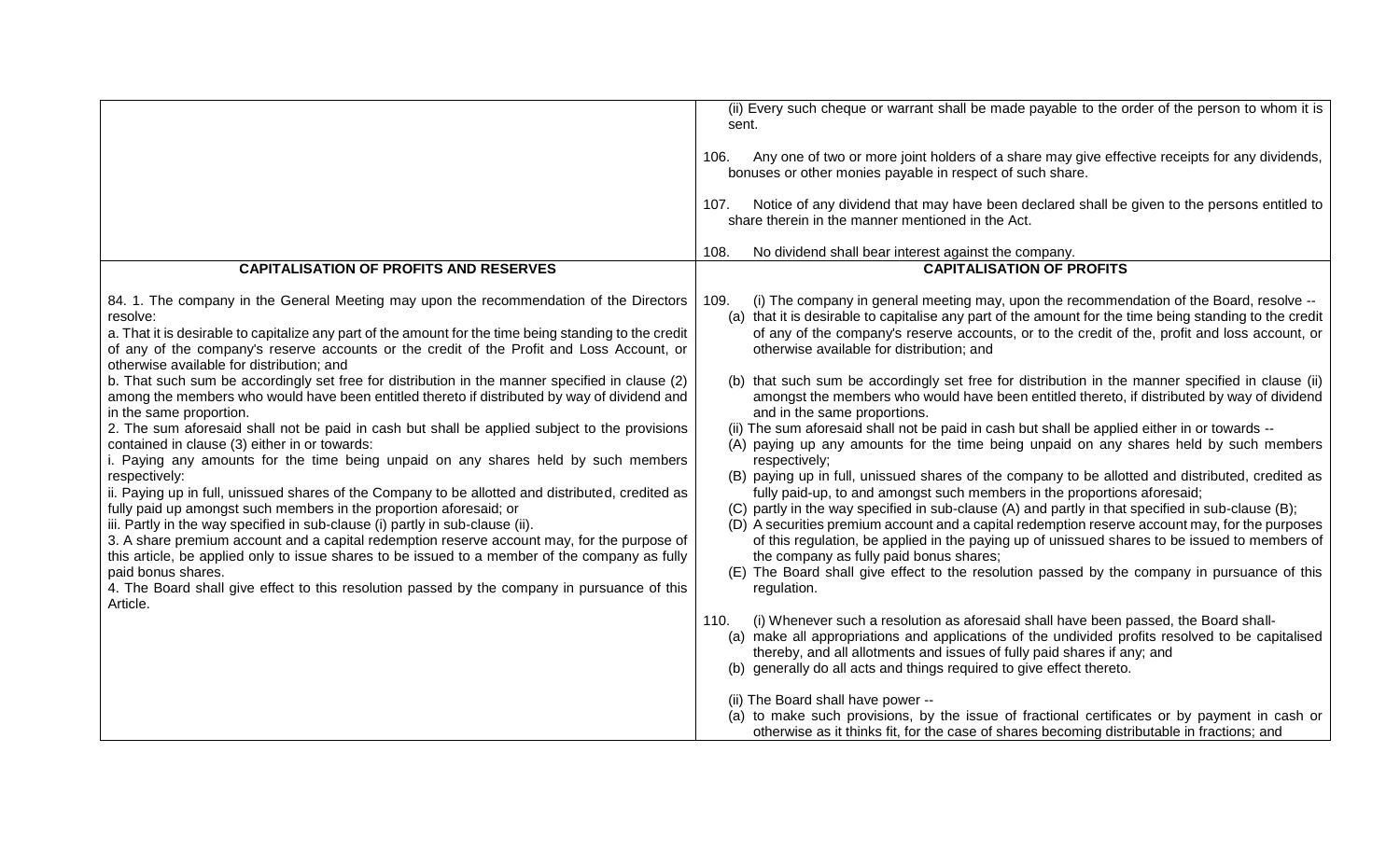|                                                                                                                                                                                                                                                                                                                                                                                                                                                                                                                                                                                                                                                                                                                                                                                                                                                                                                                                                                                                                                                                                 | (b) to authorise any person to enter, on behalf of all the members entitled thereto, into an<br>agreement with the company providing for the allotment to them respectively, credited as fully<br>paid-up, of any further shares to which they may be entitled upon such capitalisation, or as<br>the case may require, for the payment by the company on their behalf, by the application<br>thereto of their respective proportions of profits resolved to be capitalised, of the amount or<br>any part of the amounts remaining unpaid on their existing shares;<br>(iii) Any agreement made under such authority shall be effective and binding on such members.                                                                                                                                                                                                                                                                                                                                                                                                                |
|---------------------------------------------------------------------------------------------------------------------------------------------------------------------------------------------------------------------------------------------------------------------------------------------------------------------------------------------------------------------------------------------------------------------------------------------------------------------------------------------------------------------------------------------------------------------------------------------------------------------------------------------------------------------------------------------------------------------------------------------------------------------------------------------------------------------------------------------------------------------------------------------------------------------------------------------------------------------------------------------------------------------------------------------------------------------------------|-------------------------------------------------------------------------------------------------------------------------------------------------------------------------------------------------------------------------------------------------------------------------------------------------------------------------------------------------------------------------------------------------------------------------------------------------------------------------------------------------------------------------------------------------------------------------------------------------------------------------------------------------------------------------------------------------------------------------------------------------------------------------------------------------------------------------------------------------------------------------------------------------------------------------------------------------------------------------------------------------------------------------------------------------------------------------------------|
| <b>INDEMNITY</b><br>85. Subject to the provisions of the Companies Act, 1956, every Director, Managing Director,                                                                                                                                                                                                                                                                                                                                                                                                                                                                                                                                                                                                                                                                                                                                                                                                                                                                                                                                                                | <b>INDEMNITY</b>                                                                                                                                                                                                                                                                                                                                                                                                                                                                                                                                                                                                                                                                                                                                                                                                                                                                                                                                                                                                                                                                    |
| Secretary or Manager of the Company shall be indemnified by the Company against all losses<br>or liabilities and it shall be the duty of the Directors out of the funds of the Company to pay all<br>costs, losses and expenses which any such officer may incur or become liable to by reason of<br>any contract entered into act or deed done by such officer in any way in the discharging of his<br>duties including traveling expenses and the amount for which such indemnity is provided shall<br>be immediately attached as a lien on the property of the company and have the priority as<br>between the members over all other claims.                                                                                                                                                                                                                                                                                                                                                                                                                                | Every officer of the company shall be indemnified out of the assets of the company against<br>111.<br>any liability incurred by him in defending any proceedings, whether civil or criminal, in which<br>judgment is given in his favour or in which he is acquitted or in which relief is granted to him by<br>the court or the Tribunal.                                                                                                                                                                                                                                                                                                                                                                                                                                                                                                                                                                                                                                                                                                                                          |
| <b>ARBITRATION</b>                                                                                                                                                                                                                                                                                                                                                                                                                                                                                                                                                                                                                                                                                                                                                                                                                                                                                                                                                                                                                                                              | <b>ARBITRATION</b>                                                                                                                                                                                                                                                                                                                                                                                                                                                                                                                                                                                                                                                                                                                                                                                                                                                                                                                                                                                                                                                                  |
| 86. Whenever any difference or dispute arises between the company on one hand and any of<br>the members or either their heirs, executors, administrators or assignors on the other hand, or<br>between the members interest touching the true intent or construction of the incidents or<br>consequences of these presents or the statutes, or touching anything when, or thereafter done,<br>executed, omitted resuffered in pursuance of these presents or of the statutes or touching<br>any breach or otherwise relating to the promises or to these presents or to any statute affecting<br>the Company or to any of the officers of the Company, every such differences or disputes shall<br>be referred to the decision of an arbitrator to be appointed by the parties to the dispute or in<br>difference or if they cannot agree upon a single arbitrator, to the decision of two arbitrators, of<br>whom one shall be appointed by each of the parties to the dispute or in difference. Such<br>arbitration will be governed by the laws for the time being in force. | Whenever any difference or dispute arises between the company on one hand and any of the<br>112.<br>members or either their heirs, executors, administrators or assignors on the other hand, or<br>between the members interest touching the true intent or construction of the incidents or<br>consequences of these presents or the statutes, or touching anything when, or thereafter done,<br>executed, omitted resuffered in pursuance of these presents or of the statutes or touching any<br>breach or otherwise relating to the promises or to these presents or to any statute affecting the<br>Company or to any of the officers of the Company, every such differences or disputes shall be<br>referred to the decision of an arbitrator to be appointed by the parties to the dispute or in difference<br>or if they cannot agree upon a single arbitrator, to the decision of two arbitrators, of whom one<br>shall be appointed by each of the parties to the dispute or in difference. Such arbitration will be<br>governed by the laws for the time being in force. |
| <b>WINDING UP</b>                                                                                                                                                                                                                                                                                                                                                                                                                                                                                                                                                                                                                                                                                                                                                                                                                                                                                                                                                                                                                                                               | <b>WINDING UP</b>                                                                                                                                                                                                                                                                                                                                                                                                                                                                                                                                                                                                                                                                                                                                                                                                                                                                                                                                                                                                                                                                   |
| 87. If the company shall be wind up the liquidators may, with the sanction of a special resolution,<br>divide amongst the members and contributors assets of the company in accordance with the<br>provisions of the Companies Act, 1956.<br>The below Part-B (Articles 88 to 122) was inserted vide resolution passed through postal<br>ballot on 14 January 2008.                                                                                                                                                                                                                                                                                                                                                                                                                                                                                                                                                                                                                                                                                                             | 113.<br>Subject to the provisions of Chapter XX of the Act and rules made thereunder-<br>If the company shall be wound up, the liquidator may, with the sanction of a special resolution<br>(i)<br>of the company and any other sanction required by the Act, divide amongst the members, in<br>specie or kind, the whole or any part of the assets of the company, whether they shall consist<br>of property of the same kind or not.<br>(ii) For the purpose aforesaid, the liquidator may set such value as he deems fair upon any<br>property to be divided as aforesaid and may determine how such division shall be carried out<br>as between the members or different classes of members.<br>(iii) The liquidator may, with the like sanction, vest the whole or any part of such assets in trustees<br>upon such trusts for the benefit of the contributories if he considers necessary, but so that no                                                                                                                                                                     |